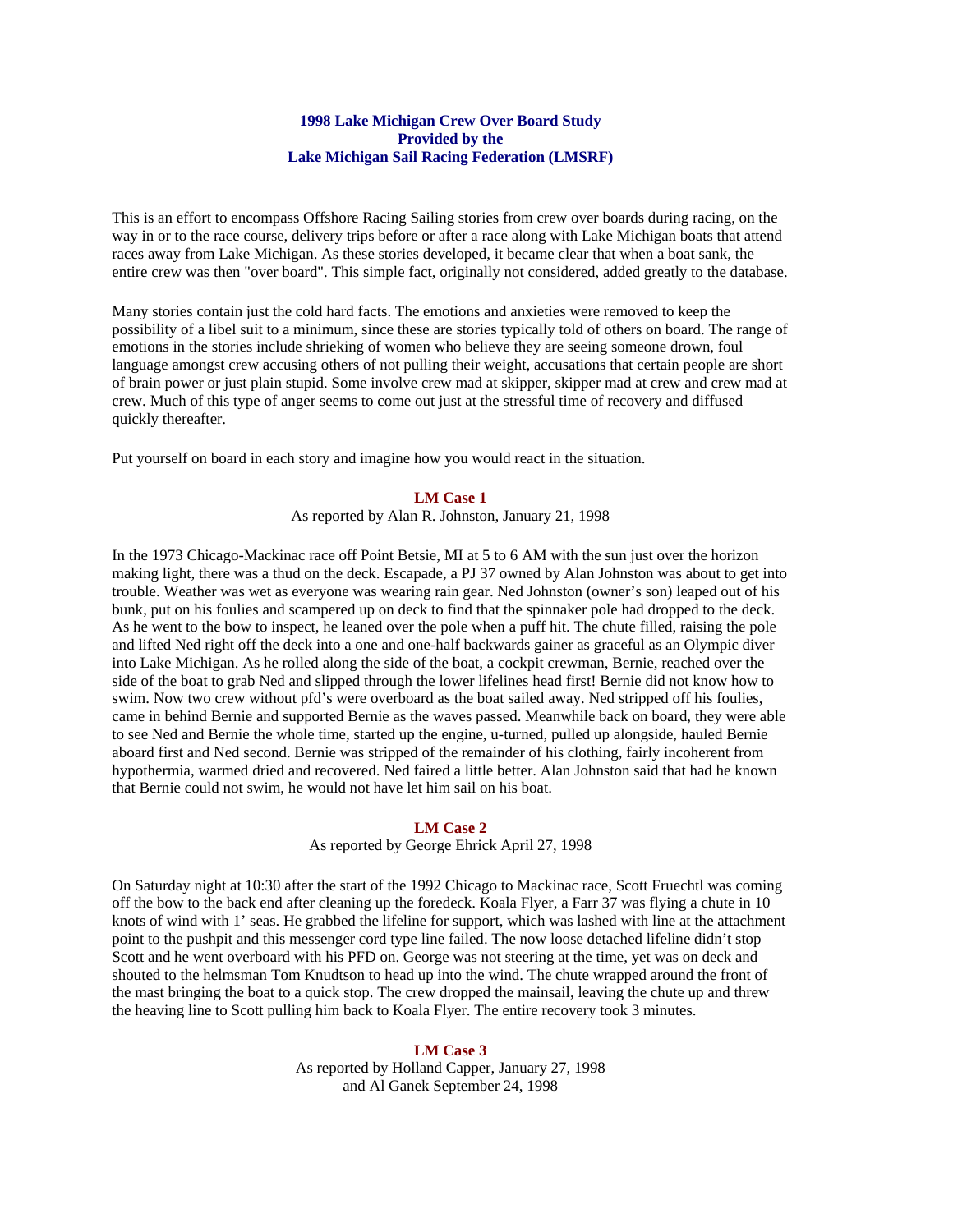One week before the Chicago-Mackinac race, Incredible, a fiberglass boat and Measure for Measure, a Holland designed ½-tonner, 30' long, cedar ¼ inch thick cold molded New Zealand boat met. Winds were out of the Northeast, blowing about 12-15 mph with 2' seas. On the starting line Incredible was coasting along on starboard tack. Measure for Measure without a bow lookout was on port tack. Incredible's bow hit Measure for Measure at the waterline on the starboard side penetrating all the way through to the port side of Measure for Measure leaving a hole 3' by 4'. Once the crew recognized that the boat was going to sink, they had time to get their life jackets and put them on. Measure for Measure sank within 5 minutes. Measure for Measure had just passed safety inspection for the Chicago Mackinac race and was loaded to the hilt. Incredible's backstay was broken and the backstay adjustment line ended up in their own propeller and unable to assist with the recovery of the entire crew of Measure for Measure. Another competitor Larry Demouth picked up 2 of the swimmers, and the Chicago Police Department came and rescued the other four. The collision put Incredible out of commission with the Chicago-Mackinac race 2 weeks away. Holland had to go and charter a replacement, which was White Out. Measure for Measure missed the Chicago Mackinac race that year.

#### **LM Case 4**

As reported by Robert Zeman, Jr., January 27, 1998

After winning the 1960 Chicago-Mackinac race on Free Booter, a 60' wooden ten-meter, the delivery team of four new owners Robert Zeman, Jr., Bud Zeman, Dick Alexander and Norm Larson, who just took title to the boat at the Island attempted first to get a balky generator and engine performing smoothly. After a day of attempts, they threw in the towel and decided to sail home, since that's how they got to the Island. First stop was St. Ignace and they fiddled a little more with the engine without success. Weather forecasts were not what they are today and the chalkboard indicated that winds would be 25 knots, perfect for such a boat and they headed out after an overnight stay. Things started out slowly, winds were light as they headed west towards Grays Reef. The winds were building by 6 PM and a 12-hour northerly storm was just starting. All aboard donned their life jackets. Winds topped 72 knots on the meter. Waves were 20' to 30' (measured by the known heights of the spreaders, reaching the height of the first spreaders). After getting toward the shallows at White Shoals, they jibed for deeper water. Then they approached Grays Reef and jibed again for deeper water. At the 5 am watch change they were making upwards of 15 knots of speed. And then crunch. They hit the northwest corner of Isle aux Galet, or as the mariners refer to it, Skillagalee. Each wave pushed the boat farther and farther into the reef. As it pounded its way through the rock, it became apparent that it was time to abandon ship. Seeing an up bound freighter, they set off 2 flares. Apparently the freighter did not change course and did not seem to make note. They pulled the handle to inflate the raft and nothing happened. Next they went to manually inflate and they had it filled in 5 minutes. Voluntarily, the crew went into the liferaft. Two of the four ended up in the water separated from the raft, and bobbed up and down, in relatively shallow waters, while the other rafters scooped them up and what seemed to be an hour they arrived on the little spit of land above the water. They watched as each succeeding wave lifted the boat higher and higher on to the reef. An hour later the Coast Guard appeared and dropped anchor on the leeward side of the reef. They launched a rowboat and two Coast Guards men rowed for an hour to reach them. The four pleaded with the Coast Guard to pull their boat off. The response was no-way. They then pleaded to have the Icebreaker Mackinaw directed over to do the tow, again their request denied. Two days later, the insurance company surveyor arrived at the sight. The local Indians in the area had stripped the boat clean of rigging and hardware. The boat was left there for the birds, wind and waves to consume her.

#### **LM Case 5**

As reported by Donald Carroll, January 23, 1998

Years ago around 1975 or 1976, the Chicago Yacht Club Sheldon Clarke Regatta started out with a Friday night race. It was blowing 20 knots out of the southwest. A triangular course was set, with two reaches and a final beat. Fou de Vous was beating on starboard tack, setting up for a tack, as Fury was rolling in on port. A communication between the bow and driver on Fury was not understood. Fury hit Fou de Vous amidships, Fou de Vous kept moving forward while Fury's bow broke the shrouds dismasting Fou de Vous and cleaned many of the stanchions down the port side of Fou de Vous. As Fury's bow came back to the cockpit, Mr. Carroll (nephew of Donald Carroll) somehow had the top of his skull pinched off and was swept overboard.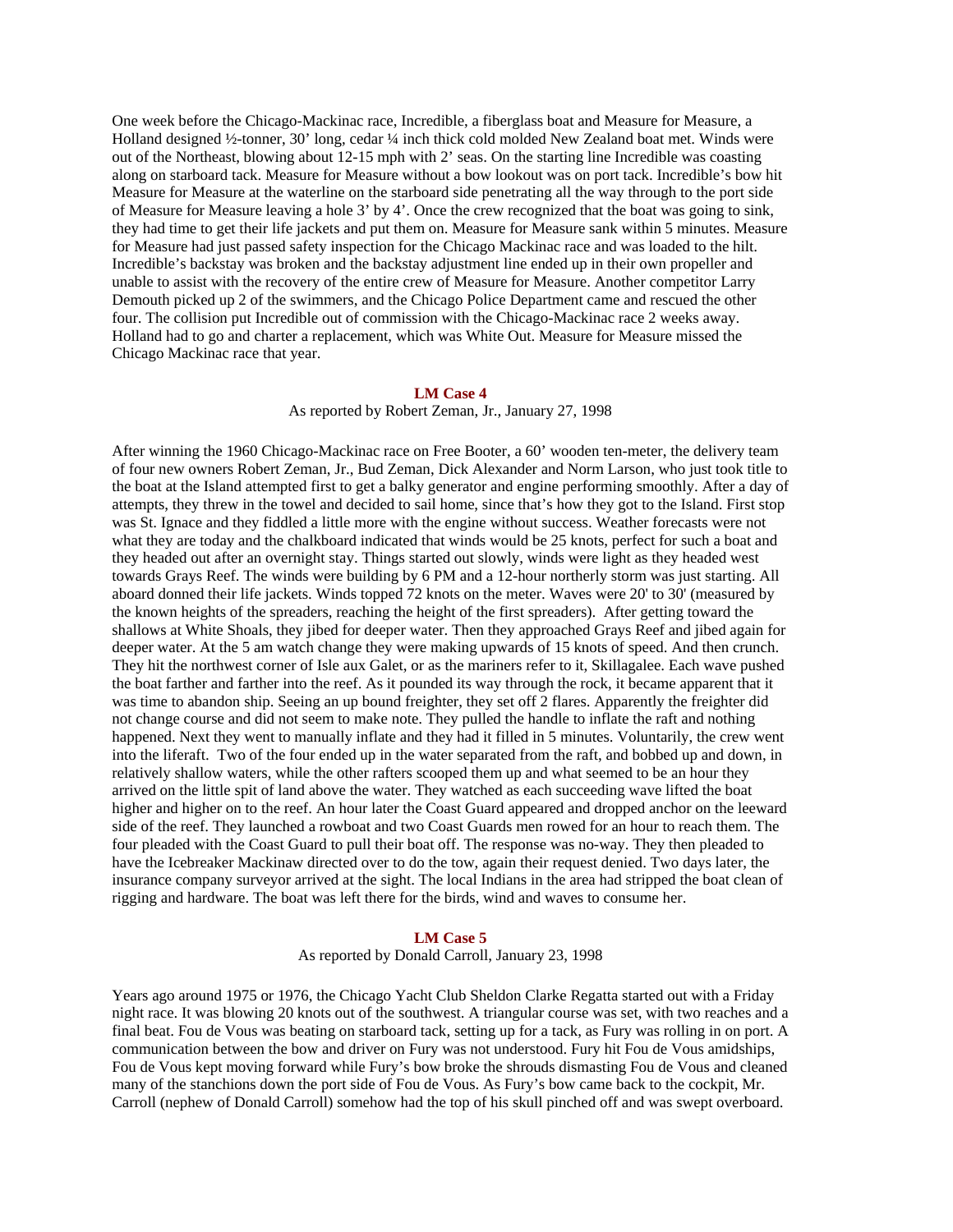Speculation has it that his head got between the winch on Fou de Vous and the bow of Fury. Recognizing that nephew Carroll was in great difficulty, Terry Ahern from Fou de Vous jumped in to the Lake to assist. Both Terry and nephew Carroll were wearing float coats. Now Fou de Vous was in no condition to rescue with their mast and sails down in the water. A May Day was made while many boats that had finished, or were trying to finish, came to assist. Another competitor, Wild Onion, found the two victims and brought them aboard. Time in the water, 5 to 10 minutes. They revved up for the race back to the shore, the dock was cleared making room for Wild Onion, the ambulance and paramedics stood by waiting for their arrival. Nephew Carroll was transferred to the ambulance and taken to the hospital where he died during the remainder of that long night.

### **LM Case 6**

# As reported by James Webb (Witchcraft C&C 30), January 22, 1998

In 1988 at a Jackson Park Yacht Club Wednesday night beer can race, it was dark when the lead boats actions seemed erratic. Witchcraft, being second place, fell off 10 degrees to investigate. Latest Trick an Olson 30 had tacked and without a toe rail, the crewmember slipped under the lifeline straight overboard. Latest Trick attempted to run their engine, yet fouled a line around the prop. Victim was not wearing a PFD. Victim was in the water for 2 minutes. Witchcraft affected the recovery.

#### **LM Case 7**

### As Reported by Neal Greenwald, 1/20/98

In July 1988, the year of the record breaking Chicago to Mackinac race, Murphy's Law, a Nelson Marek 41, was nearing Point Betsie on the Michigan shore at night in a storm. Neal was coming off the bow after setting the chute when a wave rolled the boat and as that wave kept moving forward as it was rolling along the deck, it swept the feet out from underneath Neal. Neal went through the lower lifelines and was swept away from the boat. Wearing full foul weather gear including boots and a Type III pfd, he was swimming hard to keep air in his lungs. 10 yards away, he saw the duffle bag type chute bag and swam for it. He got it, swung it up over his head to fill it and was able to put his foot in a big ring in the bag and stand upright, with better flotation. On board, the MOB pole went into the water with a strobe and the MOB button was pressed on the loran. Neal never saw the strobe and never saw the pole in the darkness and waves (4'-6' in height). Neal started working his options. Will I be out here all night? How will I use what I have to make it to daylight? The boots are weighing me down, yet they are keeping me warm, do I ditch them? The sail bag was white in color and a goodly sized target compared to the size of a human head in the water and was found with a spotlight on Murphy's Law. The boat pulled up along side, threw Neal a sheet with a knot in the end of it and pulled Neal aboard. Neal commented that while he's glad he had his pfd on, it was marginal in assisting keeping him afloat. He had to work pretty hard to keep himself up. Time in the water, 12-1/2 minutes.

### **LM Case 8**

As Reported by the Great Lakes Scanner, September 1989

On June 28, 1989, the Tartan 10 "Arete" was beating toward the weather mark in a race near Chicago. Winds were north at 25 knots, seas running at 5 feet. Arete was on starboard and approaching the Tumlaren class "Viking" which was on port tack. "Viking" tacked to stay clear. Her skipper Clark Pellet slid across the boat breaking off the tiller and falling overboard. "Viking" was disabled and lowered her sails. "Arete" saw the emergency, made a quick stop and deployed her Lifesling. Pellet had the Lifesling in hand in two minutes, and although he had never seen one before, he was able to figure out how to put it on. "Arete" rigged a tackle from the spinnaker halyard and hoisted Pellet aboard. Within 5 minutes of going overboard, Pellet was back on deck, albeit, a different boat than he had started from. "Arete's" crew had practiced with the Lifesling earlier in the year. During the emergency, "Arete's" crew was concerned that they were drifting away too rapidly from Pellet while he was trying to figure out how to get into the Lifesling. They started the engine and backed down briefly to take tension off the trailing line. When Pellet was in the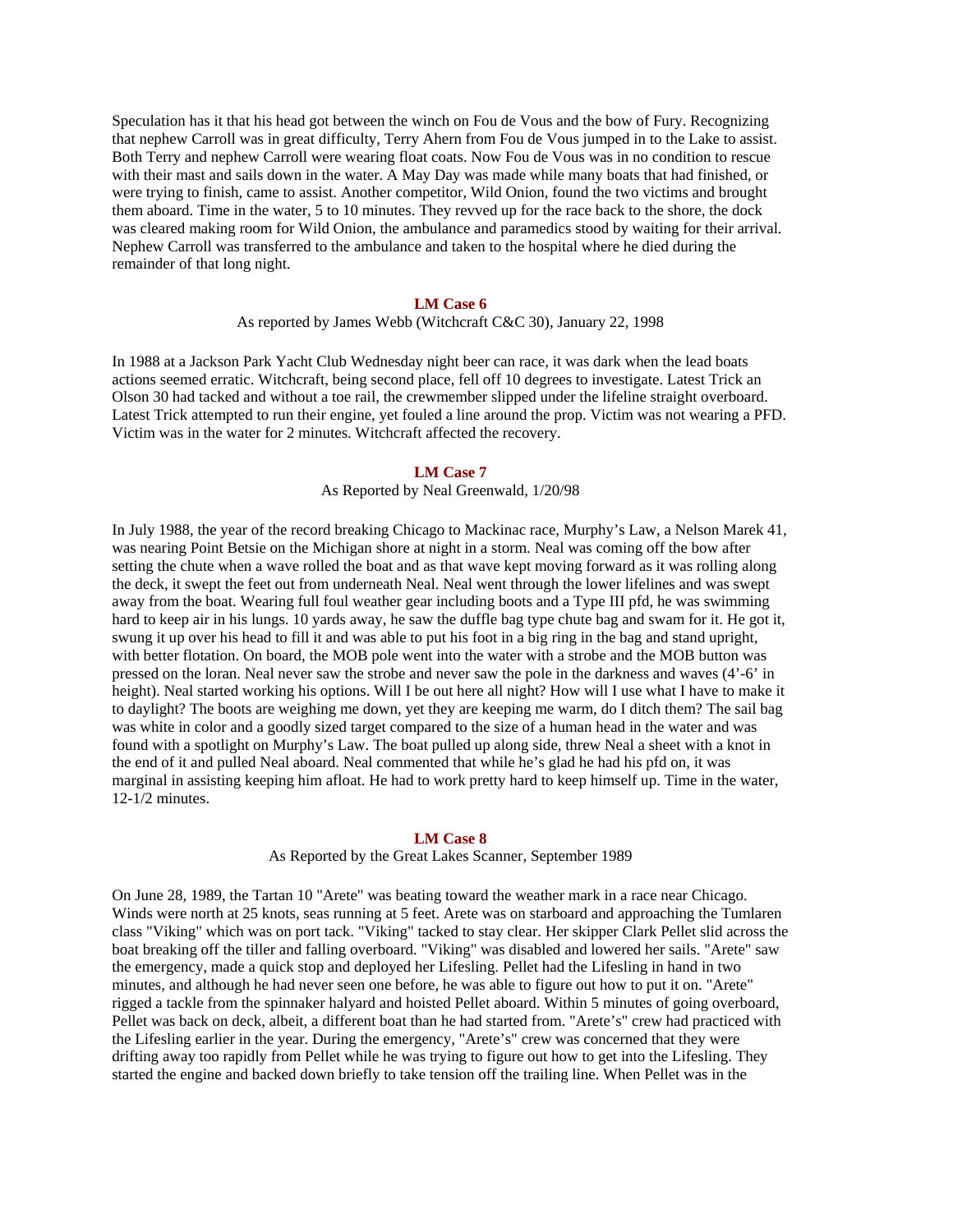Lifesling, the engine was shut down.

### **LM Case 9**

As Reported "In the Wake of the Fleet"

OVERBOARD… by Cindy Sims.

DROWNING IS A DEATH I NEVER FEARED until, following a freak incident in this year's Chicago-to-Waukegan race, I was swept overboard and hit by a wave whose impact filled my lungs with water. What happened? A rogue wave threw my helmsman off balance, causing the boat to crash tack. After 18 years of offshore sailing, under conditions sometimes worse than that Saturday's, I can count on two hands the times I wore a life jacket. This year's beat to Waukegan was not one of them.

The command for life jackets was given long before our start by George Petkovic, skipper and co-owner with John Zurawski of Zot, the Soverel 33 on which I sail. Since I was below charting our course, I was the one who secured them. It was my intention to put one on, not because catastrophe seemed imminent but because I knew it would be a helmsman's race and that I would be spending the day on the rail. I considered the life jacket an extra layer of insulation. Nonetheless, in the excitement of starting, I failed to slip one on.

Had I drowned, only I would be to blame. If you think I'm being hard on myself, as people have suggested, consider the facts. Most devastating to me is that once I was in the water, before George had completed his jibe and returned to retrieve me, another boat passed that was significantly closer to me than Zot. Given the seas and my anxiety, I may not have been a credible witness, but I felt certain that its crewmembers had seen me and that heads were turning in my direction as the boat sailed by. Fellow crewmember Ken Quast, who kept track of me while the Soverel was maneuvering, concurs that he had seen someone on the other boat pointing toward me.

Once this competitor sailed on, blithely it seemed, my euphoria at the prospect of rescue was replaced by the darkest despair. Treading water in saturated clothing and gear too cumbersome to remove, I became an anchor. The effort to keep my head above the water was the greatest challenge I have faced. My throat felt scorched by the water I was trying to expel. Eventually I stopped bobbing and began to sink. Clawing my way to the surface, I resigned myself to the one fact that I'd been fighting: that I was dying.

In wind and waves as treacherous as they were on that day, there was never a moment when I was free of danger. I want the competitor that could have helped - but didn't - to know this. I want readers who didn't wear life jackets to know that not every boat that plies this lake is prepared to save you. My ordeal reminded me of something I long ago was taught: that I am responsible for my own safety. My omission not only jeopardized my life but the life of John Poast, the crewmember who dove feet first off Zot and who ultimately saved me. What is just as chilling is the ordeal I put the crew of Zot through. For a group of people who never sailed together until this year, their performance, under the severest stress, was admirable.

When tossed, the horseshoe landed within feet of me - but the wind claimed it. On Zot's second pass, when I was below the surface more than above it, John Poast, who was wearing flotation, asked to jump in. George granted permission, later saying that it was the most painful decision he has ever known since the last thing he wanted was to have two people in the lake. But had that decision not been made and had Poast's plunge been any less precise, I would have died. When Zot made its final successful pass, I was barely cognizant. At least four men fought to pull my waterlogged gear and body aboard. Adrenaline is a powerful drug, for when I felt their grip failing, I uttered, "Don't lose me," and locked my arms around a lifeline. That is when George left the helm and, using both hands, heaved me to safety. No one is clear how John Poast lost his grip on Zot, but with both sails down, it is a conservative estimate that as I was being pulled aboard, the boat was sliding down the waves at five knots. From the moment of separation, a crewmember always had him in sight. The engine was started, but a safety line fouled the prop. The crew then went to hoist the sails while George hailed Spitfire, a Franklin 40, which acknowledged the hail and dropped its jib in preparation to assist. But before helmsman James Hellquist and Spitfire's crew could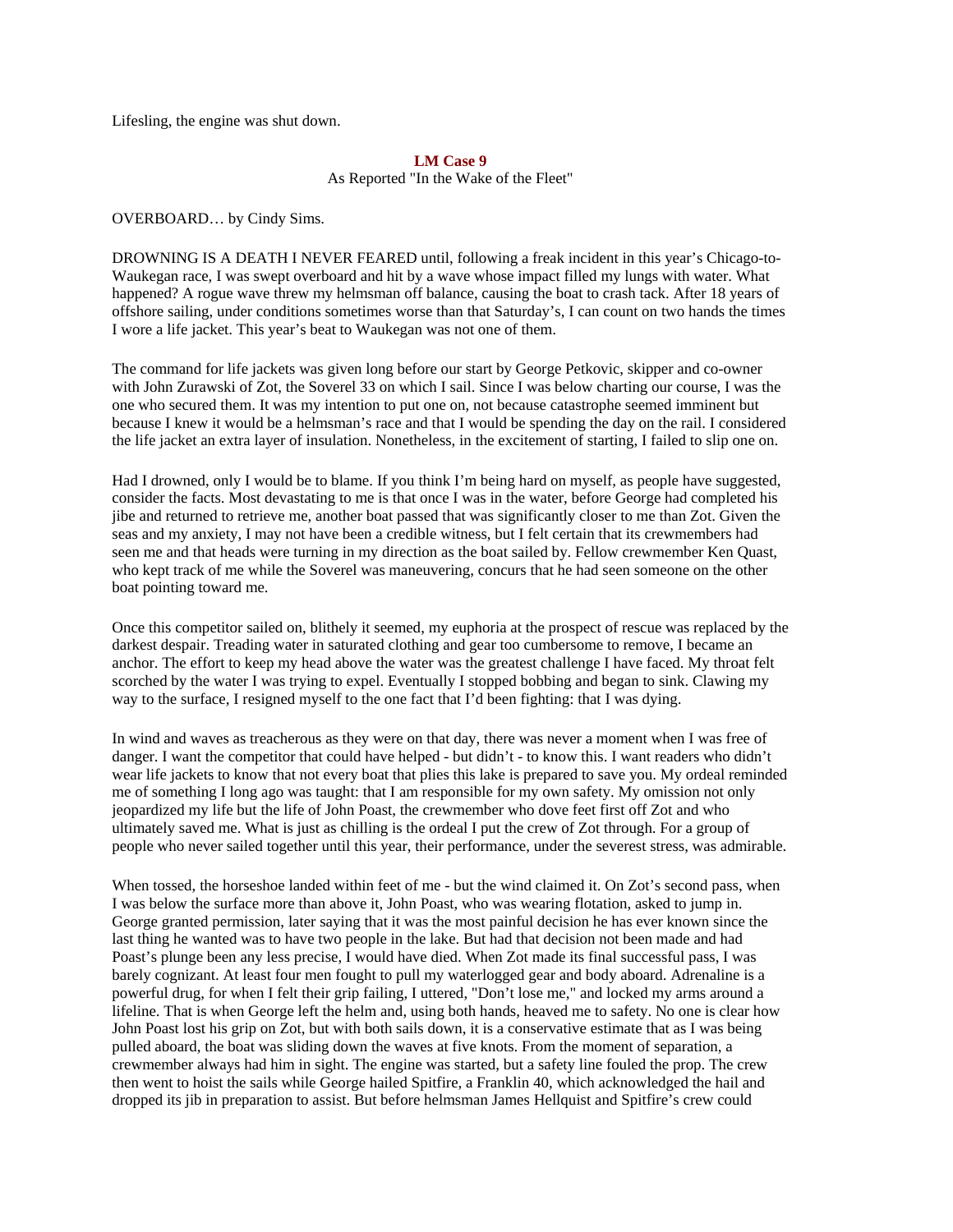effect rescue, Voodoo, owned by Richard Grunsten and skippered that day by Dick Stearns, was in process of picking John up. When I called to thank Hellquist, he said, "From what I observed, and considering the conditions, Zot did everything right."

The epilogue? The Coast Guard was called, fully apprised and asked to stand by. I was stripped, dried and wrapped in blankets - my body heat restored by a crewmember who applied his weight to mine. Ken Quast was injured in the melee that saved me and later went to a hospital for a precautionary check-up at everyone's insistence. With John Poast aboard Voodoo, the Tripp 40 placed third in IMS section one and will likely take first following redress.

The fleet owes its utmost respect to the people aboard Voodoo and Spitfire. I owe my life to the skipper and crew of Zot. Let me now thank those I have mentioned and those crewmembers I have not yet had a chance to commend: John Florance, Jim Lynch, Ann Marie McManus, and Tim O'Donnell. Near drowning was the most sobering experience I have known, and I wish it on no one. In conditions like this year's Chicago-to-Waukegan Race, or at night under nearly any conditions, wear a life jacket. If not for yourself - for the crew.

Editor's Note:

Cindy Sims is a professional writer based in Chicago. She has chosen to share here experience with her fellow sailors in the Chicago fleet out of concern for their safety.

#### **LM Case 10**

# As reported in American Sailor, December, 1993

On September 12, 1992, during the Jackson Park Yacht Club Lutz Regatta, two yachts "Esta Es" and Apparition were running with spinnakers in 30 to 35 knots of wind. "Apparition", was overpowered and gibe broached to windward putting the mast in the water and fully exposing the keel and rudder. A crewmember was thrown overboard. "Apparition" launched her man overboard module. As "Esta Es" passed "Apparition" she spotted the man overboard and rounded head to wind. The victim was then seen to go under and not come up. "Esta Es" dropped the spinnaker, started her engine, and powered to windward of the victim's last known position. "Esta Es" then bore off slightly and stopped the engine. The victim's head popped out of the water and "Esta Es" threw a horseshoe which was carried away by wind and waves. By this time, "Esta Es" was dead in the water and about eight feet away from the victim. The Lifesling was thrown, missed by a few feet, lifted by the crew and flown like a kite to drop right on top of the victim. Four crewmembers lifted the victim from the water. He had swallowed some water, was shivering uncontrollably, had severe leg cramps and was exhausted. He had been in the water about four minutes wearing foul weather gear and no flotation. Skipper and crew of "Esta Es" received the US Sailing Rescue Medal.

### **LM Case 11**

As reported by Stephen D. King, January 22, 1998

On October 4, 1992, we were racing a J/30 on Lake Michigan five miles off Chicago in 15-18 knot southeast winds, clear skies and unlimited visibility. Waves were one to three feet in a chop leftover from stronger winds earlier in the day. We had rounded the windward mark, set the chute on a port jibe and were in the process of hauling down the number 2 genoa when our bowman went overboard. He was leaning against the lifelines with one had reaching for the sail and the other holding onto the top lifeline when his boot slipped on the deck and he went over the top. Of the six of us left on board, I was the only one to see him go. I hauled on the helm to harden up, yelled "man overboard" and instructed the crew to drop the chute and deploy the Lifesling. For about ten seconds, the crew were frozen in place. (Afterwards, they told me that their first reaction was "Why is he doing a man-overboard drill in the middle of the race, particularly when we are comfortably ahead of most of the fleet?") Then they got the spinnaker down below and cleaned up the lines while the jib trimmer trailed the Lifesling. While we were sailing upwind, I would see that our bowman was floating high with his vest fully inflated. While wearing full foul weather gear, Jerry was floating comfortably high in the water and looked like a race mark. The vest literally glowed in the water, he was easy to spot. I tacked the boat when I was upwind of him, came close aboard, and then made one more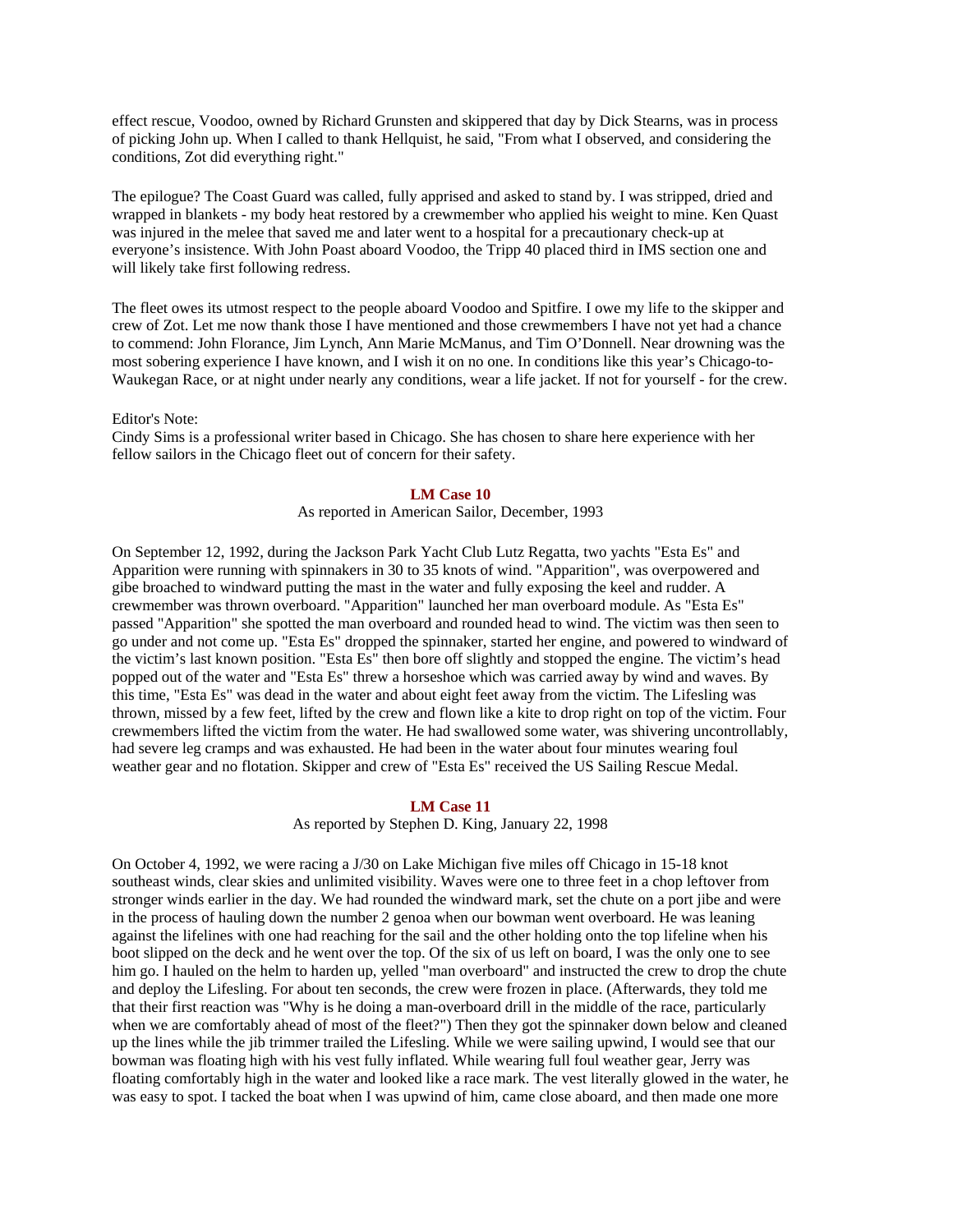circle before the Lifesling reached him. As he got into the Lifesling, we brought the boat head to wind with sails luffing, and pulled him to the stern where he was able to get a foot onto the stern ladder, and with assistance from two crew, climbed aboard. Total immersion time, approximately 4 minutes.

# **LM Case 12**

As reported by Richard R. Elledge in an Incident Report to the Chicago Yacht Club Mackinac Committee

Alibi, a Tartan 10, was entered in the 1994 Chicago-Mackinac Island Race with Richard R. Elledge of Chicago, Illinois, as skipper.

Only July 23, 1994 at about 22:35 hours, Alibi was near the rhumb line (Chicago - Point Betsie) on port tack, beam reaching under spinnaker and mainsail. Course was 20 degrees magnetic, apparent wind was steady at approximately 15 M.P.H.; speed was registering 7.0 to 8.0 M.P.H. on her log. There were small (approximately two foot) following waves. She was sailing comfortably, on her feet, with no control problems.

The midnight watch (R.R.E., H.L. and M.G.) had gone below at approximately 20:45 p.m. leaving C.N. (watch captain), J.L., J.O'C. and the navigator, A.B., on deck. As that watch progressed, dark masses of clouds were observed across the horizon from, generally, the northwest to the northeast, with vivid lightning displays. In the immediate vicinity, the sky was clear but a distinct black cloud was approaching from the north/northwest. The crew on deck had put on their foul weather gear (but not their PFD's) and were watching several boats some distance ahead expecting them to provide warning of the approaching foul weather and to signal time to strike the spinnaker.

At approximately 22:35 hours, the boat was hit with a strong gust which put the boat on her ear followed by a wind shift (a header) which clocked very quickly to the south of east and then apparently shifted quickly back to the west. No rain was associated with this squall, nor was a wind line observed on the water nor did it appear to have affected the boats ahead.

Initially, the gust knocked the boat down. As she righted herself, the boat bore off and the crew below started coming up. C.N. (who had been handling the spinnaker sheet from the portside mid-cockpit) eased the spinnaker sheet, released the main sheet and, observing that J.L. was casting off the spinnaker guy, stood up preparing to step forward and across the cockpit to the spinnaker halyard cleat. At that moment, the boat jibed and the boom struck C.N.'s right shoulder, knocking him out of the cockpit, over the lifelines and into the water.

H.L., coming on deck and facing C.N., saw the incident and shouted "Man Overboard" several times. J.L. moved immediately to the stern, located C.N. in the water and threw the horseshoe, with strobe light and MOB pole attached, towards C.N. He then stood at the aft pulpit pointing at C.N. in the water and continued to do so. At the same time, the navigator, A.B., recorded the location on the loran (N. 42 degrees, 48.37 minutes - W. 87 degrees, 08.81 minutes). At the same time, J.O'C. on the tiller, headed the boat into the wind to stop the boat. The spinnaker and main were taken down and secured. R.R.E. started the engine and took the tiller.

As the boat started to turn back, the crew lost sight of C.N., either because a larger boat passed between C.N. and Alibi or (more likely) when C.N. ducked underwater to remove his foul weather boots. J. L. continued to point in the direction where he had last seen C.N., using Alibi's MOB strobe light in the water as a reference point. After, perhaps a minute or two, C.N. was seen waving his personal MOB light. Alibi then motored down to him, made a starboard turn into the wind and was laid alongside of C.N. J.O'C. reached down and grabbed the suspenders of C.N.'s foul weather pants and C.N. grabbed the toe rail.

With some difficulty, the crew managed to drag C.N. up onto the deck. As several of the crew maintained grips on various pieces of C.N.'s clothing and C.N. maintained his grip with both hands on the toe rail, the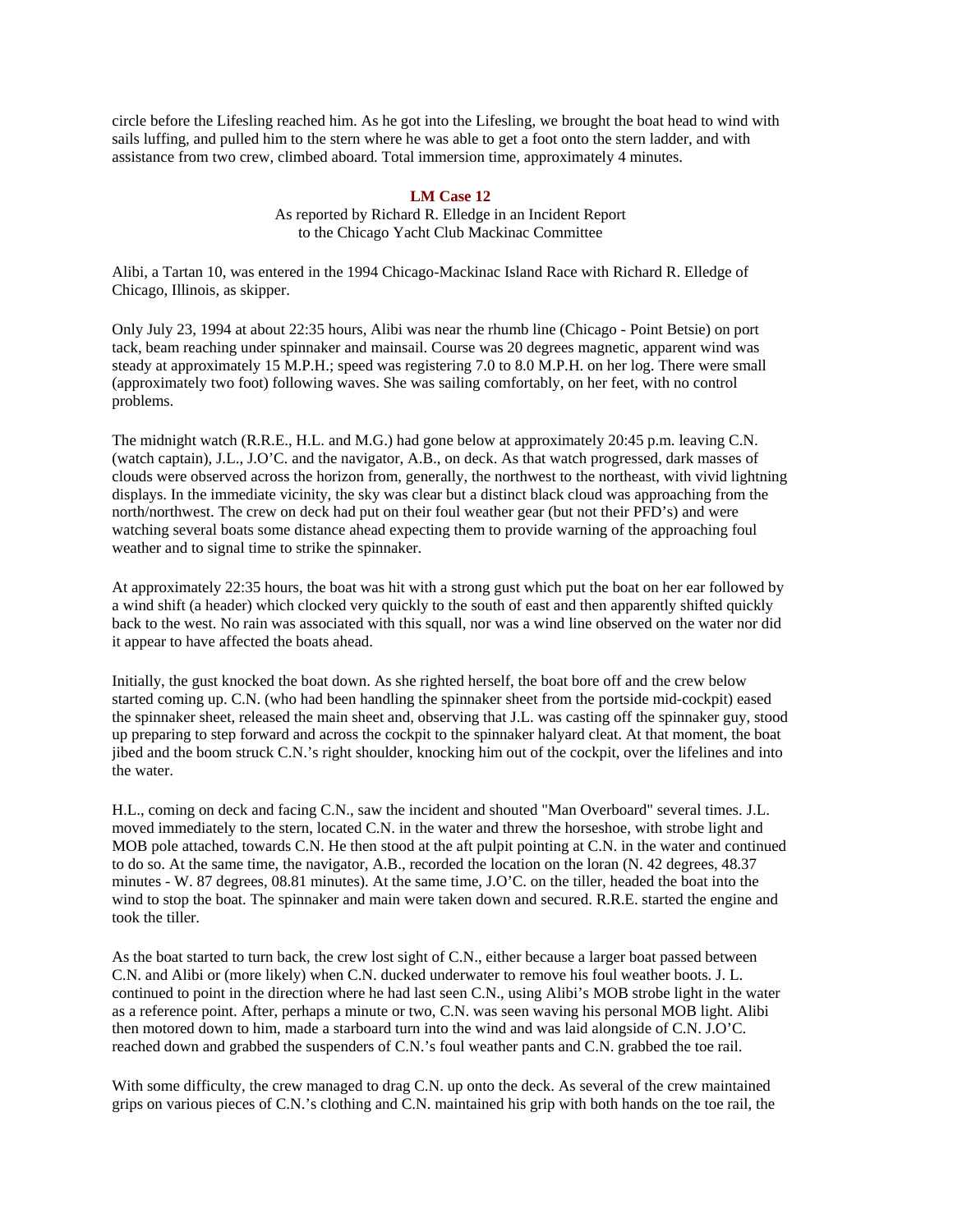Lifesling was passed around his back and under his arms and the D rings were brought together. The block and tackle which is carried in the Lifesling bag was then used to get his shoulders above deck level, CN shifted his grip to the lifelines, his legs were lifted by his trouser legs and he was rolled under the lifelines.

During this period, while C.N. was being recovered from the water, Witch-Craft, a T-10, came alongside, offered assistance and stood by as the operation was completed. Witch-Craft advised that she had recovered Alibi's MOB pole, strobe light and horseshoe. During the same period, another T-10, Invention, sailed over to ask if assistance was needed.

Once C.N. was on the deck, he was taken below, bundled up in a berth with sleeping bags and treated for shock. Although he was experiencing pain in his arm and shoulder, the extent of his injury was not then known.

Thereupon, Alibi proceeded under motor and main towards Racine, Wisconsin, which was approximately 33 miles distant. The attending Coast Guard Ship, Katmai Bay, was radioed on Channel 9, to advise of this incident and that Alibi had withdrawn from the race. In Racine harbor, Alibi was met by paramedics who took C.N. to a local hospital where he was x-rayed, treated for a broken collar bone and released.

As reported by Richard R. Elledge, August 30, 1994

Dear (Mackinac Committee Chair) Ruth Ann Moorman:

I apologize for the delay in submitting this Report concerning the injury and MOB incident on Alibi during the Chicago to Mackinac Island Race. I discussed the incident, informally, with Vlad Kobal and reviewed a draft of this Report with him.

I have given considerable thought to this incident and I do have comments.

First, the MOB drill. We had done our "full crew" drill the prior morning. Everyone on Alibi believes that it made a difference - and may have been the difference. We thank you and your predecessors for insisting on a current full crew practice.

Second, the MOB equipment. We had a horseshoe with drogue, light and pole attached (which was thrown toward our MOB) and the life sling, with block and tackle (which was used to get our MOB up on deck). Our MOB never saw the horseshoe, light and pole…it just wasn't close enough and, he says, he never thought to look for it. Our spotter threw the horseshoe, etc. as quickly as he could but had to fumble for several seconds to get the pole free. The top of the pole was in a cloth sleeve with snaps on the backstay and the butt of the pole was in a cup-like affair with an open ring. (Both items are in the West catalog.) I would suggest that 11.52 needs further consideration. The high likelihood of some amount of fumbling, resulting in the loss of a few critical seconds, tends to off-set the desirability of both a daytime and a nighttime locator attached to the horseshoe. I suggest that two devices attached to the horseshoe are one too many. I would opt to keep the light and eliminate the pole. Next year, I may install the Survival Technology MOM module (with inflatables) which releases everything with one pull.

Third, and most important, the PFD issue. The MOB was my watch captain, an experienced sailor, who is both sure footed and careful. He always brings his own PFD, an inflatable harness. (Alibi had a full supply of PFD's but I encourage the crew to bring their own - one that fits. I pass out lights and whistles at the beginning of the race.) The specific reason he did not have his PFD on was simply because it was still warm and the storm seemed still to be some distance away. Therefore, although he had put on his foul weather pants, he just had not put on the jacket yet, and he wears the harness over his jacket in bad weather.

The general reason he wasn't wearing a PFD at 10:35 p.m. reflects, I believe, a pervasive attitude within the fleet that (i) PFD's are a bit of a nuisance to wear and (ii) when I need it, I'll have enough time to put it on.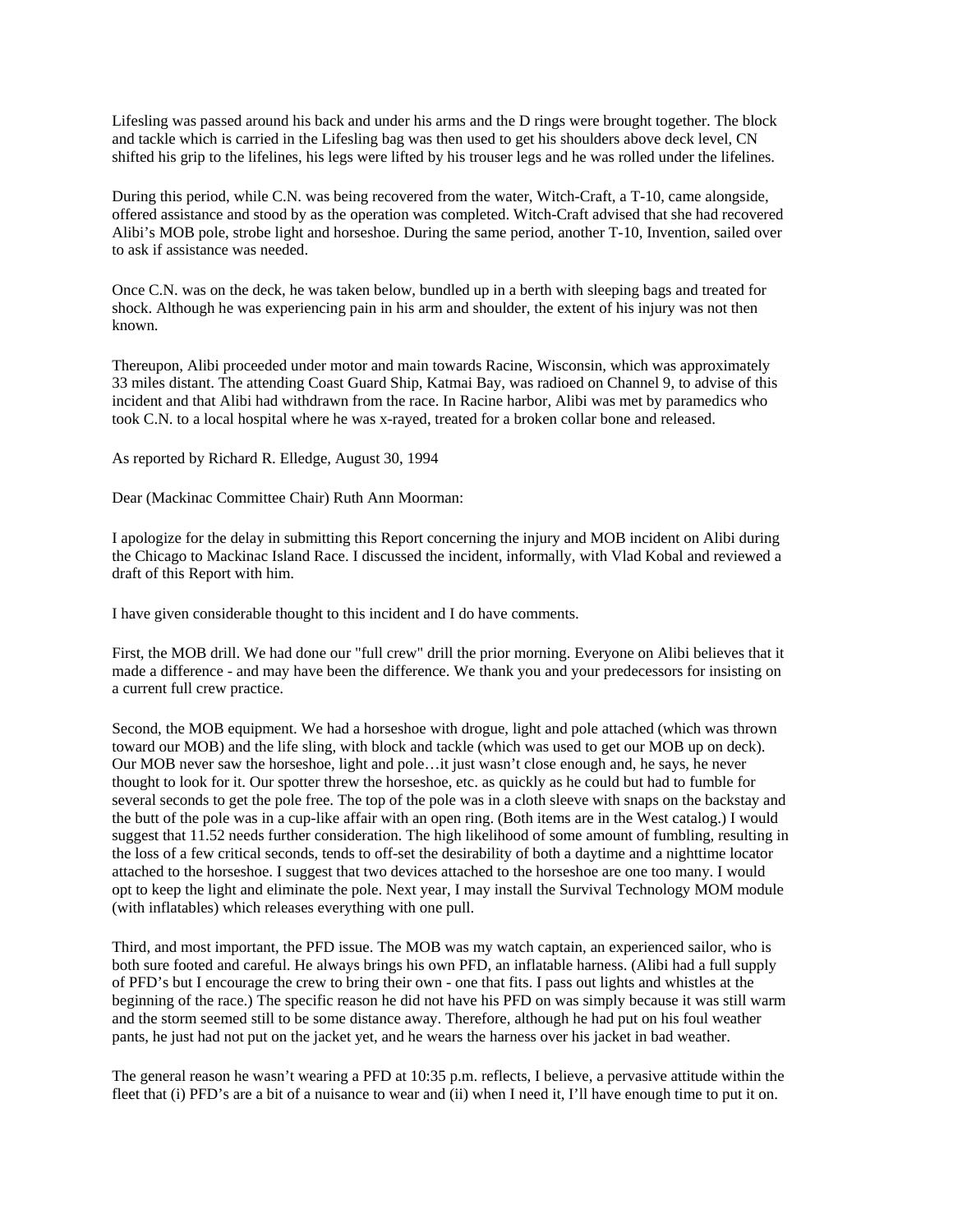Demonstrably, most of the time most people on most boats sailing in Area III events do not wear PFD's. It is just not done.

The only thing I can think to do about a dangerous, but general, practice is to talk about it. I enclose a copy of a letter written, originally, to the members of Columbia Yacht Club in the Columbia "Binnacle". I am sending a copy to Don Glasell offering it for publication in the LMSRF newsletter. If you believe it should be offered to American Sailor, please feel free to do so.

As reported by Richard R. Elledge, August 30, 1994

### Dear Friend:

As some of you may have heard, one of my crew went overboard in the middle of the night during the Chicago-Mackinac Race this year. We were under spinnaker. A strong gust, followed by a wind shift resulted in a jibe which caught him standing in the mid-cockpit. The boom hit his right shoulder, broke his collar bone and knocked him over the lifelines into the water. It was a very sobering experience for me and my crew, despite the happy ending. We were all very lucky! We did get back to him in time, we got him out of the water ourselves and we took him into Racine without further incident. He tells me his collar bone is mending nicely without much discomfort or inconvenience.

Since all of you are boaters, let me share a couple of observations with you. First, practicing the "man overboard drill" does pay off. We had done a "full crew" MOB drill the prior morning. We are all convinced that this made a significant difference. The initial response should be almost instinctive and almost immediate: throw flotation; record position on Loran; someone stand clear to maintain eye contact with the MOB and point at him; stop the boat. Quickness is essential! In the end, experience and teamwork will get the job done, but the prior drills will get the job started faster…and a couple of seconds can make a huge difference in the dead of night when the boat is moving away from the MOB at approximately 12 feet per second.

The most troubling aspect of this incident concerns PFD's. The crew member who went in the water that night uses an inflatable/harness PFD and generally wears it over his foul weather jacket. It was a beautiful warm night in mid-lake with lightning on the horizon and stars overhead. He was sitting in mid-cockpit wearing his foul weather pants with his jacket and his PFD by his foot. He just hadn't put them on yet. Then the blast hit, there was a jibe and he was in the water, treading water, with no PFD on.

Let's acknowledge the facts. We all stumble sometimes. We all misjudge a wave sometimes. Every year experienced sailors do slip, trip or get knocked overboard into Lake Michigan. Three people went overboard during the 1994 Mac - at night and not wearing PFDs. A young man went overboard during the Mac several years ago - at night and not wearing a PFD. A very capable sailor went overboard during the 1992 Chicago Waukegan race and she was not wearing a PFD.

And let's acknowledge what the general practice is out on the lake. We all have PFD's with us when we sail, but most of the time most of us don't wear them. Our general attitude seems to be that (i) we'll put it on "when conditions warrant" but (ii) conditions don't warrant, yet. I believe that there is a problem with our attitude and the problem is that attitude.

I would suggest that we need to adjust our attitude. We need to temper our confidence with a realistic fear of the unexpected. No one expects to go overboard, but every year someone does. Sooner or later, we're going to lose that someone. And it could be someone for whose safety you or I were responsible, either directly (crew) or indirectly (by example).

Regards,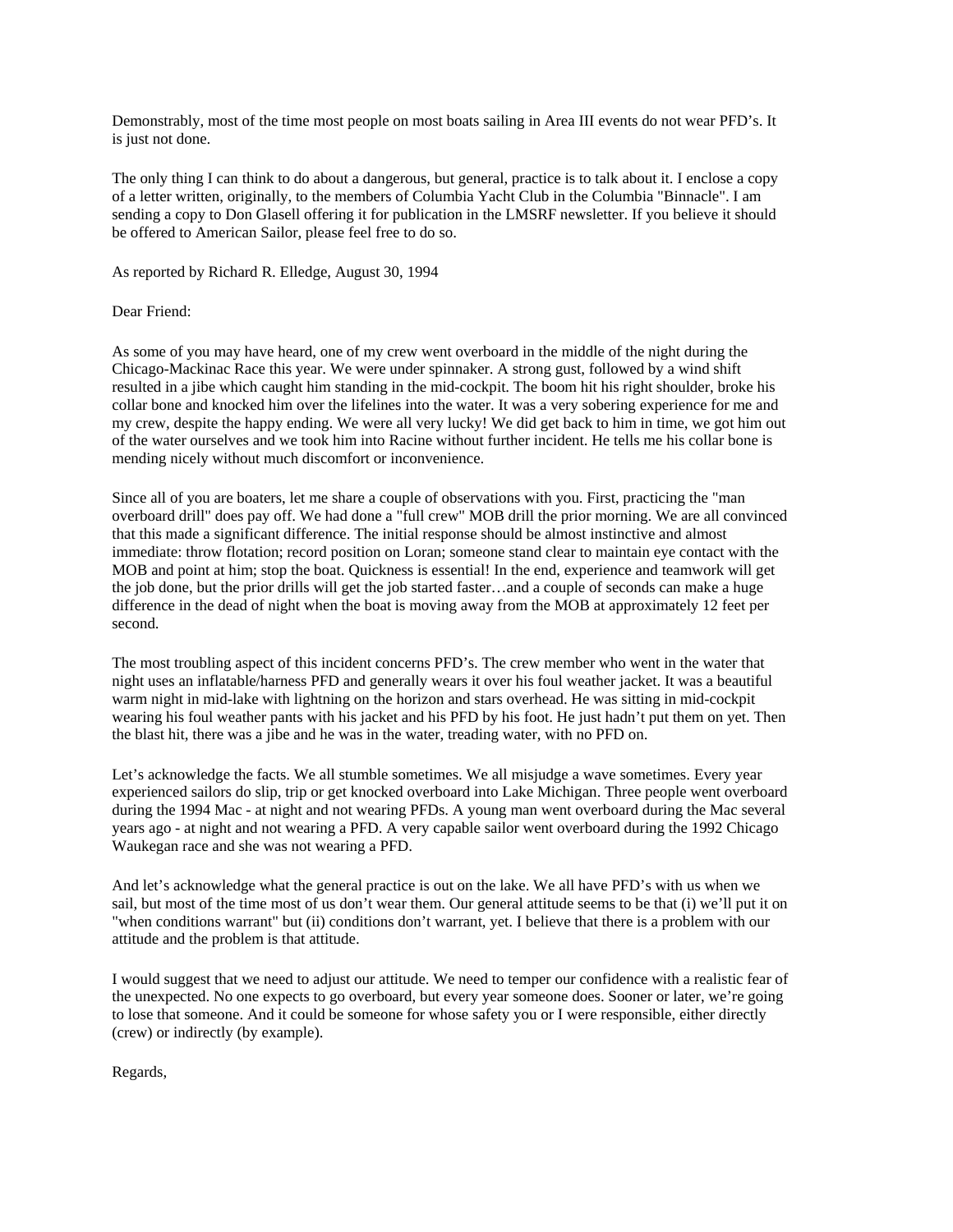Richard R. Elledge, Commodore

As reported by James Webb (Witchcraft T-10), January 22, 1998

In a flash of lightning, Jim observed the boat ahead, Alibi (T-10), get knocked down and ordered his chute doused. As they continued North, Jim glanced down at the water and thought he saw what seemed to be a face. He shined the flash light on it and it was! There were a number of MOB lights in the water in the area. Jim had to finish dousing sails in order to make recovery and came back to the face in a tie with Alibi. Witchcraft stood by as Charlie Noble was recovered by Alibi. Shortly thereafter Invention another T-10 came over to ask if assistance was required. Afterwards, Jim and crew picked up a number of flashing strobes returned to the owners at the finish line except one of which did not have identification and Jim kept!

# **LM Case 13**

As reported by Steve Kindra, February 4, 1998

In the 1994 Chicago to Mackinac race approximately mid-lake, Nitemare, a North American 40, was on port tack at 10:30 PM, reaching along after peeling from the .75 to 1.5 chute. Weather reports indicated that a cell between Milwaukee and Racine was on its way with 60 mph gusts. In the peel, they had used a snatch block to attach the 1.5 chute to the pole as a temporary. The bow crew went to pull the lanyard on the now empty afterguy and the lanyard gave way. 15 seconds after this, the squall hit. The helmsman turned down wind and the boat went into a death roll and the bow submarined. This action catapulted the helmsman overboard. The bow crew, harnessed to the boat, was fully underwater. As the boat spun around it jibed and an inexperienced crew member now in the water holding on, thought he would be safer in the water and let go. The boat righted and another crew grabbed the helm. They attempted to douse the chute and there was a knot in the halyard. They cut the halyard, collected the chute, and then dropped the main sail. They checked to see that all lines were aboard and started the engine. One line was missed and wrapped around the propeller. They raised the main and dropped the COB gear into the water 15 seconds later. They sailed back on an estimated 180 degree course knowing that the two in the water had no PFD and no lights. As luck would have it, another boat, Experience came upon the two of them. One of the crew had the sense to use his lips and whistle at Experience who was already sailing on a main and number 3 jib. As they hauled the first out of the water, the rescued mentioned that there was another in the water and they commenced search and found the other crew.

# **LM Case 14**  As reported by Lake Sailor, August 1995 By Terry McMahon

Overboard!

Valuable lessons learned when an early-season race turns into a near-tragedy

On Sunday of Memorial Day weekend our Soverel 33 Natural High participated in the Milwaukee Yacht Club's annual Memorial Day Handicap race, featuring a centerboard class and a keelboat class.

We had gotten off to a fairly good start, port-tacking the fleet from the pin end. The wind was westerly around 18 to 20 knots, and it was very cold - Lake Michigan was a frigid 42 degrees. We had completed the first triangle of an Olympic course and by the time we reached the weather pin the second time the wind had picked up to the high-twenties range. At this point, feeling confident and smug, we set out spinnaker, pulling up even with the J/35 Ragtime. The wind continued to steadily increased and by the time we had to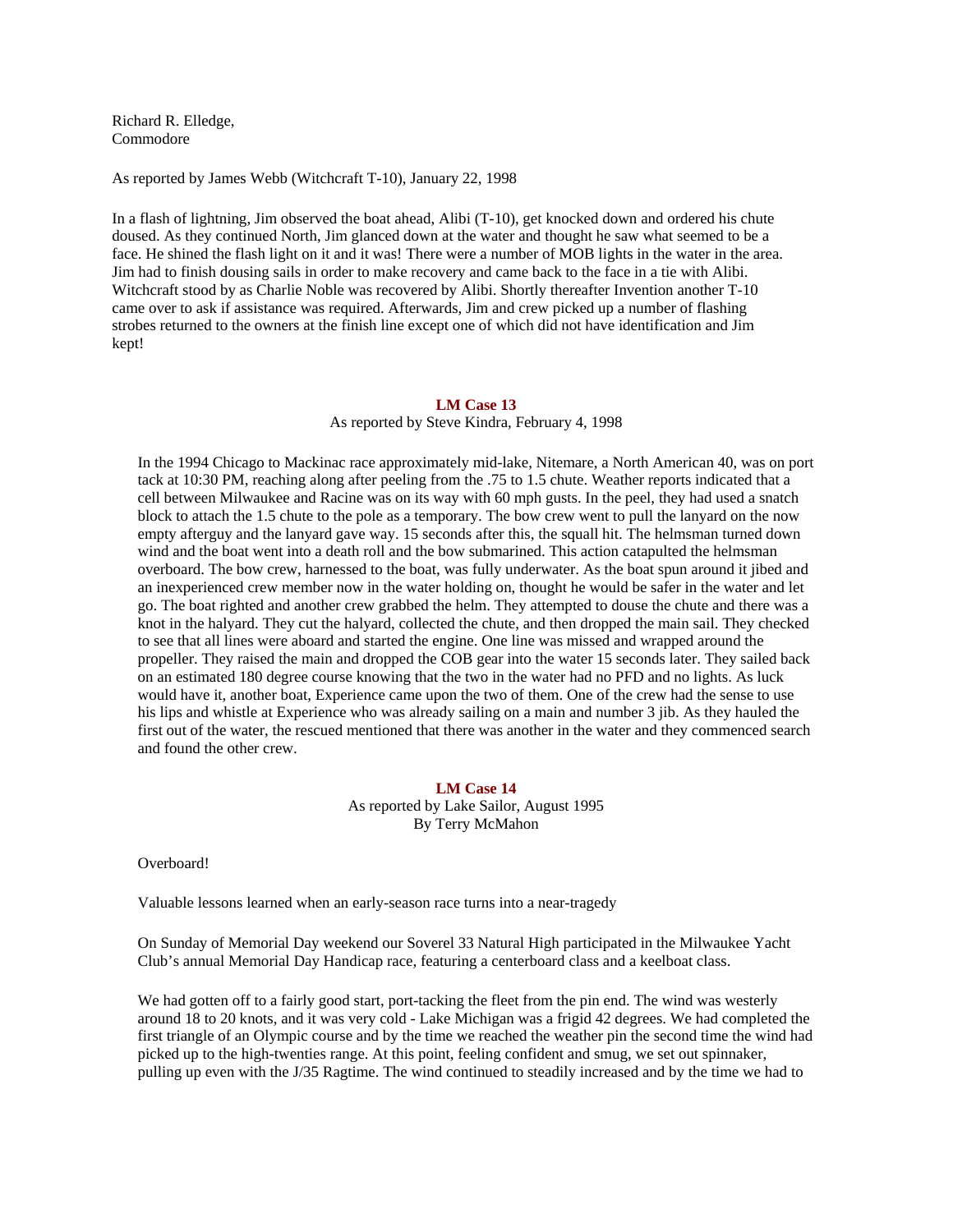jibe it was blowing close to 35 knots.

We had a good mix of crew, some new to the boat, some regulars and some seasoned sailors who sail with us occasionally - all adults. I felt confident that if we could pull off this jibe, we would win this race.

We decided to jibe the pole first to keep the spinnaker under control, but this was our first mistake. Our boom vang was off and I jibed the main, the boom crossed, but the top of the sail never did. As the boom slammed back on port, we rounded up hard and our crew member Stephanie fell from the high side through the leeward lifelines into the bitter cold lake. As the boat rolled over to starboard, Dave yelled, "Steph is off the boat!" The boat then violently rolled back to port and laid over with the boom and spinnaker pole in the water.

I was prone on the cockpit floor with Lynn on top of me, and my wife Patti dove behind and threw the life buoy, which was taken away by the wind.

Although the life buoy was too far for Steph to swim to, it gave her a little comfort to know that we were aware that she was overboard. She did not have a lifejacket on, but luckily was somewhat buoyant with air filled into her one-piece foul weather gear.

Lynn went to the stern and kept an eye on Steph as Patti, Dave, Pat and Francis pulled the spinnaker over the pole end which was still in the water. When it finally ripped in half, the boat righted and we gathered in all the lines and tacked back for our stranded crewmember.

Patti steered while I tried to start the engine, wasting precious time. After rummaging through the traveler post I found the keys and shift lever and finally got it going. However, because we were severely heeled for so long, air got in the lines and it stalled out after a few minutes. We had one reef in the main so we were able to controllably turn the boat towards Steph for recovery. We pulled to leeward of her and Pat threw her a rescue rope which landed right on top of her.

At this point, Steph had been in the water between 10 and 15 minutes. She was facing away from the boat totally oblivious to the fact that we were only five feet from her. We got her attention and she grabbed the line rather weakly and I turned the transom right to her. Patti grabbed her first, struggling to get her limp body over the open transom, then Lynn grabbed her, finally Joel reached in and the three hauled of them hauled her into the cockpit. (I could never imagine this from the full height of the topsides.) Patti, an ICU nurse, hauled her below and Joel, a medical doctor, diagnosed moderate hypothermia, meaning she was unable to warm herself. Down below, she was unable to lift her head and she was disoriented and exhausted. Patti stripped her from her wet clothes and raided the sea bags for warm gear, while she was bear hugged by Lynn.

When we finally got the boat under control and everyone settled down, we sailed back to the club, trying to raise the race committee who did not answer on the prescribed channel or on 16. When we docked, Bob ran to the car and got his sleeping bag while Steph's boyfriend dry bunked with her until she stopped shivering. Hot liquids were given once she felt under control. It was a truly terrifying experience, but one in which we learned numerous lessons.

First and foremost, everyone on board a boat should have their own safety gear. When we were about to leave the dock that morning, I asked if everyone had life jackets - four people did not. We scrambled to get everyone life jackets, but the lesson here is that PFD's do little good if they don't fit you properly with the gear you sail in. We now have a standing order that you bring and wear your life jacket. However, I should have been more forceful in ordering that life jackets be worn that day.

The second lesson is that you as a crew or skipper must be prepared to deal with these emergencies on your own. We were well in front of the entire fleet except for Ragtime, which was on the opposite side of the course. There were absolutely no other boats anywhere close to us to lend a hand. Also individually you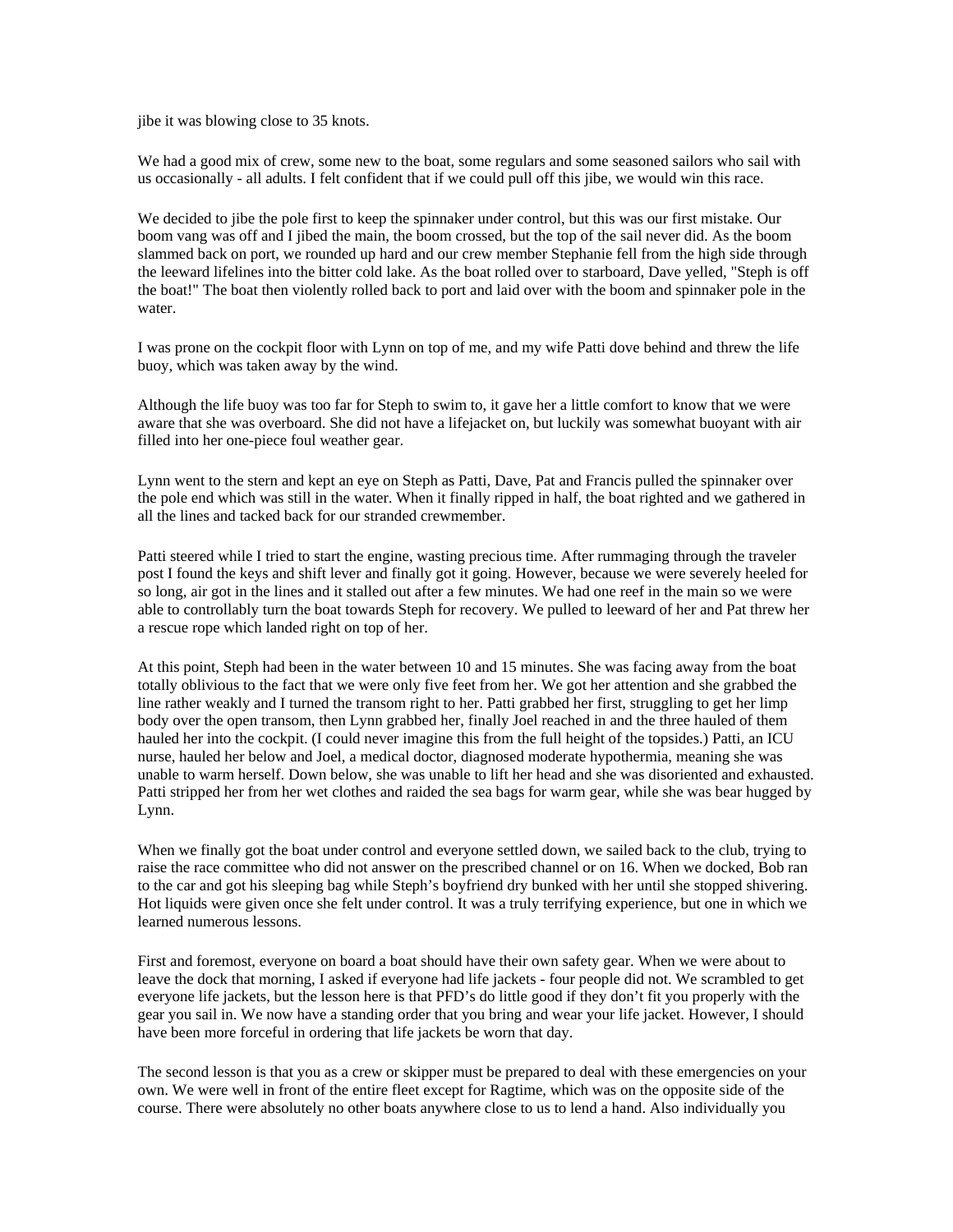must be prepared to handle the same situation yourself. Sailing in May on Lake Michigan is extremely volatile and cold. Many times I have raced on other boats when the skipper ordered all sea bags left on the dock, and out we headed, totally unprotected from the elements if they changed. Minimally, I will bring what is needed for the season, not just the current weather. I won't skimp on the safety gear either, even though this was just a course race. The proper gear is imperative, not just from a safety standpoint, but also from an owner's liability standpoint. It's just not worth it.

The third lesson is not to depend on any safety gear to work as planned. When Patti tossed the life buoy, equipped with drogue and die marker, it blew off into oblivion before it even hit the water. By the time we could even throw a man overboard pole or deploy a man overboard module, we were well away from Steph.

The fourth lesson - and this may be blasphemy to die hard racers like us - is that for the want of a few pounds of advantage, we only had a few gallons of diesel in the 10-gallon tank. The only time we even really needed the engine, it failed because of air in the lines. We made all the efforts to clear the sheets out of the water before engaging the propeller, but the effort was wasted and could have been fatal.

Another lesson is, thank goodness, Steph wasn't wearing boots. I have heard so many stories about being dragged under by heavy boots that serious thought should be given to redesigning them. For years I used hiking boots for my Soling which were short, tight fitting and still reasonably warm. Sneakers and boat shoe designs have soared into the next century of design, but offshore boot wear seems to have stayed back in the days of the old fishing schooners.

The final major lesson learned was never, ever, deviate from known boat handling procedures. Always jibe the boom first. We know that, but because of the rush of the new season and excitement of the race, we overstepped good judgment thinking that if we jibed the pole first - we end-for-end with a lazy sheet and guy system - we could just steer the boat under the spinnaker at all times. This was a mistake and so was the thought that we could successfully jibe the big chute in winds in excess of 35 knots when we never have before. Why did we think we could do it in the first race on a cold and gray day in May?

I am proud of the crew of Natural High. We have done well together and have had a great time, but the main purpose of owning and campaigning the boat for Patti and me is to have fun with our friends and to give our kids the same opportunities we've had growing up. To throw all that away for not using common sense and proper seamanship should give everyone reason to reflect, while not running scared, and thankfully, becoming a great lesson and not a tragedy.

## **LM Case 15**

As reported by The Chicago Tribune

# Monday, June 2, 1997, Section 2, Page 2 **BOAT CREW MEMBER MISSING IN LAKE**  by Jose' Patino Girona Tribune Staff Writer

Cathy Geraghty knew something was wrong when she saw the yellow rope of Life Sling from her friend Herbert Kaczmarek's 35-foot sailboat floating in Montrose Harbor.

She knew it had been used, and rushed to Kaczmarek, who stood in the cabin of his boat Dixie, sullen, spiritless and speechless.

For the first time after 51 years of sailing, Kaczmarek saw a crew member fall into Lake Michigan and not come back. The incident occurred during the Olympic Cup Sailboat Race, an annual 12-mile race sponsored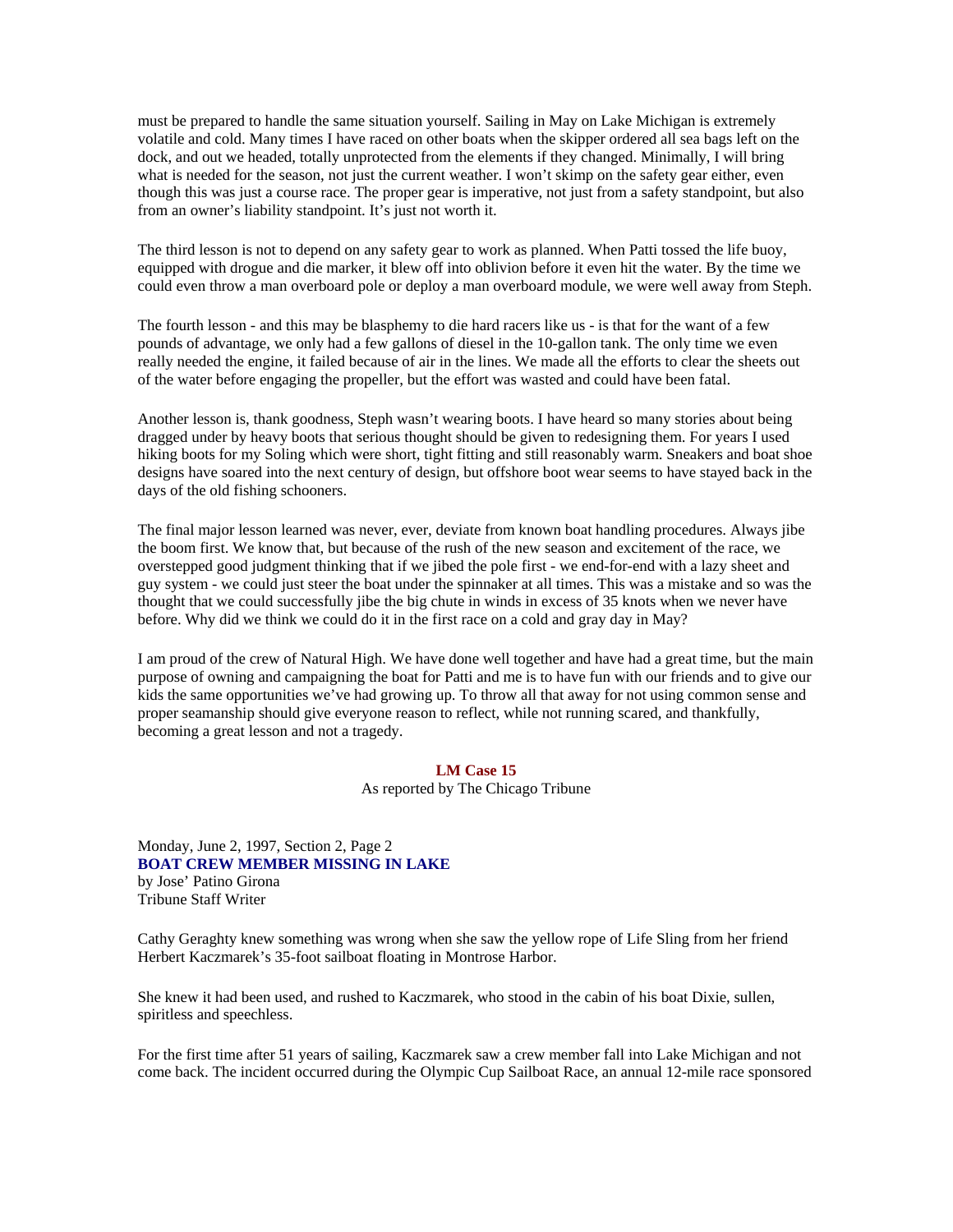by the Chicago Corinthian Yacht Club.

According to police, a 60-year-old Chicago man lost his balance as he was pulling down a sail 4 miles east of Montrose Harbor. He fell into the 50- to 55-degree water and hit his head on the bow, police said.

The man was not wearing a life preserver, which is not required in the race, police said. Another crew member, a 40 year old Evanston man, jumped into the water to attempt a rescue, police said. He grabbed the injured man but was able to hold him for only several seconds, police said.

Rescue crews from the Coast Guard and Chicago Fire Department arrived 15 to 20 minutes after the man had fallen into the water. As of nightfall, they had searched unsuccessfully for the injured man.

The other crew member was taken to Northwestern Memorial Hospital, where he was in good condition, a nursing supervisor said. Although both men were experienced sailors, police speculated that a life preserver would have helped in the rescue attempt.

A life preserver would have been a great psychological boost, said James Korienek, a police officer with the marine unit. "It gives you some psychological advantage because you don't have to move all the time," Korienek said. "It's pretty intense when you have 5- to 6-foot waves.

But sailors at the yacht club and Montrose Harbor said that some wear the device and others do not. Preservers are generally used when sailors sense a dangerous situation, they said. "They are cumbersome to some extent," Geraghty said, adding that use "varies from person to person." Meanwhile, Kaczmarek who remained in the boat after talking to the police, was uninjured. "What is my mood?" asked 83-year-old Kaczmarek, who competed against 60 to 65 other boats Sunday. "I am not elated."

Friends and fellow sailors said there could not be a more trusted skipper. Kaczmarek has sailed in the Chicago to Mackinac Island race more than 20 times, said Larry Niemiel, commodore of the yacht club and a friend of Kaczmarek.

That race is about 400 miles long and can last 30 to 50 hours, Niemiel said. "I have known Herb Kaczmarek for a long time, and if I was going to be in a bad situation, I would want to be with him," Niemiel said. "He has the most experience of anyone in the club."

"Bad things shouldn't happen to good people," said Geraghty, who learned sailing from Kaczmarek. "He is an incredible person. He is so caring."

Tuesday, June 3, 1997, **SEARCH FOR MISSING BOATER CALLED OFF**  by William Recktenwald Tribune Staff Writer

Fire department rescue divers who jumped into Lake Michigan from a helicopter are credited with saving the life of an Evanston man, although a 60-year-old man involved in the incident is missing and presumed drowned.

The men were on a 35-foot sailboat about 5 miles off Monroe Street Harbor Sunday afternoon, when Bruce Chapman, 60, slipped and fell into the water. "We threw him the life ring right away," said Kaczmarek, 83, "and I thought I saw him swimming toward it."

In spite of 5-foot waves and a strong wind, Kaczmarek was able to maneuver the boat close to Chapman. John Freeman, 40, of Evanston then jumped in the 50-degree water to help rescue Chapman. Freeman struggled to hold on to Chapman, but the combination of high waves and cold water sapped his strength.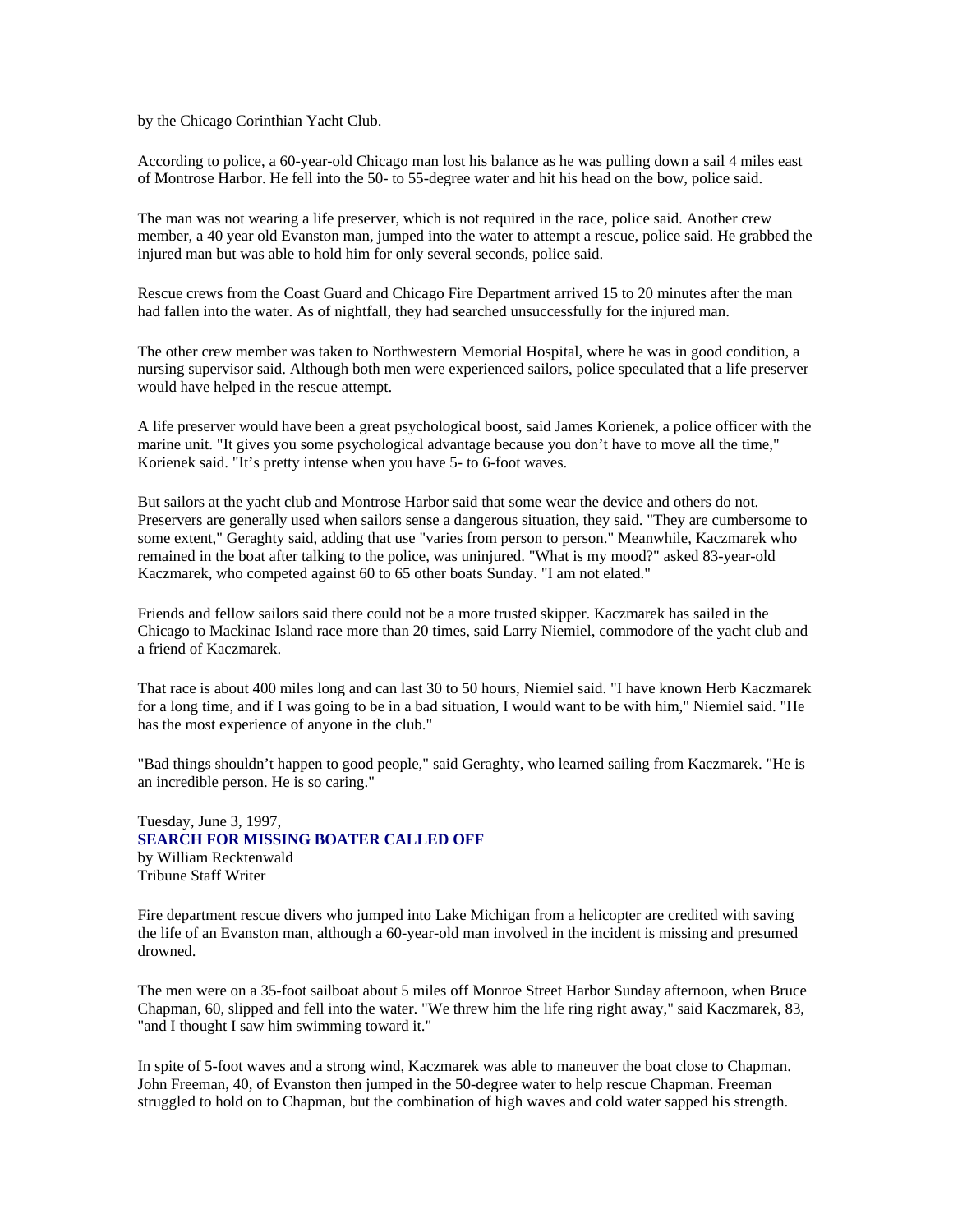# **Addendum to LM Case 15 3/23/2015**

# **BEGIN**

Lt. Earl Zuelke June 3, 1997 Chicago Police Marine Unit Page 1 of 6 Fax:312-744-5937 Ph:312-744-4817

Dear Lt. Zuelke

 I am enclosing a marked copy of the race chart showing my best guess of the position of the man overboard from *Dixie*. The nominal course was from Metro N (33349.9, 50070.2; 41º 55.83' N, 87º 31.63' W) to Metro S 33371.4, 50104.1; 41º 52.83' N, 87° 31.63' W). They would have been sailing about 20° off a dead downwind course of 190º. The rhumb line course was 180º True. Most of the boats, probably including *Dixie*, went in toward shore first, so they would have been heading about 210<sup>o</sup> T given a nominal wind direction of 010º. They would then jibe when Metro S bore 170º T from them. When they got to about 1/8 mile from Metro S they would drop their spinnaker. I believe that is when the first man went overboard. Evidently, they managed to return and get the man alongside, which is when the second man went into the water. The boat would have drifted downwind but crabbing sideways a bit, say about 210º. If this is consistent with the report filed by Herb Kaczmarek, I would suggest you start at my yellow inflatable mark, which is where the second man was recovered and work on a reciprocal course of 030º. You can check the geometry on the water. It should lead you back to the nominal place where the first man fell in. If it isn't quite right, at least you have a basis to make adjustments.

 I am also enclosing a clean copy of the chart with a table showing the Lat/Long and T.D. of each mark. There are pages from our racebook dealing with the subject of Man Overboard and Radio Communications which you have an interest in.

 Please feel free to contact me if you have any further questions. This morning you can reach me at home 708-XXX-XXXX. I also have a pager with me, 708-XXX-XXXX. I've been asked by Don Glasell of the Area III office if the name has been released to the public and if a copy of the police report will be available. He's been getting calls from the racers. If you get a chance, you might wish to call him at 847-674- 7223. He serves as a central communication point for the racers and would be an effective way for you to get any comments you have disseminated to the racers.

Bruce Thompson Chicago Corinthian Yacht Club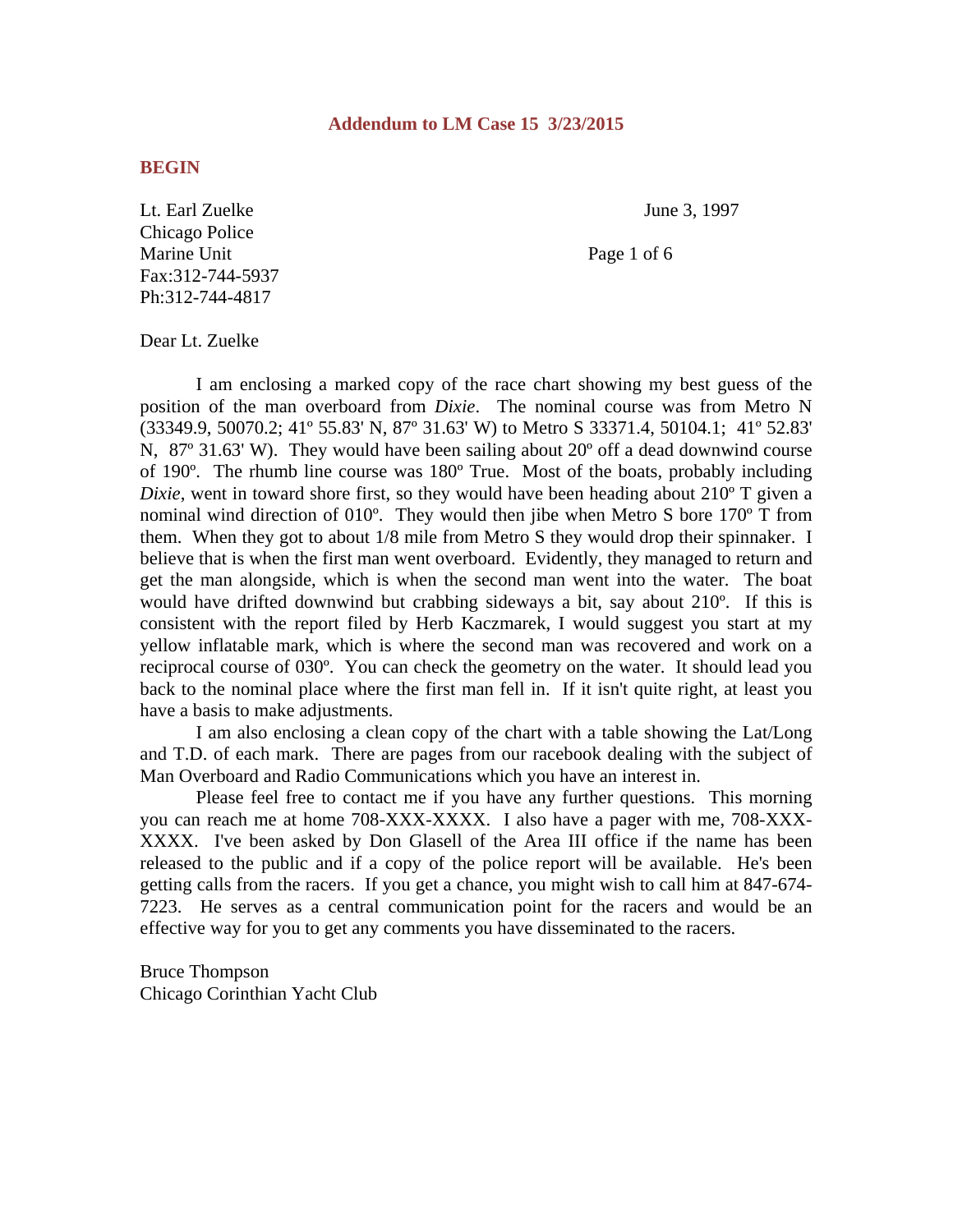Lt. Earl Zuelke June 5, 1997 Chicago Police Marine Unit Page 1 of 2 Fax:312-744-5937 Ph:312-744-4817

Dear Lt. Zuelke

 I talked to Ray Mazzola yesterday regarding the previous letter I sent you and then I called Herb Kaczmarek. Herb estimates that the victim went into the water at about 1/4 mile NNW (bearing 340º) from Metro S. I've marked both that point and Metro S on the attached large scale chart. You've put a red Chicago Marine Police buoy at this nominal point of entry. The yellow inflatable mark is still at the point where the survivor was retrieved. I checked the scene from our whaler last night and the geometry looks about right. The bearing from the yellow mark to Metro S is about 035<sup>°</sup> and to the red mark is about 030º. That is exactly what I originally estimated.

 The distance between the red and yellow marks is about 4000 feet. Herb says they only had the victim held to the boat for a couple of minutes before they lost their grip. He then held onto the survivor as they drifted south. Estimating that it took 20 minutes from entry to recovery and that the boat travelled 4000 feet, it was drifting at 200 feet / minute or 2 knots. This is pausible given the conditions. (It also indicates why it was so hard to hold on to him!). Say they maintained contact for between 2 and 5 minutes. That would put them 400-1000 feet from the red mark in the direction of the yellow mark. That is pretty close to Metro S on its northwest side. That is where I'd begin the search. You might want to run this past Herb for his comments and refinements. I hope this is helpful. Good Luck with the search and Thanks for your efforts.

Bruce Thompson Pager 708-XXX-XXXX

**END**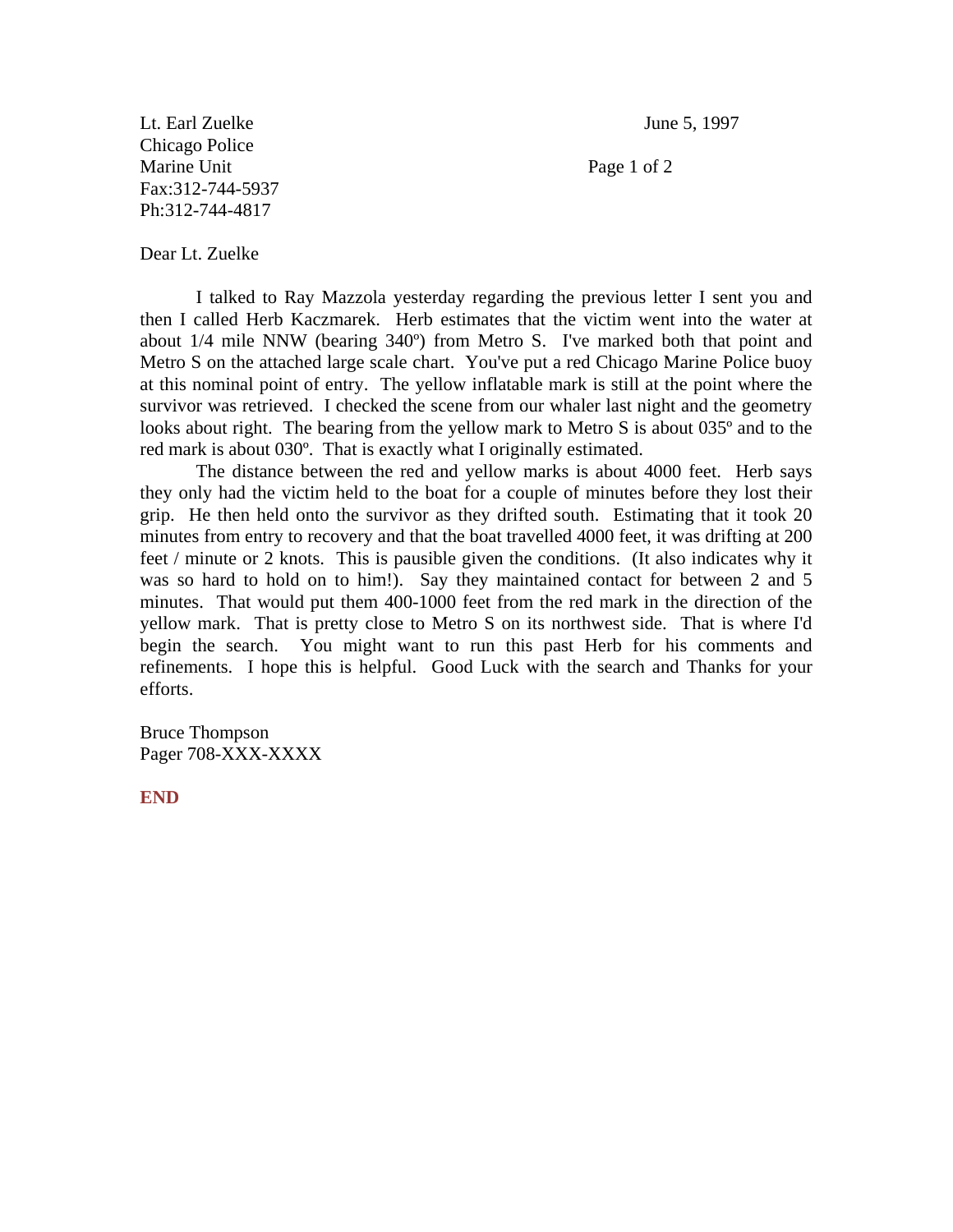Alerted by marine radio, Chicago police and Coast Guard rescue boats headed to the scene. At Meigs Field, a Fire Department Air Sea Rescue Unit helicopter piloted by Cmdr. Leendart VanDorp and Lt. Keith Wilson headed to the scene. On board were Firefighters Robert Cordt and Brian Hurn, both rescue divers. Once Freeman was rescued, rescuers began to search the 44 foot deep water for Chapman but could not locate him.

Poor weather conditions on the lake Monday caused Police Marine Unit scuba divers to postpone their search for his body.

"The lake is too rough for us to put our divers in the water," said Marine Unit Officer Lee Labiak. "We will search Tuesday if the weather improves."

Life jackets are not required to be worn on a boat the size of that involved in the incident, but boating safety professionals said they might have been helpful Sunday. Neither Freeman or Chapman were wearing them.

# Sunday, July 13, 1997 **BODY IN LAKE IDENTIFIED AS LOST BOATER'S**  by Ka Vang Tribune Staff Writer

The Chicago police marine unit recovered the body of Bruce Chapman, 61, from Lake Michigan on Saturday morning. Chapman of Ingleside, fell off a sailboat during a race June 1, said Sgt. Len Labiak of the marine unit. Boaters discovered the body about 6 a.m. floating four miles northeast of the lighthouse at the east end of Navy Pier, Labiak said. The marine unit retrieved the body a few minutes later. Chapman was pronounced dead at the Stein Institute in Chicago, said a spokesman for the Cook County medical examiner's office. Officials there had not yet determined a cause of death. Police said Chapman lost his balance and fell overboard during the Olympic Cup Sailboat Race.

Chapman was pulling down a sail during the race when he fell into 50-degree water with turbulent waves and hit his head on the boat's bow, police said. Chapman reportedly was not wearing a life jacket, which was not required for the race. Crew members threw a life ring into the water, but Chapman was unable to reach it. Another crew member tried to save him by jumping into the water, but was unable to hold onto Chapman because of the cold water and rough waves.

#### **LM Case 16**

As reported by John Erb & Jeff Asperger, January 26, 1998

In 1981 on Memorial weekend, it was blowing 25 knots with 6'-8' seas making it cold and wet. Racing downwind on a Cook 35, Thunderbird, they performed an accidental jibe which snagged the boom between the backstay and the checkstay. Jeff got up to clear the boom when a wave hit and forced the second accidental jibe. Jeff Asperger had his arm over the boom at this point and was catapulted overboard. Jeff was not wearing a pfd. The crew threw floatable things to Jeff, all which missed the target and blew away. Jeff had a new pair of boots on that he would not part with. He recognizes now that it helped him hold some of his body heat in by keeping the boots on. They also went to drop the spinnaker, got the engine going and went back for Jeff. Rich Maskey is commended for his excellent steering. It took 4-7 people to pull Jeff back on board, Jeff was not capable of helping after being in the 41 degree water for 4-9 minutes. Things weren't over yet. He was hypothermic. They stripped him and layered blankets on him and got back to shore. The crew thought they recovered Jeff fairly quickly. Jeff thought it was an eternity. All worked out well. Jeff never thought that going out for a little fun on the weekend would have him staring in the eyes of the grim reaper.

# **LM Case 17**  As reported by Glenn McCarthy, January 26, 1998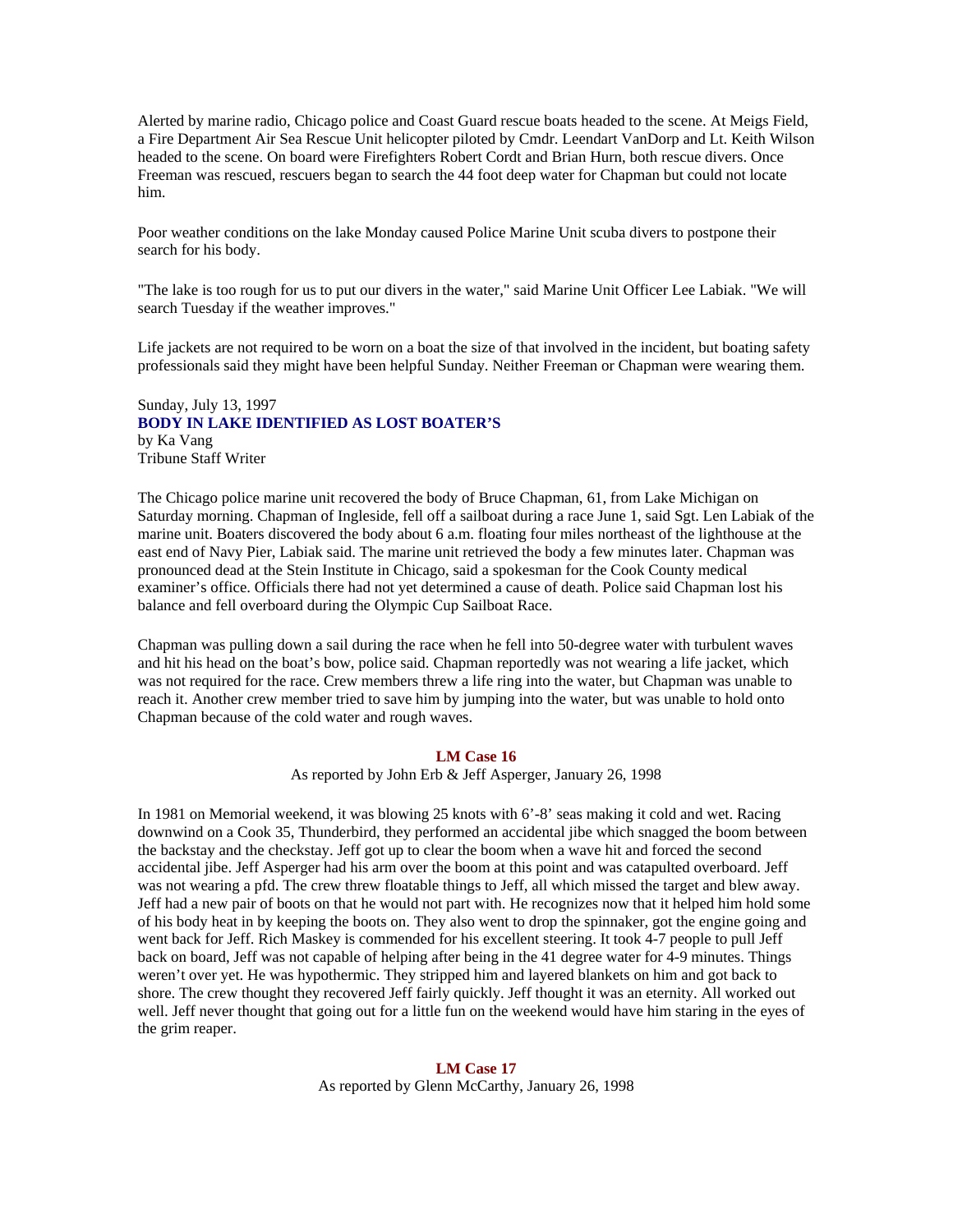In the 1993 Queen's Cup, Esta Es was making good speed in 2 foot swells under chute on a broad reach at 2 in the morning while the wind was moving forward. It was time to change over to the jib and people took their positions for the change. The chute was not disconnected from the pole when it collapsed the first time. Steve Toncray started to gather the chute figuring the chute was tripped. The chute re-filled pulling Steve overboard. The chute collapsed again and Steve went underwater disappearing. Steve was not wearing a PFD. "Man overboard" was shouted, as the boat was turned towards the wind for a "Quick Stop" maneuver. The chute refilled and Steve had his arms and legs wrapped around the chute like he was climbing a halyard horizontally. Two in the cockpit reached out and grabbed the backside of Steve's clothes and fell backward into the cockpit with Steve landing on top of them. As the off-watch came up and said who went? The answer was, we got him back already!

# **LM Case 18**

As reported by Gene McCarthy, January 27, 1998

In the 1970 hurricane Chicago Mackinac race, Gene McCarthy was crewing on Esbro a 60,000 pound sixtythree foot wooden yawl with a 4' bowsprit. As the winds were building out of the north, they had already shortened to triple reefed main, jib staysail, mizzen and jib top. On Sunday afternoon at 5:00pm they were 20 miles north of North Manitou Light. Wind was up to 45 knots. The call came to lower the jib top. The halyard was released and under the weight of the hanks, the jib fell to the deck. That sail had to be secured and Gene volunteered to go forward. Timing was critical. The bow was plunging up and down in 10 foot seas, with half of the time the bow under water. He measured the sail tie in his hand, with a tail in each hand and ran forward. He put his arms around the sail and through the pulpit and missed on his first try. Without looking to check the incoming sea, he went for a second try. The bow plunged into a wave carrying Gene and the sail overboard. Gene was not wearing a pfd. Gene was wrapped into the folds of the sail. As the bow came back up, the sail and Gene swept under the bow of the boat. The bow continued its rampage two more times as two waves past. All of this time there was no air to breath and no way out. As the third wave lifted the bow, the sail opened with a roar. When he saw where he was, he figured the plunging bow would crush him. He put up his arm to protect his head and felt something and grabbed it. When the boat rose again, he found it was the bow sprit side support wire and wrapped his arms and legs around it. The crew had believed he was washed over and was looking out the back end waiting for him to wash out. Then one looked forward and saw him, ran up to the bow and pulled Gene back aboard. Immersion time was approximately 2 minutes. After reviewing the circumstance, the decision was made to jettison the jib top as a safer measure and the paid Jamaican hand "Bernie" drew the short straw to do so. The next move was to drop the Main sail and the next 12 hours they plunged up to Grays Reef on mizzen and jib staysail, with winds 50 to 70 knots.

### **LM Case 19**

As reported by Robert Zeman, Jr., January 27, 1998 Addendum by Roger Ryan, February 4, 1998

Approximately 1965, during daylight, on the second leg of the Tri-State race on the sloop rigged 50' Q-boat Cara Mia, Roger Ryan was working the mast position. The narrow, low topsided heavy displacement Q-boat had a 25 horsepower gas engine in her. They were reaching with full main and spinnaker, in 25 knot winds and 4 foot white capped seas. The call was made to reef the main. The boat has a worm and pinion gear rotating boom to roll the main around the boom to reef. The hand cranked handle was on the leeward side of the boat at the gooseneck. While under strain to crank the boom round and round, either the chute collapsed or a rogue wave hit, lurching the boat. The handle slipped out of the gooseneck rotator. Roger slid across the deck into the water with the winch handle in one hand and grabbed the lifeline with the other. The water pressure pushed Roger aft until his hand hit the stanchion and burst his grip free. Free of the boat that is. Roger was wearing bib overalls, a pull over (non-zipper) hood and knee high sea boots. The water filled the inside of his rain clothing quickly. He kicked off the boots while his head ducked under each passing wave. He believed he was working on drowning even though he was a better than average swimmer in excellent physical shape. In his hood pocket he had a Res-Q-Pac. This was a device about the size of a pack of cigarettes, with a CO2 cartridge. He squeezed it, it inflated into pfd about the size of Dolly Parton's bra. While the device was designed to be placed under the armpits, he found that it lacked the flotation to keep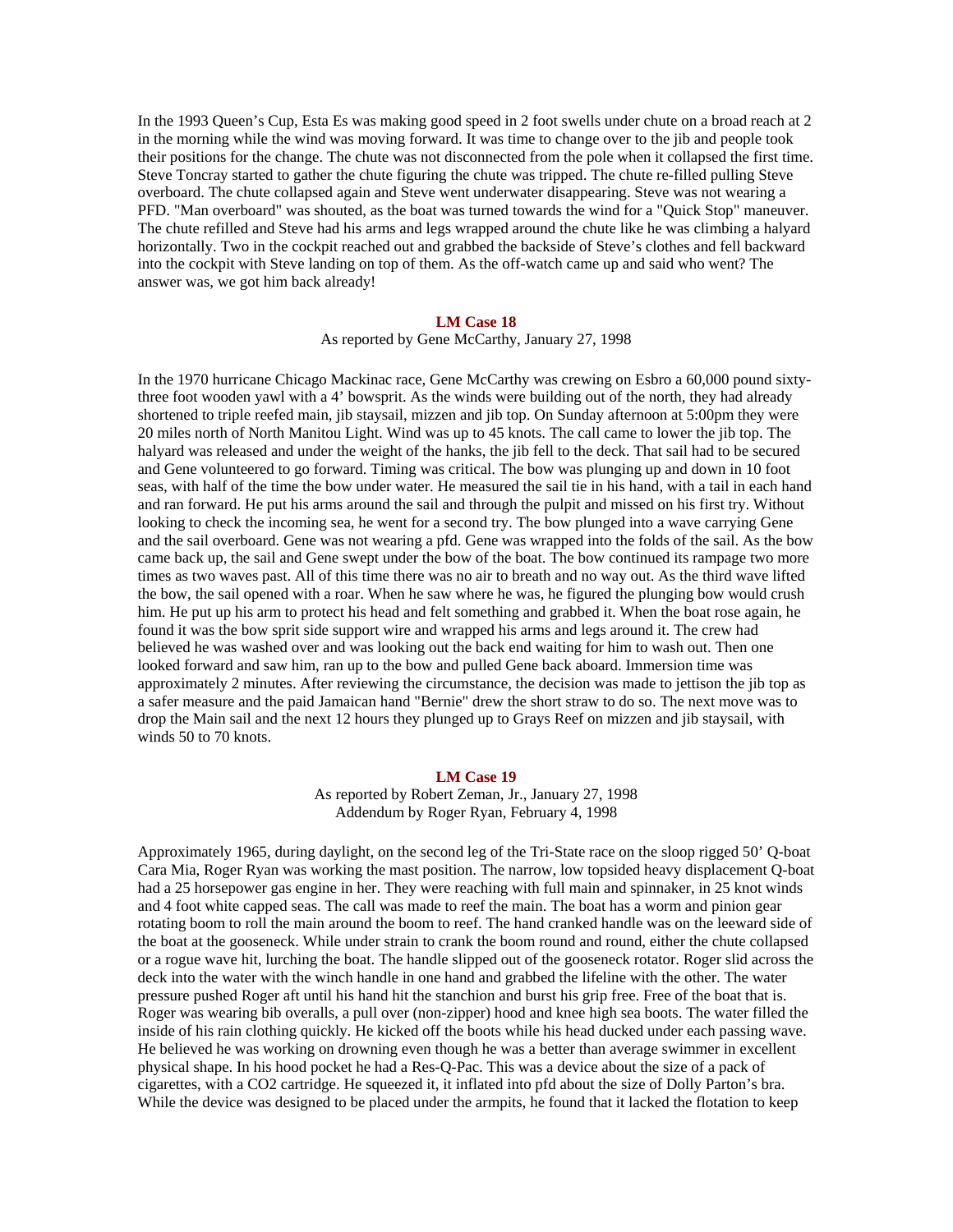his lungs from filling. Instead he straddled the device which gave him greater buoyancy. At this point he started coughing up water from the great amount of time he had already spent under water. Meanwhile aboard ship, the boat had sailed off to leeward, dropped sail and was motoring slowly with her tonnage and 25 hp motor. As the boat circled back, everyone aboard was laughing. They missed. The second turn, the laughs stopped as people recognized that this was starting to get serious. They missed. On the third pass, doing four knots, Robert grabbed for Roger and described it as "trying to grab a fire plug doing 90 mph in a car". A crew member of German descent said "you better hang onto him or he's a goner". Robert replied, "you better start helping and stop talking, because if I lose him, I am throwing you in." The crew of German descent got up off his hind side and helped roll the water filled Roger aboard. Roger continued to cough up water as they made their way towards shore. In reflection, Roger thinks that he would have died without the assistance of the Res-Q-Pac.

#### **LM Case 20**

As reported by Jeanette Krstolich, January 30, 1998

In the 1988 Chicago Mackinac race, the boat "Pegasus", a Tartan 41, broke her mast which swept off the stanchions down one side of the boat. The crew loaded the mast, rigging and sails back onto the deck and pulled into Pentwater, MI. Mr. Krstolich, a crewmember, while the boat was in its slip in Pentwater, walked along the deck of the boat and without the lifelines there, simply walked off the boat into the water. He was not wearing a pfd. A number of the crew started laughing at him until one crew member said "he doesn't swim!" They threw him a horseshoe life ring as he splashed and floundered in the water. The owner, Bernie Kasa, said "If I knew you couldn't swim I would have never let you on my boat".

# **LM Case 21**

Story withheld by request of boat owner

The statistics drawn from this case, are included on the graphs at the beginning.

# **LM Case 22**  MAYDAY ON THE LAKE By Kathryn Martin Chicago Magazine, October 1995

How a leisurely cruise in a historic schooner turned into a harrowing fight for survival.

Bobby Usher was the first to notice the water on the cabin floor. It was 10:30 at night, ten or so miles out into Lake Michigan, and he had just finished a turn at the helm of the celebrated 85-year-old sailboat Fame. The five sailors on board the 40-foot craft were three and a half hours into a trip from Chicago to Racine, when Usher went below to catch a nap and saw the worrisome puddle. Still, a wooden yacht is expected to take on some water through the planks in her hull, and this was early in the sailing season, before the boat's cedar had swollen to plug the gaps and chinks. Dave Usher, Bobby's brother and the skipper of Fame, checked the electric bilge pumps. All systems normal. He figured the pumps would catch up soon enough. But when Bobby swung down from his berth around 1 a.m., his feet slapped into water sloshing over the floorboards.

The crew began working a manual pump, and Dave Usher decided to head toward Wilmette harbor while they checked things out. The water was under control, so no one was particularly concerned. They could see the lights of Baha'i Temple, an alabaster beacon to the west. Under full sail they'd make the harbor in little over an hour. "We've been chased off the lake plenty of times in storms," said John Mazziotti, one of the crew. "A little water didn't seem like a big deal."

After a while, Pete Usher - Bobby and Dave's cousin - went down below to take a turn at the pump. "I'd been thinking all along, If the captain's not worried, I'm not worried," he said. "But I was surprised at the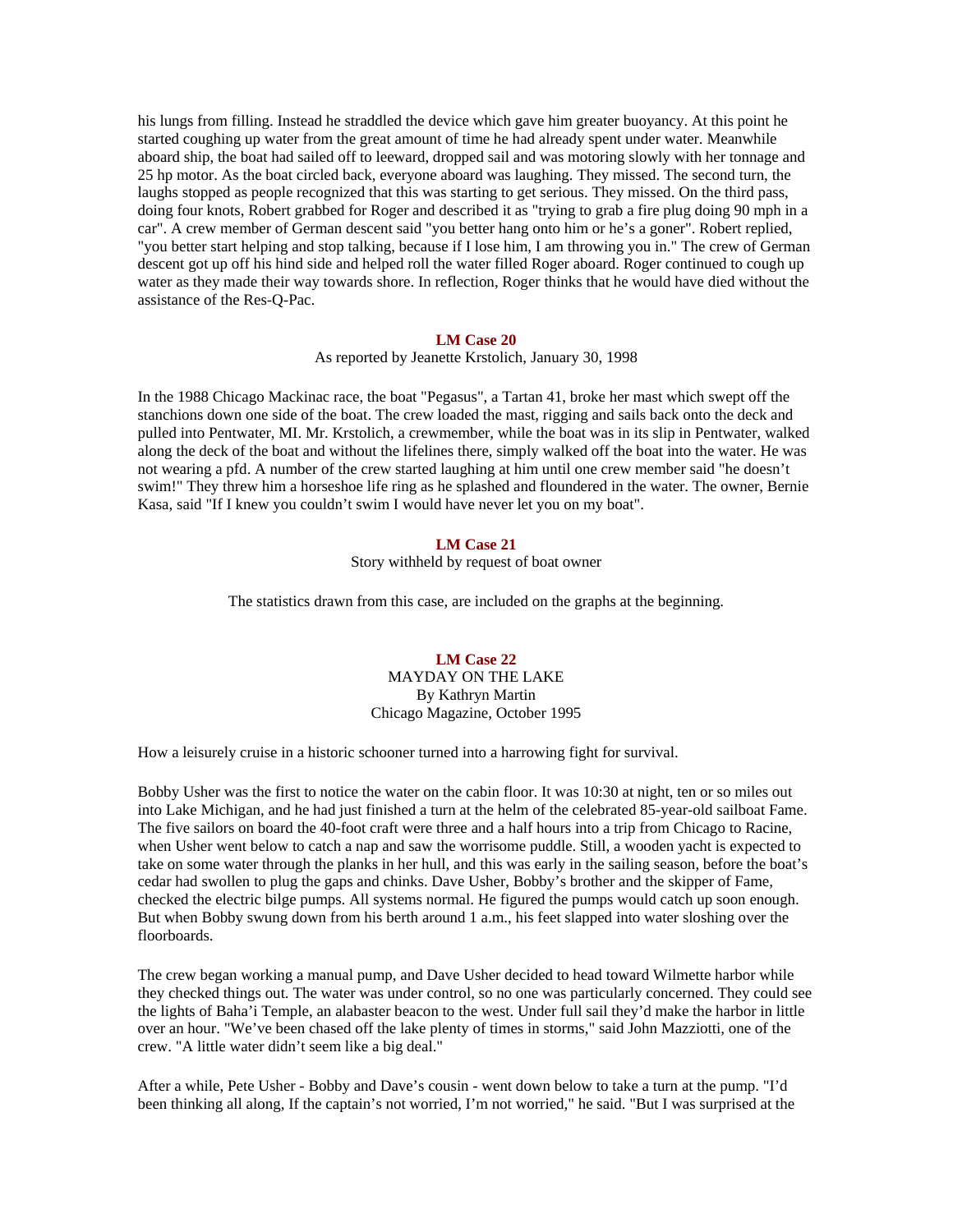amount of water in the cabin-it was ankle deep when I got down there."

Meanwhile, when they tacked westward toward the harbor, the sailors found themselves in a predicament. The wind, a nor'wester all night, was now kicking up from the north, blowing the boat in one direction while the waves were carrying it in another. Six- and seven - foot breakers began walloping the boat. Fame had just 18 inches of freeboard-the vertical distance from the water line to the deck-and she had even less now, heeled over, leaning into the lake for a faster run. Water was flowing into the cockpit over the side of the boat; big waves repeatedly washed over the bow and deck. From below, Pete heard someone say, "We're in trouble!"

When he climbed up on deck, his cousins were passing out life preservers. Though there were cellular phones on board, there was no time to call for help: What happened next took a few moments.

"A strong gust hit us, the boat nosed toward the wind, and then the bow was standing on top of a huge wave," recalled Dave. "All the water on board rushed to the back of the boat, into the cockpit. Every wave that hit us after that was flowing right into the cabin, where we already had water to begin with. She was awash, half sunk at that point."

When lake water swamped the cabin, Fame stopped in her course, curtsied, and bobbed back upright. Then she sank-dropping out from under her crew, with rustling of sails and creaking of rigging and gurgling of bubbles. The mast stopped descending with two feet jutting out of the water.

The men were amazed and relieved that the boat had struck bottom, that the lake here was so shallow. Dave yelled for everyone to stay together and to hold on to the mast.

And then the mast dropped silently out of sight. There was no debris, no sign that a 40-foot vessel had been there a few seconds before. The boat just disappeared. They took a head count: five. Five men bobbing in six-foot seas and wriggling into life preservers three nautical miles east of Wilmette Harbor at 2:30 in the morning. The water temperature was 57 degrees. No mayday call had been made.

In the lore of the Great lakes, sea captains called Superior stormy and Erie tricky, but to Michigan they paid the utmost respect. They made legends of Lake Michigan's sudden tragedies-seven of the 13 worst shipwrecks on North America's inland seas-and they warned their crews of the prevailing winds that sweep the lake's 320-mile length and the unpredictable striking motions of the waves.

They knew that a man afloat in six-foot waves just a mile or two offshore would be battered rhythmically with each approaching swell. He'd be tossed high enough to see harbor lights perhaps, then swept back behind curtains of lake water. Teetering whitecaps, breaking over his head, would feel warmer at the crests, while the troughs of the waves, water pulled up from below, would be bitter cold. After a while, gravity would become a dubious notion as would concepts like east, west, up, down.

The five men on Fame that night were experienced recreational sailors, not the kind to make life-threatening mistakes or to underestimate the lake's penchant for trouble. In their classic boat, they knew the risks: Every year, two or three boats sink or capsize in Lake Michigan, and two people die in boating accidents. Odds for surviving a night in the cold, billowing lake are long. "It's not routine on search-and-rescue missions in Lake Michigan to find people alive long after a boat's gone down," said a Coast Guard rescuer. "The Great Lakes can be particularly unforgiving-and deadly."

The trip on Friday, June 30, 1995, started out as a pleasant cruise on a warm, tranquil evening. This would be Fame's first overnight voyage of the summer, and the crew planned to stop at Racine or maybe Milwaukee, depending on the weather. Eventually, they'd end up at the Usher family cottages on Eagle Lake, in southeastern Wisconsin, where everyone was gathering for the annual Fourth of July weekend bash. The wife of one of the sailors would pick them up sometime Saturday, after they called to say where they docked. That part was rote: This crew, with a few additional brothers or cousins, had made the trip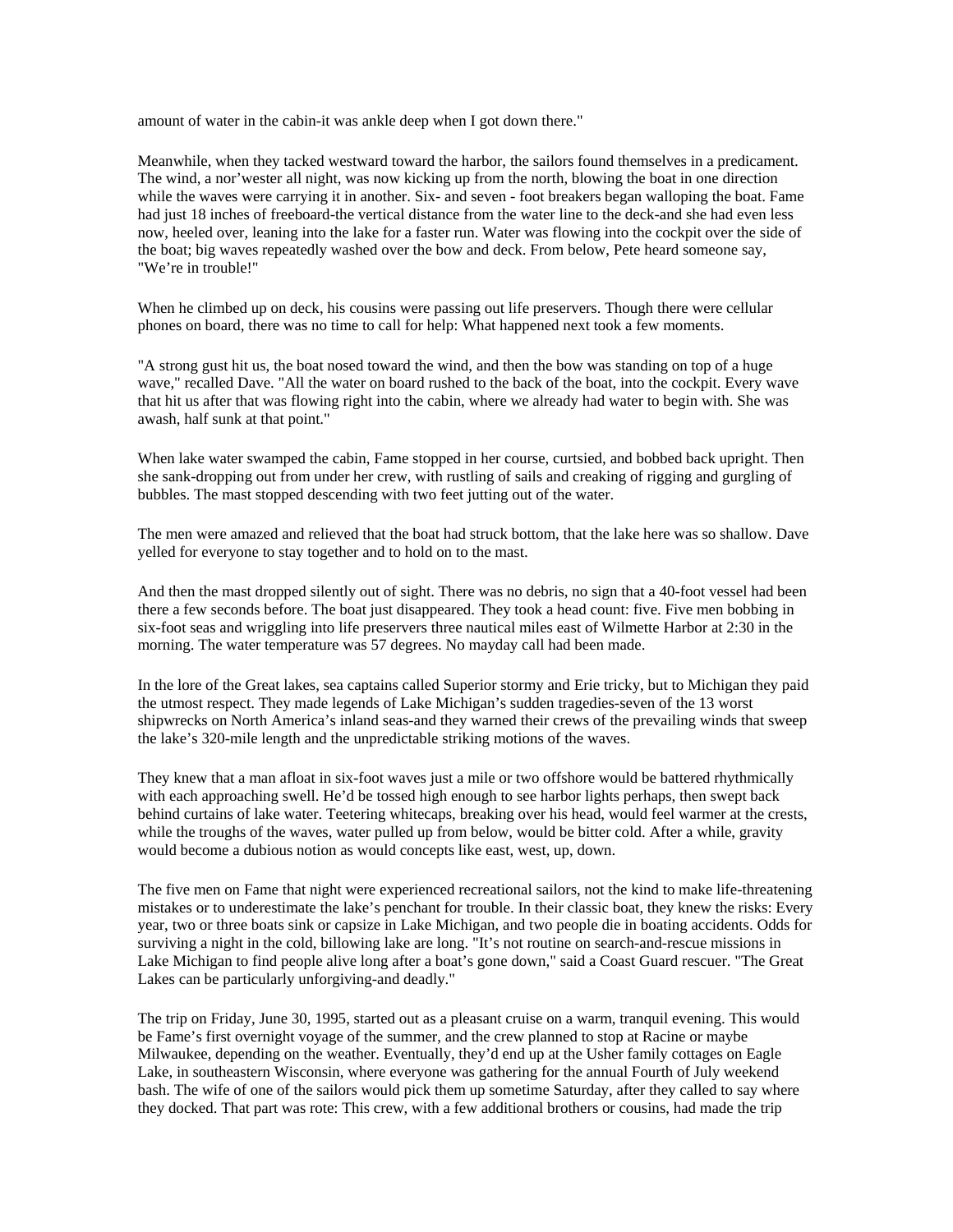three of the last four years.

Dave Usher, one of the owners of the boat, arrived first at Burnham Harbor. At 32, an imposing six feet four, graceful and lean, without an extraneous ounce of body fat, he shares Fame with Mike Mulcahy, another cousin. Dave, the youngest of six kids from Beverly, and his siblings have sailed all their lives; their father put them on boats as soon as they could swim. Dave is what boating people call a diehard: though he works as a pipe fitter in a 100-year-old family business and renovates a Lincoln Park two-flat on the side, he spends every spare hour on the water sailing Fame and his three other boats.

In the crew that night were Dave's brother Bobby, their cousins Paul and Pete Usher, and John Mazziotti, who's not a relative, though he might as well be. Unlike Dave, these four have stocky frames-with bushy, dark hair and identically cadenced voices, they could almost be brothers. All four are married (Dave has a girlfriend), and all five of the men are childhood buddies from swimming and sailing boats on Eagle Lake with their fathers, uncles, and crowds of cousins. Bobby Usher-also a is-is practically a diehard; he crews on several boats and has a wooden sloop under repair in his garage in LaGrange, a fixer-upper for when his three kids are a little older. The others probably don't qualify as such, but they have logged plenty of hours under sail, and they have crewed regularly on Fame for five years.

To many old-timers in the sailing community, Fame is the First Lady of Chicago, a celebrity of Lake Michigan's harbors since she arrived from Marblehead, Massachusetts, in 1920. She cuts a distinctive profile, sleek and low to the water, with white cedar planking over an oak-framed hull, sitka spruce spars, and an uncommon double-gaffed rigging, meaning that her mainsail and foresail are trapezoidal, not triangular, with booms at both top and bottom. She's 40 feet long and eight feet wide, with a 35-foot mainmast (41 with topmast) and a 26-foot foremast. She is, at 85, the oldest wooden schooner in Chicago, and her likeness graces two Chicago Yachting trophies - Columbia Yacht Club's "Fame and Fortune" award and the Heritage Boat Club's "Fame" trophy. A wooden rendering of her half-hull is mounted on a Chicago Yacht Club wall.

Launched July 13, 1910, she was the personal boat of her designer, Bowdoin B. Crowninshield, scion of an East Coast shipping family and a noted naval architect (he designed a 1903 America's Cup contender, Independence, and the only seven-masted schooner ever built, the 375-foot behemoth Thomas W. Lawson, which broke in half on the rocks off England in 1907, drowning all but three of her crew).

Fame's fourth owner, Benjamin Carpenter, brought her to Chicago in 1920 and she changed hands a few times until insurance man Ted Dunlap bought her in 1926. Dunlap owned her for about 40-years; his meticulous care is the main reason Fame was still in sailing condition after 85 years (most of Fame's wooden contemporaries had a life span of about 25 years). When he grew too old to handle Fame himself, he offered her use to a young sailor each summer in exchange for the boat's upkeep; his one request was that every two weeks the boy call Dunlap in his 1100 North Lake Shore Drive apartment to alert him, then sail Fame back and forth a few times outside his window.

After Dunlap died, Fame was passed around, but luckily none of her owners went for the nautical fashions of the 1960s and '70s, when wooden hulls were abandoned, fiberglassed over, or "fixed" with layers of epoxy. She never sat out a season; by 1990, when Dave Usher and Mike Mulcahy saw Fame for sale in Wooden Boat magazine, the schooner had been afloat for 80 continuous years. They bought her for about \$20,000.

The evening of the ill-fated sail, the crew gathered at Burnham Harbor at about 5:30. Lake Michigan was serene and cerulean blue, undulating against the docks. Dave and the others rigged sails, stowed overnight packs, and loaded provisions (the Ushers stashed food even for short trips). The marine forecast called for northwest winds at 10 to 20 knots, fair skies, air temperature in the sixties, and waves at two to four feet-a lovely if not breezy send off for a night sail. By seven, the schooner slipped out of the harbor, tacked to the north, and set out of the harbor, tacked to the north, and set a course practically straight up the coastline for Racine. The men talked about work and took turns at the helm, and Paul Usher sang sea chanteys like "What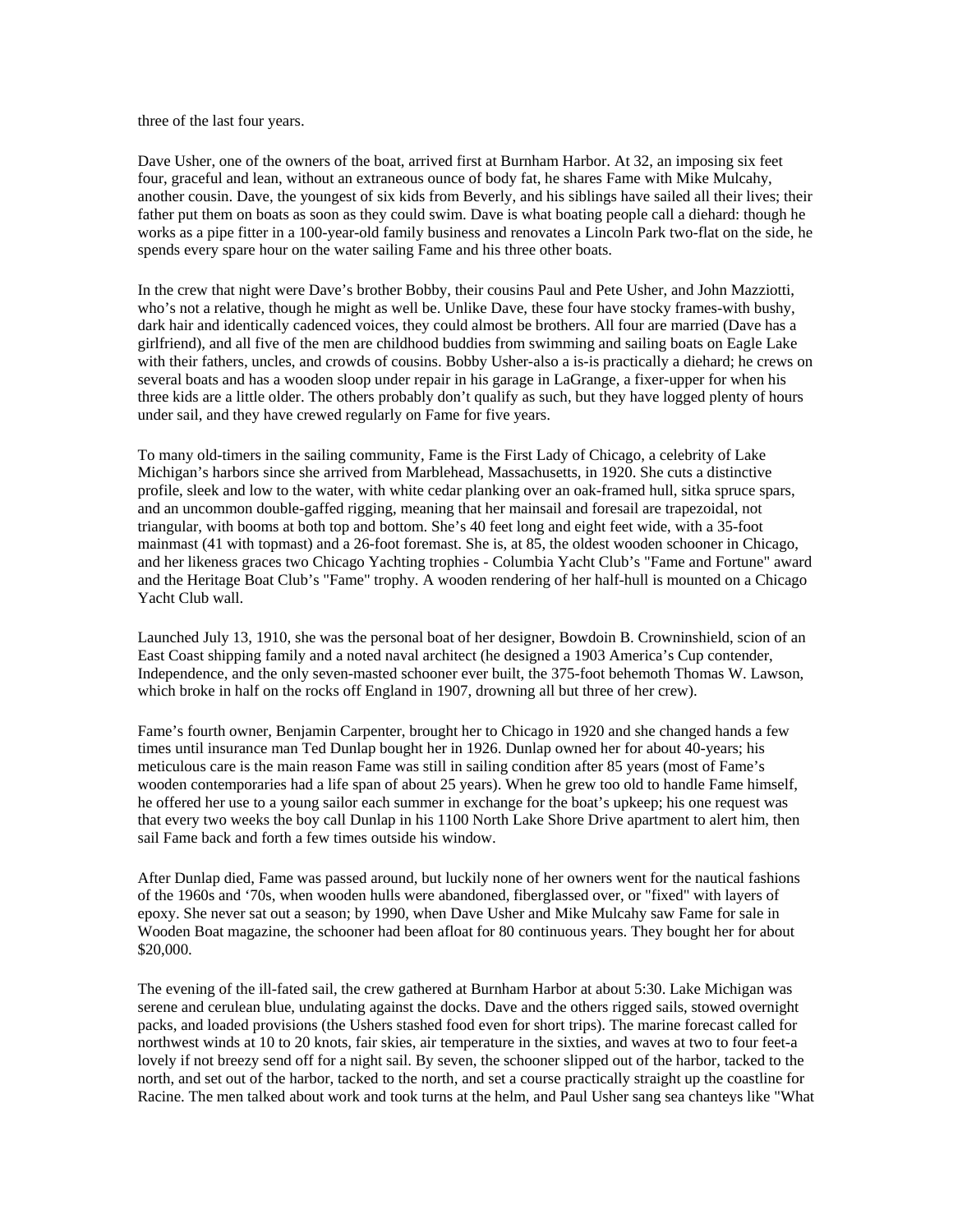Shall We Do with the Drunken Sailor?" Until Bobby Usher woke to find the water sloshing around in the cabin, it all seemed like a routine excursion.

For the first few seconds after Fame went down, Lake Michigan felt warm to the crew, at least compared with the biting wind and waves that had buffeted them on deck. They stayed together, though waves were hurtling over their heads, shoving them away from each other. No one panicked. "The worse thing you can do is get excited and scare each other," said Bobby. "You make big mistakes that way. We were just floating, bobbing in the water, getting used to it, while the skipper was getting a plan together."

But within minutes, the water took on a chill. "At first I thought we could just float there for days," recalled Paul. "But when it got cold, I thought, I don't want to be in this for even five or six hours. I had a much greater respect for Lake Michigan then-if she wants to toss waves, you just go with them."

There was no chance that a passing boat, if any were out at this dark hour, would spot them in the thrashing water. They were all strong swimmers, though, so they decided to make for the Baha'i Temple, visible when they were tossed to the top of the swell. Swimming would also keep them warm and on top of the water, and someone estimated they'd hit shore at least by noon. Pete even kept his shoes on for the first hour, figuring on a long walk down the beach before he would call a cab and go home.

Dave, Bobby, and Pete Usher managed to swim within ten feet of each other for half an hour or so, until Pete developed leg cramps and called out for the others to stop. Dave and Bobby swam over to help ("You can't float if you can't kick, and if you can't kick, you panic," Dave pointed out), boosting him up and holding his head above water while he flexed out the kinks. They tried to call Paul and Mazziotti over, who were 20 feet ahead. But it didn't take long to become separated in the water; within minutes, the two men were out of earshot, then out of sight.

This wasn't the plan they had agreed upon. "The two rules of sailing are 'Stay afloat' and 'Stay together,'" said Bobby. "Paul and John had disobeyed skipper's orders. This was a concern."

For a while, after Pete's cramps were gone, Dave, Bobby, and Pete could tell where the other two were by watching the seagulls circling overhead, dive-bombing both groups of swimmers as if they were big fish. Then, suddenly, Dave vomited.

Hypothermia, the fall of the body's core temperature to 95 degrees Fahrenheit or lower, can strike in air temperatures as high as the 70s; water immersion is a common cause, because it increases the body's conductive heat loss by a factor of 25. Experts say that someone in 50-degree water for 20 minutes or longer is at high risk. They also note that lean athletes, who don't have an abundance of body fat to insulate them, are especially vulnerable.

When the core body temperature drops to 95 degrees, a hypothermia victim experiences violent shivering, loss of muscle coordination, difficulty speaking, and confusion; below 90 degrees, shivering stops, skin turns blue, pulse and breathing slow and behavior becomes irrational. If the body temperature continues to drop, the victim usually falls unconscious, with an erratic heartbeat and respiration rate; below 78 degrees, the heart usually fails, though many victims die before this point. Still, doctors aren't inclined to declare hypothermia victims dead until they are warm and dead-one man in Chicago in 1951 survived after his body temperature plummeted to 64 degrees.

"Sailing on Lake Michigan, I know about hypothermia, but it never even crossed my mind that Dave could have it," said Bobby. "The water felt warm at first, then chilly, but we were swimming hard. And Dave's in top shape physically."

"Just before he got sick Dave told us, 'I'm not floating real good,'" recalled Pete. "I was surprised. I thought we were all doing pretty well. Bob and I linked arms with him and in a few minutes he passed out. Pretty soon he was mumbling and groaning….We had no idea what was wrong with him. We thought it was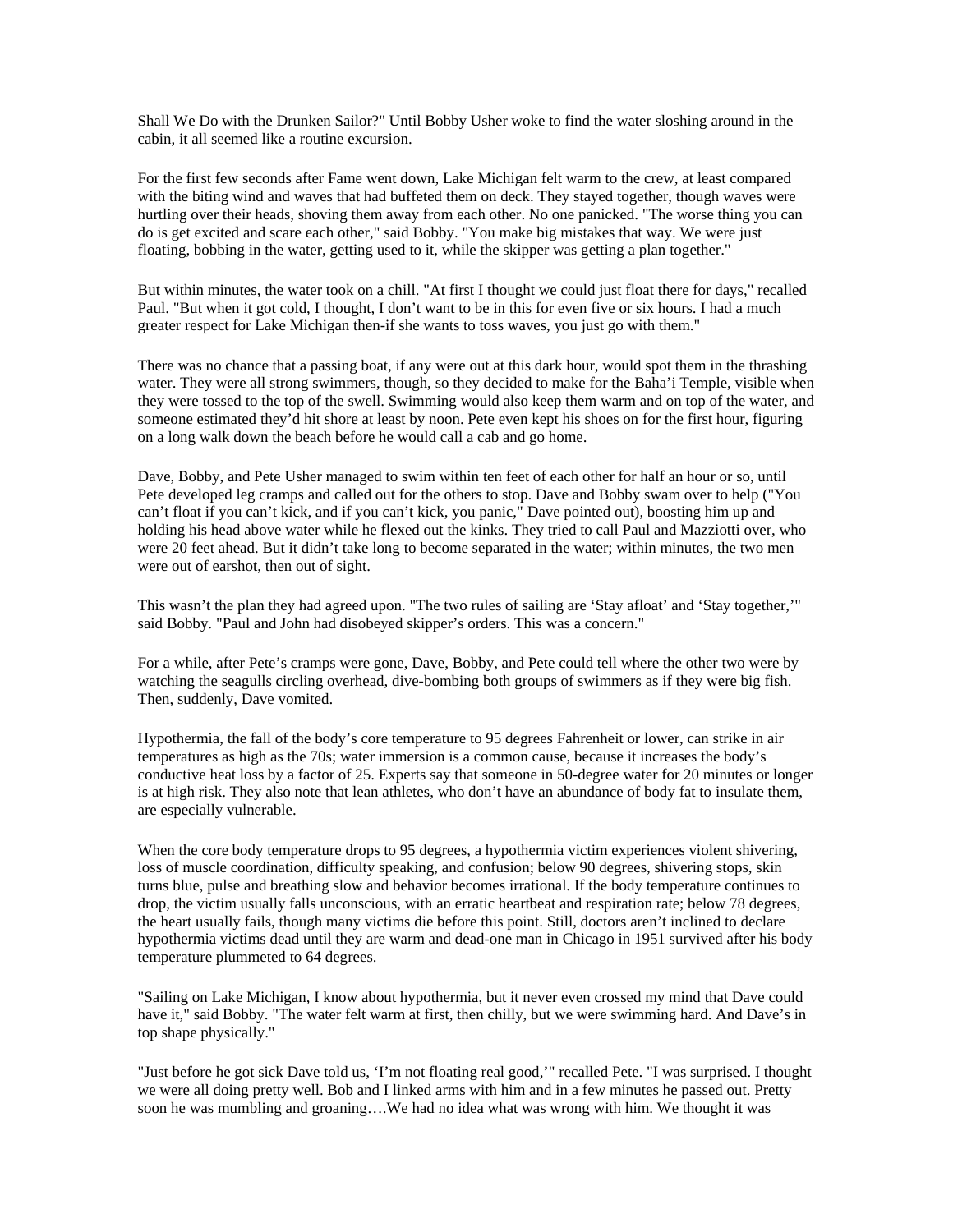maybe a heart attack. He was scaring the heck out of us."

Pete and Bobby tried to drag Dave through the waves, but his face kept falling in the water. They'd yank him up by the back of the sweatshirt, screaming, "Don't give up; you gotta swim, you gotta kick!"

Meanwhile, half a mile closer to shore, Paul Usher and John Mazziotti had lost sight of each other. Each man was swimming alone toward the shore lights, waiting for the sun to rise to warm him up a little. As sailors, they also knew the winds would die a little at sunrise. "Paul and I wanted to stick together, but the only orientation was to get to shore," said Mazziotti. "The waves weren't stopping Paul, but I'd swim 50 yards northwest and get pushed 100 yards southeast. I thought about getting pushed out into the middle of the lake and a couple of times it crossed my mind; I really want to see my wife again. But mostly I refused to think pessimistic things. I really thought we'd all make it. I figured the other three Ushers would get to shore before me, swimming with the power of six legs. The Usher boys are survivors."

The waves got bigger toward morning, but then the sun rose and the wind eased off. Sunrise cheered the men; Paul and Mazziotti doggedly stroking the waves; Pete and Bobby supporting Dave through the swells and chop, holding his head above water. "There were times when I couldn't help wondering if I was going to be dragging Dave or Dave's body in," said Bobby. "I'm a God-fearing man but I didn't have time to pray. My only business then was to keep my baby brother from the bottom."

At 6:43 that morning, Dan Bertrand, A U.S. Coast Guard lieutenant pulling a shift at Glenview Naval Air Station, woke up to an urgent broadcast on the P.A. system: A sailboat named Gypsy, on its way from Chicago to Racine, had picked up a man in the water two nautical miles east of Evanston.

"We'd been hearing what we thought was birds, and then we spotted someone in the water," said George O'Rourke, Gypsy's owner. "At first we thought it was some idiot Northwestern undergrad out for a morning swim, but when we turned off course to get closer, we could see the guy was in trouble. He was waving a life jacket over his head."

Paul Usher told O'Rourke that his boat had gone down more than four hours earlier. A few minutes later, Gypsy picked up John Mazziotti, half mile southeast of Paul. "The sun hadn't been up that long, and I saw this sailboat motoring north along the coast without any sails up," recalled Mazziotti. "It was the first boat I'd seen, and I wondered if it was a mirage."

Paul and Mazziotti were exhausted but in good condition, wrapped in blankets and drinking tea. At 6:45, a Coast Guard helicopter launched from Glenview with Bertrand and three other men aboard to search for the other three sailors. "I remember thinking as we flew over there, I hope they're wearing life vests," remembered Bertrand, the rescue swimmer for the mission.

Twenty minutes earlier, though it seemed like forever, Bobby and Pete had seen a sailboat turn abruptly east from shore, and they hoped it was to pick up Paul and Mazziotti. Now they saw the Coast Guard helicopter speeding east over the water. "That's the sight I'll remember: this great orange helicopter," said Pete. "We were so relieved they were in the air-we knew it might take them hours to find us in a boat and we didn't know how long Dave had."

The helicopter conducted a Victor Sierra search, a triangular flight pattern designed to find people in large bodies of water. At 7:11, Bertrand spotted three swimmers. "They had their life jackets on-we seldom see that-and were huddled together, pointing to their friend," said Bertrand. "We could tell that he was bad off. He had that blank look you find in shock and hypothermia patients, and I thought, I should get in the water real quick. The helicopter set up a hover and I jumped in. The guy grabbed on to me, then reached up for the helicopter and I knew he was really out of it."

At 7:15, the helicopter prepared to lift the Ushers aboard, but two Coast Guard boats and a Chicago Police marine unit boat had arrived, so Bertrand helped push the three men up onto a Coast Guard craft, which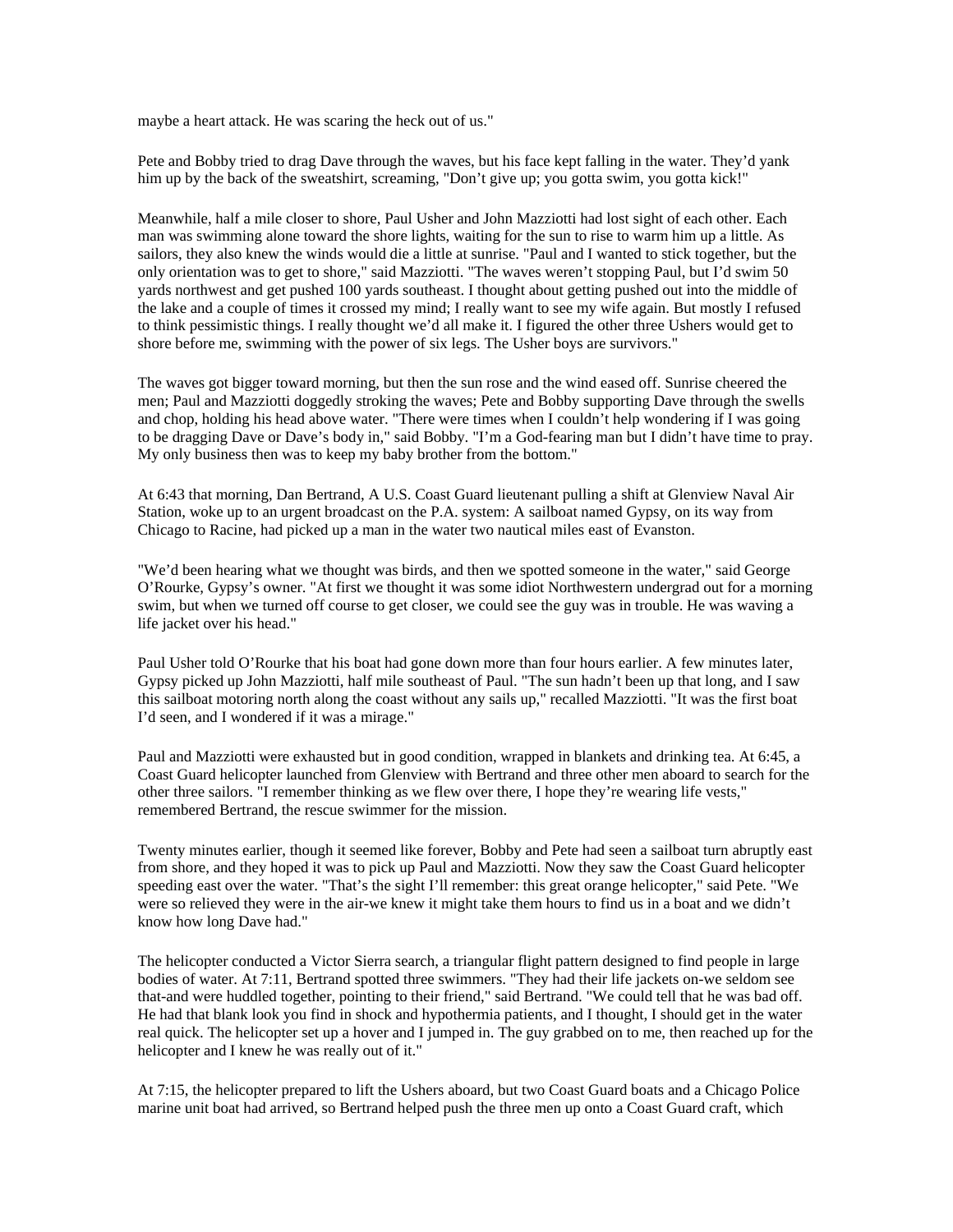sped off to the Evanston boat ramp and a waiting ambulance. Gypsy had already dropped Paul and Mazziotti off at Wilmette Harbor; they were under medical observation at the Coast Guard station, answering the police and Coast Guard's questions ("They asked about drugs and alcohol, and I told them they could test any one of us," said Mazziotti. "We were all sober, and our captain doesn't even drink at all").

At 7:45, Dave, Bobby, and Pete Usher arrived at St. Francis Hospital's trauma center in Evanston. Bobby had a body temperature of 98 and Pete, 95; they were given warmed IV fluids and attached to heart monitors, then released after a few hours. Dave was in critical condition, unresponsive and blue, with a body temperature of 81 degrees and an irregular heartbeat. The doctors put in an IV, hooked him up to a ventilator administered heated and humidified oxygen, and ran tubes into his stomach and bladder so that they could direct warm fluids to his body's core. Dave was admitted to intensive care, and doctors would later tell his family that things had been terribly touch-and-go.

"They were really lucky they were wearing life vests-and that the lake was as warm as it was," said Carolynn Zonia, emergency-room doctor on call when the Ushers came in. "If the water had been down around 40 degrees, as it is in winter and spring-well, most people don't survive for long in water that cold. David didn't have as much body fat for insulation as his friends did-they fared better in the cold water."

Julie Bauer, Dave's sister, heard about the accident on the radio. She phoned the family, scattered between Chicago and Eagle Lake. When Dave woke up around noon on Saturday, his mother and girlfriend were there. Hooked to a respirator, he was anxious to speak and someone handed him a pen and paper. "All five OK?" he scrawled.

Dave's condition was upgraded to good late Saturday, and he was released two days later, in time to drive up to the "shipwreck party" under way in Eagle Lake. After sleeping and massaging sore muscles for much of the weekend, Pete, Bobby, and Paul also made it to Wisconsin (Mazziotti had to work). Bobby made a point of sailing on Eagle Lake the day after the accident, and both Dave and Mazziotti went sailing within a couple of weeks. Paul says he'll go back out on the water as soon as possible, but Pete is not sure if he'll tempt fate: "The Coast Guard said it's a miracle that Gypsy found us. How many miracles do you get?"

Gypsy's crew evidently felt the same way. After picking up the two sailors, the O'Rourkes made it to Racine on the first leg of what was supposed to be a three week circle of the lake. But on Monday, they saw another yacht go down-a brand-new fiberglass 26-footer washed onto the rocks. The boaters were rescued, but enough was enough: The O'Rourkes headed back home to Chicago.

Members of Fame's crew are still mulling over the circumstances that led them to become separated. In hindsight, Paul thinks it was a godsend that he and Mazziotti swam away from the others, since they ended up in a position to signal Gypsy. "When Mazz and I went off on our own, I had no idea anyone was any worse off than I. It was just really hard to stay together unless you were constantly yelling back and forth," said Paul. "A lot of lucky things happened to us. It was lucky that those three stayed together, and it was lucky that two were swimming faster and were able to signal the boat."

Bobby maintains that Paul and Mazziotti made a mistake that could have cost Dave his life. "Four people could have swum Dave in faster. And what if Gypsy hadn't come along? We were in very serious trouble, and Pete and I had no help."

But Dave isn't judgmental: "I think it's a good idea to stick together in that kind of situation. In the water I thought everyone was experiencing the same symptoms as I was-shivering, no energy when I tried to kick. I was thinking, Bob and Pete have three kids apiece-what have I done? In the end Bobby and Pete were able to take care of me when I got sick, but if Pete had gotten leg cramps again, Bobby wouldn't have been able to hold both of us up.

"Still, once the boat's gone, I guess I'm not the skipper of anything anymore. What I say at that point is only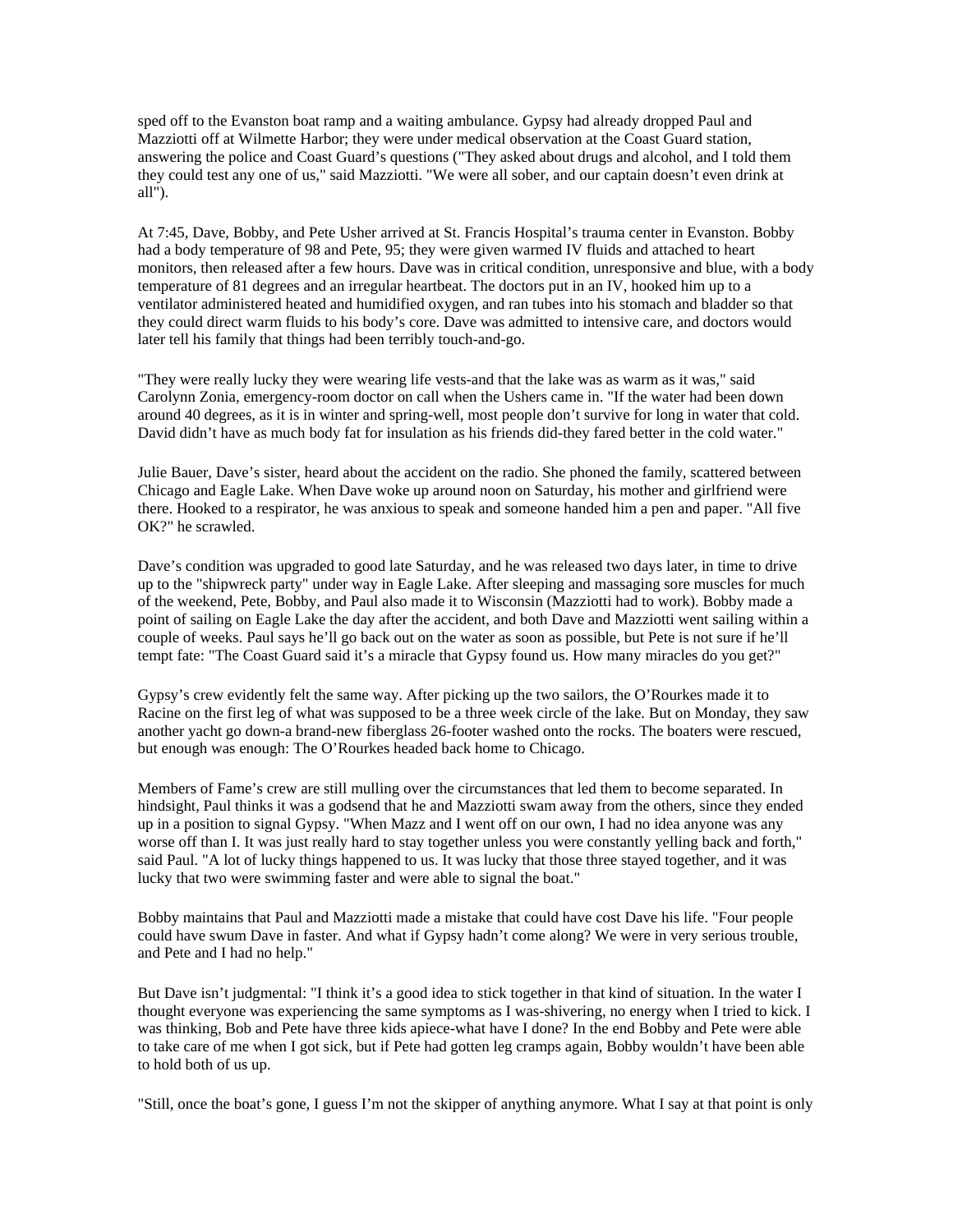a suggestion."

Because of high winds, it was a week before Fame's owners could get a boat out to see if she could be salvaged. The schooner had landed upright in 41 feet of water, her mast four feet below the surface, fish darting in and out of the sails. "She looked exactly like a ghost ship sailing the bottom," said Joe Sherlag, a former Fame owner who had dove into the wreck to take down the sails and rigging and retrieve the men's wallets. "Her sails were completely full, only she was under water."

Dave Usher snorkeled around the wreck, but not for long. "The water was cold," he said.

Two days later, the pros came out to raise the schooner. For about \$7,000 Harry Zych's crew from American Diving and Salvage slung four air bladders under Fame's hull, then inflated them to lift her up. With barely a sound, the two masts poked out of the lake at a 75-degree angle, the deck surfaced low in the water, and Fame popped upright to the cheers from the onlooking boats. The salvagers threaded a suction hose into the hull and started the engine pumps, and columns of water gushed out as Fame's hull rose to ride her normal water line.

The damage was minimal, since the boat had landed upright on the lake floor: dirt and grunge, a split along a glue joint in the mainsail gaff boom, blistered paint and warping of the wooden fixtures, an oil stain along the length of the mainsail, and water in the diesel engine. Fame might look as if she had just been raised from the dead, but three weeks later she was able to hoist her sails for the Heritage Wooden Boat Festival in Montrose Harbor and cruise the lake in the nautical parade. The boat's cedar planks were swollen tight; her trip to the bottom had ironically helped seal the hull against further leaks.

There was another item the divers retrieved from the sunken ship before she was raised: a Bible, bloated and water stained. Last February, when Mike Mulcahy was checking on Fame in the boat yard, he found a new shiny copy of a Gideon Bible placed prominently on deck. At first, he thought that an evangelical group had gotten into the shed and left copies on every boat, but there were no other Bibles around. Then he decided it was a personal joke, played by some friend on Mulcahy who claims to be atheist. But he still found it strange that no one ever claimed credit. So he stowed the Bible on board.

"And it's going right back on Fame, since she's back on the water," he vowed. "We couldn't have had better luck than to have the boys all make it and to find Fame sitting straight up in the water with so little damage. Coincidence?"

# **LM Case 23**

As reported by Glen Curtis, February 23, 1998

In July of 1980, the race went from Michigan City, IN to New Buffalo, MI roughly a Northeast route on a J-24. The wind was North with 1-1/2' waves at the start and building. The race started at 7:00PM. The 10 mile course took them along the coast with some tacking to stay off the beach. The crew of three including Glen Curtis was Dan Hosna and owner Keith Robinson. Glen and Dan donned PFD's and harnesses were connected, while Keith was so intent on winning this race, he repeatedly declined the offer for a PFD or harness. Glen and Dan were new to the boat for this race. There was no briefing as to where equipment was stored and even the lazarettes remained locked. The wind and waves had built as they went up the coast and the waves had turned into breakers. Wind exceeded 25 knots and waves exceeded 6', it became survival conditions for boaters that night. At about 10:30PM, not far from the finish line, they were contemplating a tack when a wave rolled them 180 degrees. The mast snapped and they re-righted. The boat had 2' of water below and a cockpit full. Keith appeared in the light of the moon near the top of the mast. Glen spent many years as a life guard and immediately went for the cockpit cushions and gave them a throw. The wind carried the cushions away and did not come close to reaching their target. Keith then disappeared. Glen and Dan could not locate any tools to remove the mast that was sweeping side to side across the deck. They could not find if the boat had a 2-way radio. They struggled to get the outboard motor into the water and found that it could not assist at all with the rigging and sail in the water. They made many attempts of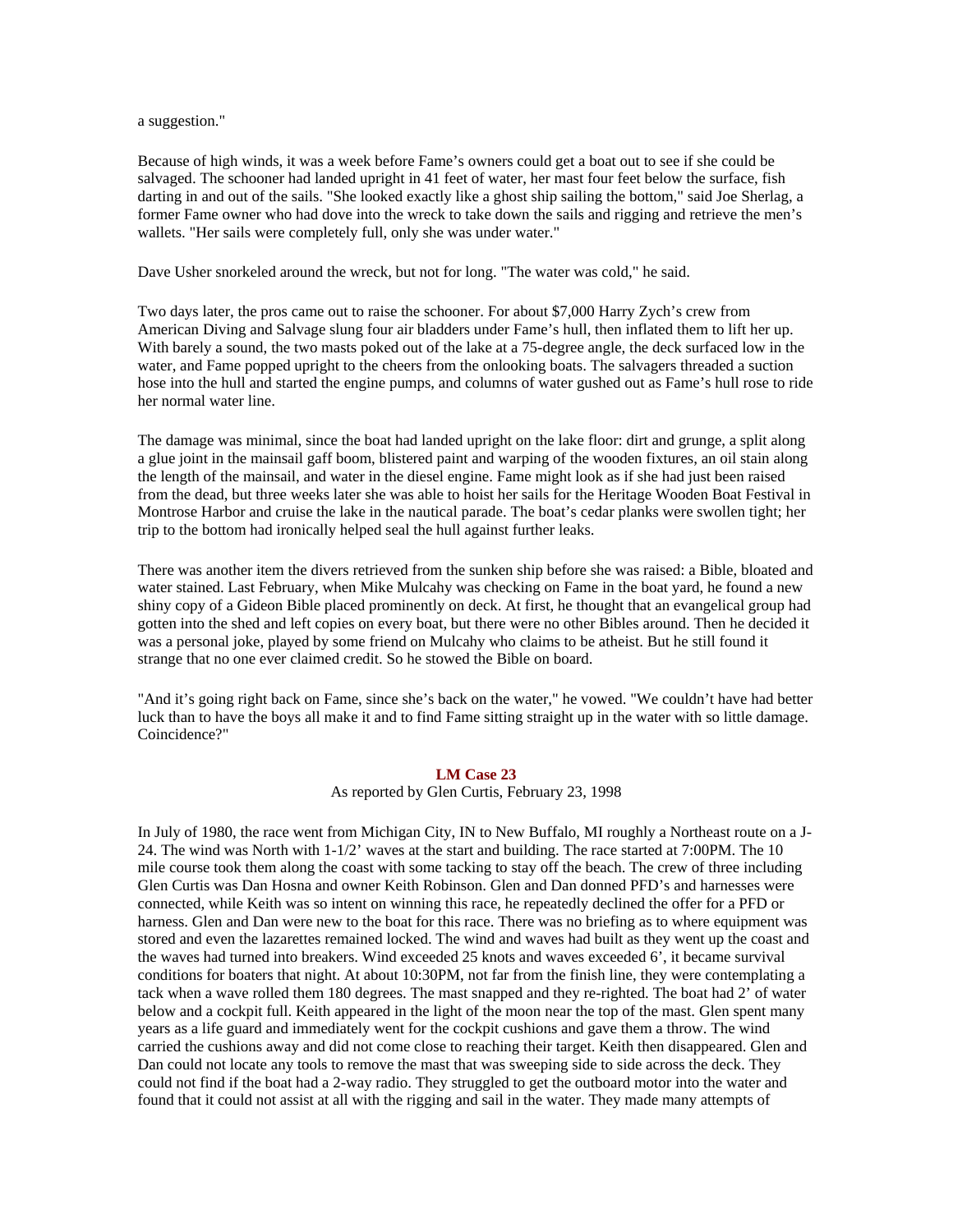building a sea anchor to carry the bow into the waves, to no avail. It so happens that the remainder of the fleet had already dropped out and the race abandoned by the Race Committee. The fleet had organized a boat count and came up a J-24 short. The fleet organized a Search and Rescue. After tooting the ships horn towards shore many times, Glen and Dan decided to swim for shore about ½ mile away. They took a few more floatable objects and jumped in, still wearing their PFD's. On each wave crest, Glen shone a flashlight to shore. Dan was not as strong of swimmer as Glen and Glen ended up assisting by pulling Dan along. As Dan weakened, this in turn weakened Glen. As they got to the shallows where their feet could touch sand, a competitor from the Search And Rescue had been tracking the flash of lights from Glen and came in the water to help drag the two up to dry sand. Glen and Dan collapsed on the beach from the exertion. After rest, they finally lifted their heads to see the J-24 on the beach 200 yards down from them. Keith Robinson, washed up on the beach 2 days later.

Lots of thoughts have gone through the minds of Glen and Dan. The first was, never leave a floating vessel. The conditions on deck seamed extreme with the mast flailing around, but staying with the floating boat clearly would have been better. Going to sea without familiarity of the boat will be avoided in the future. They recognize that Keith's penchant for winning placed his life in front of survivability.

Later when Keith Robinson's regular crew gathered, they took Keith's ashes out on Lake Michigan on a Pearson 36 for his final sail.

#### **LM Case 24**

As reported by No-Name, February 24, 1998

The names have been hidden to protect the innocent, by request.

In August of 1994 on the way out to the starting line in Area III off Chicago's lake front, a 33' racer had the main up in 8 mph of wind and calm seas. They were running by-the-lee moving about 3-4 knots. The helmsman had about 40 years of experience. No-Name, was in the main trimming position, facing aft when the main accidentally jibed. Out of the corner of No-Name's eye, No-Name saw the boom, with a loose footed main, coming in fast. No-Name put up his/her arm to protect his/her head, and the boom caught under his/her arm and lifted No-Name off the deck and over the lifelines. When the boom came to a stop at the shrouds, No-Name was fired off into the water, having released the mainsheet earlier in the sequence. No-Name was not wearing a PFD at the time. The boat circled, picked No-Name up and went for the race course again.

## **LM Case 25**

### As reported by Nick Schneider

Nick Schneider/Dave Morrow on Latest Trick, a Olson 911, in September 1996 was in the MORF Commodores Cup Regatta Wind 15-20 knots, 5'-7' seas. After crossing the finish line on the run, they needed to jibe to make it to their home port. The decision was made to do a "chicken jibe". This consisted of heading up into the wind and tacking and bearing off to a run again. In the process of tacking from Starboard to Port, Phyllis Bannon positioned up near the shrouds on the rail, slipped through the lower lifeline into the water. Phyllis was wearing a PFD. She grabbed for the lifeline and caught it. Phyllis is a rather small individual and surprisingly, her light weight caused the swage by the pulpit to fail, yet she held on tight. Two others in the crew quickly jumped over to her skimming on the water and pulled her back aboard.

# **LM Case 26**

As reported by Paul Ulatowski, March 4, 1998

In early June of 1993 on a MORF buoy course race off Chicago's lake front aboard Sadie Hawkins, the wind was about 15 knots, seas were running 3'-4' with a dead down run to the finish on spinnaker. On board the S2-7.9, Bill Witzmann's assigned position was to hold the boom out. About 350 yards from the finish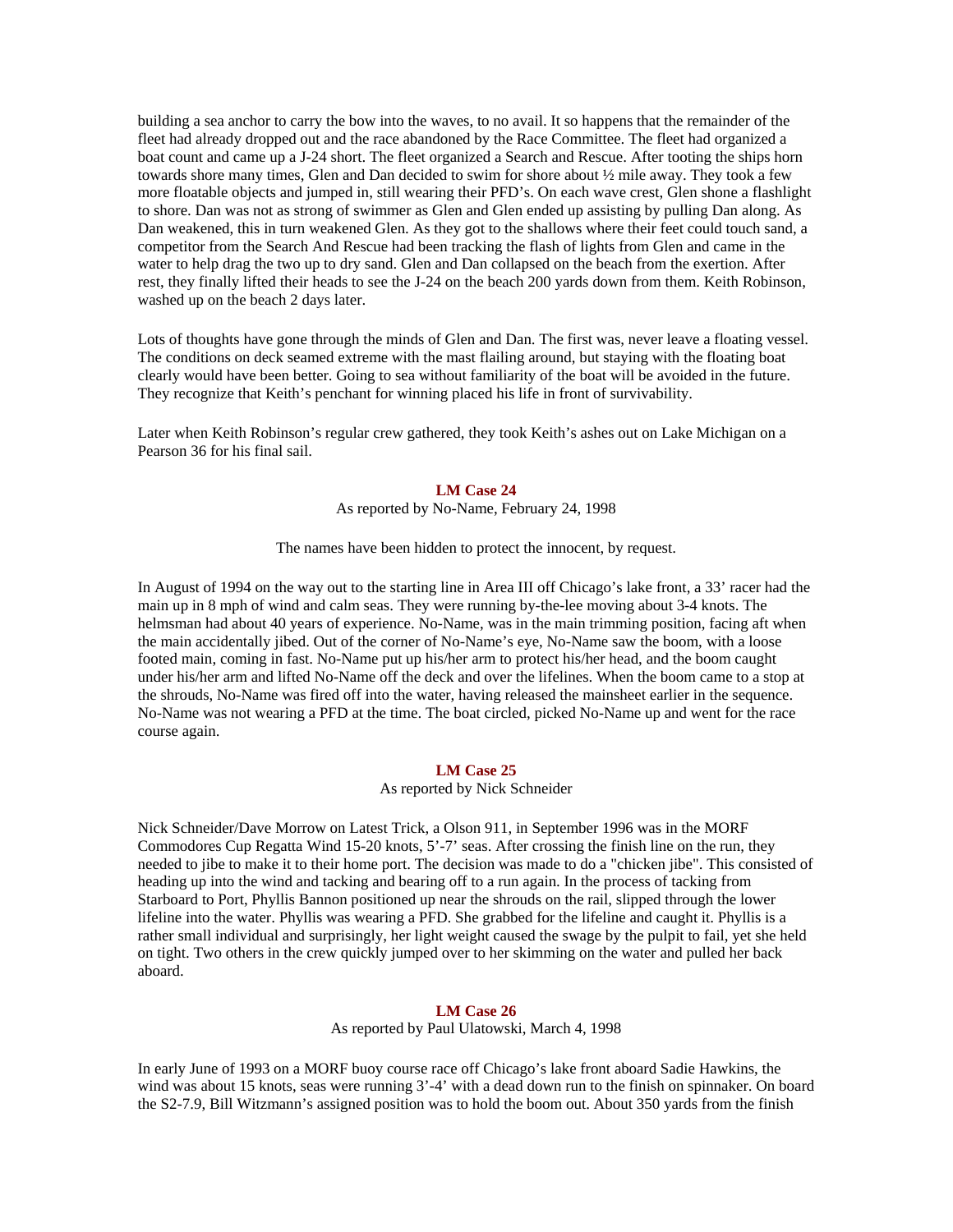line the wind shifted suddenly. Bill being a lineman for Com Ed (electric utility) believed he was stronger than the wind and attempted to push the boom back out. The boom won and jibed. It shot him 15 feet away from the boat. Bill was wearing a Type III pfd. The crew dropped the chute and sailed back upwind on main alone. A horseshoe was thrown to Bill as an assist, but missed the target. They set out the Lifesling and got Bill attached and lowered the main. They pulled him along side and much to the amazement of all, Bill could not assist in getting himself up on deck. Bill climbs telephone poles all day long for a living, yet the cold water had zapped his strength in the 3 to 4 minutes he was immersed. The crew attached the main halyard to the Lifesling and cranked him out of the water. Once aboard, they re-hoisted the main, sailed across the finish line to collect their 2nd place finish!

#### **LM Case 27**

Story withheld by request of the victim

The statistics drawn from this case, are included on the graphs in the beginning.

# **LM Case 28**

As reported by Dr. James Janik, March 23, 1998

In the 1989 Chicago to Mackinac Race aboard the G&S 34 Genie, James was working the bow, while the others had stayed in their assigned positions of navigator, cockpit and helmsman. Through Saturday night, three squalls had rolled through and had forced 12 sail changes including chute peels. At 5:00 AM, the decision was made to move from the #2 to the #1. James was in the act of setting the #1 up and had the tack attached. Unbeknownst to James, the cockpit crew had shifted the #2 jib sheet from the winch and into a jammer. As James was tying the jib sheet into the #1 laying on deck, a wave bounced the boat and he leaned against the clew of the #2 for support. The jammer let go, the #2 swung outboard under his additional load and splash he went! James had the presence of mind to hang onto the new jib sheet, wrapped the line around this hand many times, fortunately it came to a knot on deck and kept him with the boat. James was not wearing a PFD. Now being towed by the boat, sometimes he was under water, sometimes he was above. One time he was above, he heard someone shout, "pull yourself aboard". This was impossible after spending a full night battling the skies, going through the numerous sail changes and simply not having the strength to make that move. The boat headed up, took 9-10 boat lengths to come to a stop and the crew pulled him aboard.

### **LM Case 29**

As reported by Bob Warnecke, March 20, 1998

Thirsty Tiger, a Holland 51, had just turned the first weather mark heading downwind in the Chicago Yacht Club Verve Cup in August of 1993. There was 8 knots of wind and flat water. After getting the chute set, the bow man, Dave Hill, went to the bow to pull the #1 down. His normal stance was to rest his bottom on the top lifeline. The pin on the end of the lifeline at the bow failed and the bow man fell backwards and into the water on the windward side. The bowman was not wearing a PFD. Another crewman hailed "Man overboard". They performed a quick stop, lowered the spinnaker and picked up the crewman. Total time in the water was 3 minutes.

### **LM Case 30**

As reported by Terry McMahon April 3, 1998 Enhanced By Mike Derusha April 6, 1998

Around 1988/1989 in late June or early July with the wind out of the Southwest 12-15 knots, Terry was cruising his S2-7.9 from Egg Harbor to Fish Creek in Door county. Earlier in the day the racing fleet had started on the Egg Harbor-Hat Island Race outside Fish Creek harbor. There was a turning mark in the race where the boats jibe from a beam reach to a beam reach on the opposite tack, with a catch - if you blow it, you end up on the rocks dead ahead! Terry's course went across the fleet and he noticed a Peterson 36 named Meridian who had their sails down, stopped dead in the water, a man overboard pole in the water and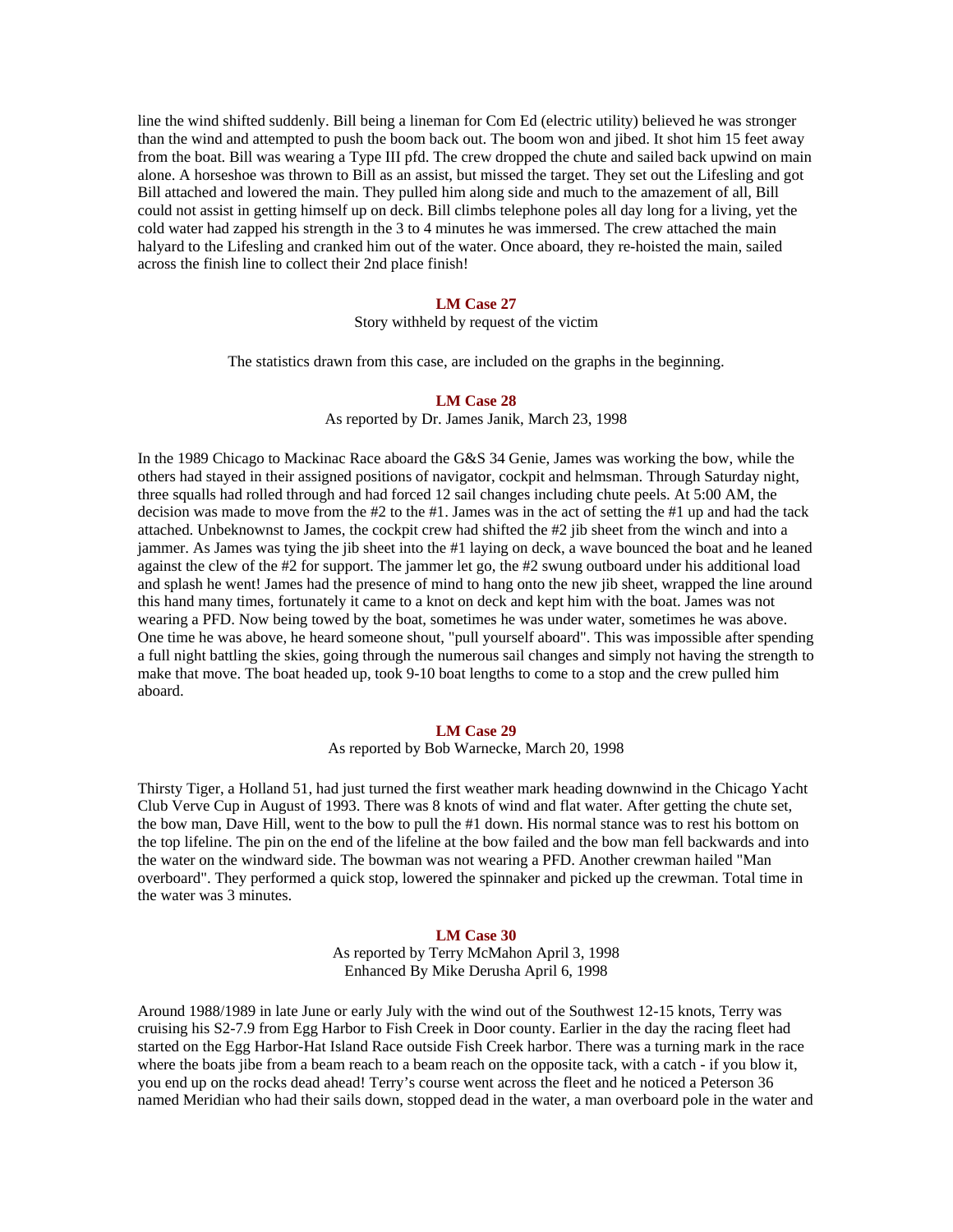the entire crew looking over the side of the boat. Terry came to inspect and they said that they lost a crew over board and had fouled their prop. The mid deck crewmember had been hit in the head with the jibing boom and was carried overboard. Many people had seen him in the water floating and seemingly looking and responding to the passing boats. He was not wearing a PFD. Much to Terry's dismay, the trailing boats in the fleet looked over at this situation and not one of them stopped to inquire or assist in the search and sailed right on by. Clearly the man overboard pole was thrown in the water some fair distance away from where the crew went into the water, simply because it seemed the right thing to do. Three days later, the crew was found on a beach, dead.

#### **LM Case 31**

As reported by Thom McCluskey April 6, 1998

On a MORF buoy race in June of 1995 with 1' waves and 10-12 knots in a pre-start maneuver aboard Mystified, a Catalina 30, an accidental jibe pushed the jib trimmer Roger VanderGuegten overboard. Thom keeps a flotation device within his reach recognizing that all other devices hanging of the back end of a boat are not instantly releasable and threw Roger a cushion. They rounded up, turned around and threw Roger a rope and pulled him alongside, from there Roger was able to climb up the swimming ladder. They made the starting line on time and went racing.

#### **LM Case 32**

As reported by Peter M. Dorenbos, September 18, 1992

To Catalina Fleet 21

In Chicago on July 12, 1992. Five crew aboard Moonraker, a Catalina 22, started the first windward leg of a 12 to 14 mile race in the Jib and Main section of a Midwest Open Racing Fleet (MORF) race. It was a rainy and blustery morning; winds at 15 to 18 mph. Halfway through the first leg, beating she was knocked down by a wind that seemed to be ours alone. We took the knock down all right, "loose the sheets, etc.," but three big waves came. The first climbing up Moonraker's Genoa; the second lifting her bow so the keel actually folded under, despite the so-called lock that was supposed to secure it. With that, the center of gravity had changed and the third wave slapped her bottom and turtled her over.

Crew climbed on her hull and started to right her but, despite the forward hatch being locked and the companionway having been boarded up, the lazarette lockers opened up and took in enough water in 40 seconds that when crew brought her over, the stern never rose up and her bow raised and sank.

What's wrong with this picture? Only one crew had on a life preserver. And, if we'd have had the lazarette lockers latched with something, I probably wouldn't be writing this.

The saving grace was that three boats that race MORF had good attitudes, good reactions and good seamanship, so as that San Dad had five people aboard in probably three or four minutes, and the other two boats circled and watched to ensure a safe rescue.

San Dad (Catalina 27) – Mr. William Lawler, Skipper

Narnia (Hunter 22) – Ken Nelson

Strictly Pleasure (Beneteau 35) – Dan and Mary Ann Hayes

I feel a very special closeness to my fellows and look forward to racing with them next year and many more years after that. Hopefully in front of those wonderful sailors.

As reported by Marty Mudge, July 20, 1992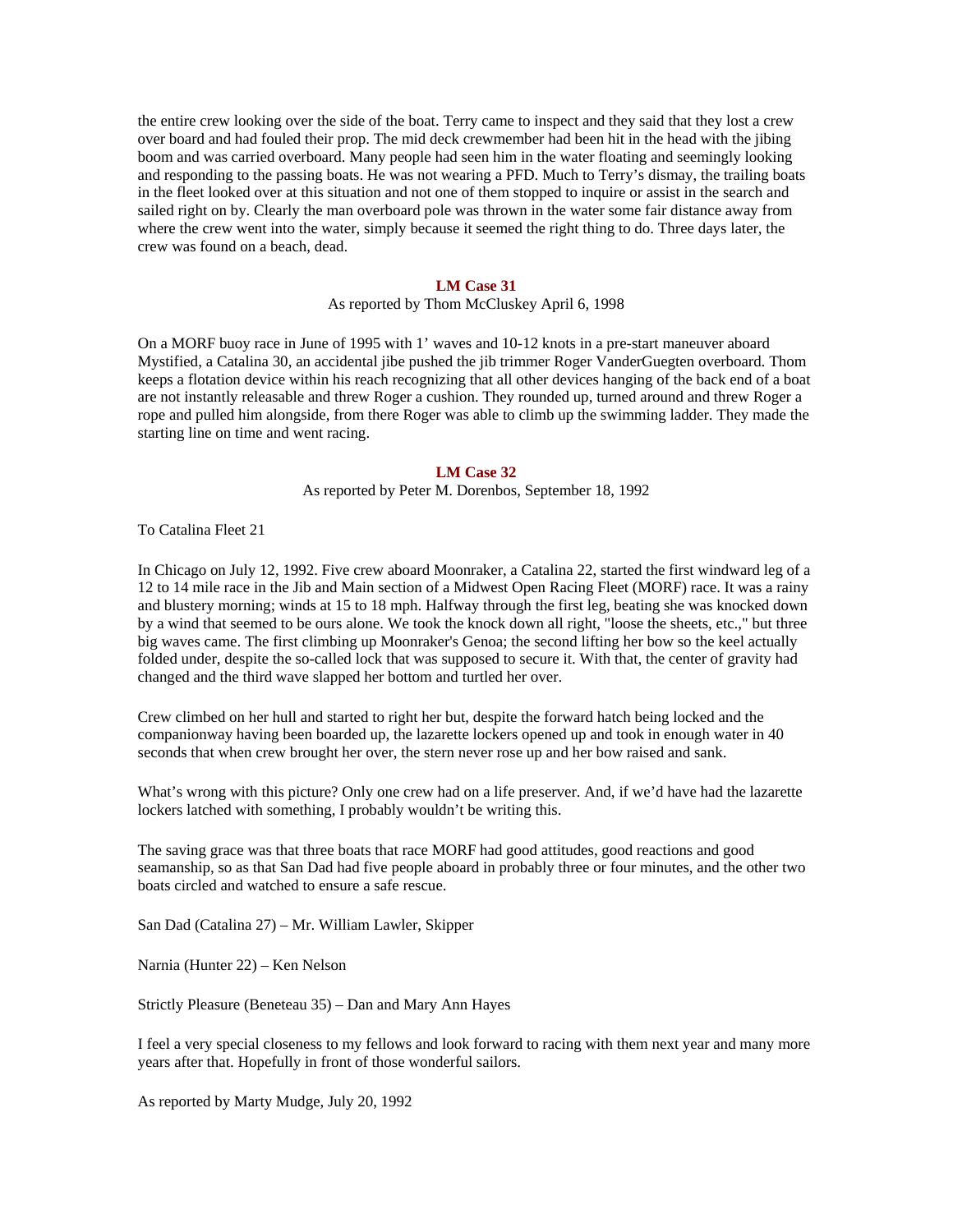# "MOONRAKER" now MUCKRAKER

Before I went to bed Saturday July 12, my Dad called and asked of I would like to go to breakfast and Mass with he and mom on Sunday morning. I told him I was going sailing. When he asked if we wear life preservers I replied that they are worn in heavy weather and when handling the "Spinnaker" pole on the bow. While he didn't reply, the following silent moment was enough to make his point.

I awoke with stiff muscles Sunday from riding in a bike trip covering 25 miles in three hours the day before. Paul who introduced me to Pete the owner and captain of Moonraker couldn't make it today. So I wasn't initially in the mood to sail but as I approached the lake on Lake Shore Drive my mood changed and I remembered that the air show would be overhead and my foggy mood turned to anticipation.

It turned out that three other guys were also crewing with me including Joe who is a client of mine and a relative by marriage with Pete. There would be plenty of company on the boat.

With a little delay we boarded Moonraker. A 22 foot Catalina sailing sloop and motored out of Montrose Harbor on a 180 (South) course to starting area number 4 marked by a buoy in the water. "SA4" is about 1.5 miles off the south edge of the Monroe harbor breakwater.

We rigged the sails including the Genoa Jib or front of the mast sail. This sail is usually used in lighter air due to its large size. On the ship's radio, the weather service predicted winds of 10 to 20 knots and waves up to three feet. Anyway with 5 crew members we could offset the "heeling' of the boat due to the heavy wind.

After rigging the sails it was clear that we were at the wrong starting area as there were no other boats around. A check of the racing book indicated that we should be at SA7 which is about 2 miles off of Burnham Harbor.

We were now under sail and heading 180 about 2 miles for SA7. On the way to SA7 the weather got worse due to an approaching storm which first hit the Loop and then spread to include the area off of Burnham Harbor. I went to the cabin and put on my light golf rain suit and a life preserver. Everybody else put on heavy weather gear made of oil cloth over their regular clothes.

The starting areas are always exciting as there are many sailboats in a very close proximity jockeying for position to get a good start for the race. Today with the heavy and shifting winds it was all you could do to avoid hitting another boat or avoid getting hit. Most of the other boats were sailing with no jib or with the storm jib.

The race course that will be sailed is known only when the starting boat (which has it's sails down) outs up a course sign at the stern of his boat. He put up course W-1. We then looked in the course book which translated W-1 into the buoys we have to sail to and around that are located along the Chicago lakeshore for this purpose.

The starting flag went up and because we were in great position, (a boat close by had to give way) and we got off to a great start.

Our first buoy was buoy W on a course 222 or roughly southwest, the source of the wind. As we couldn't sail into the wind we set on a course of 180 due south. The boat was "close hauled" which is the fastest feeling point of sail. This is because the speed of the boat is added to the speed of the wind making you feel that you are going faster that you really are. Our course speed was 4 to 5 knots which was fast for this boat.

The winds were getting faster and gusting and shifting due to the storm which was now right on us. Waves were probably up to four feet. The effect of the boat was dramatic causing us to "heel to port" 45 to 80 degrees. Pete was struggling with the helm and I remarked to Joe that I wouldn't like to trade places with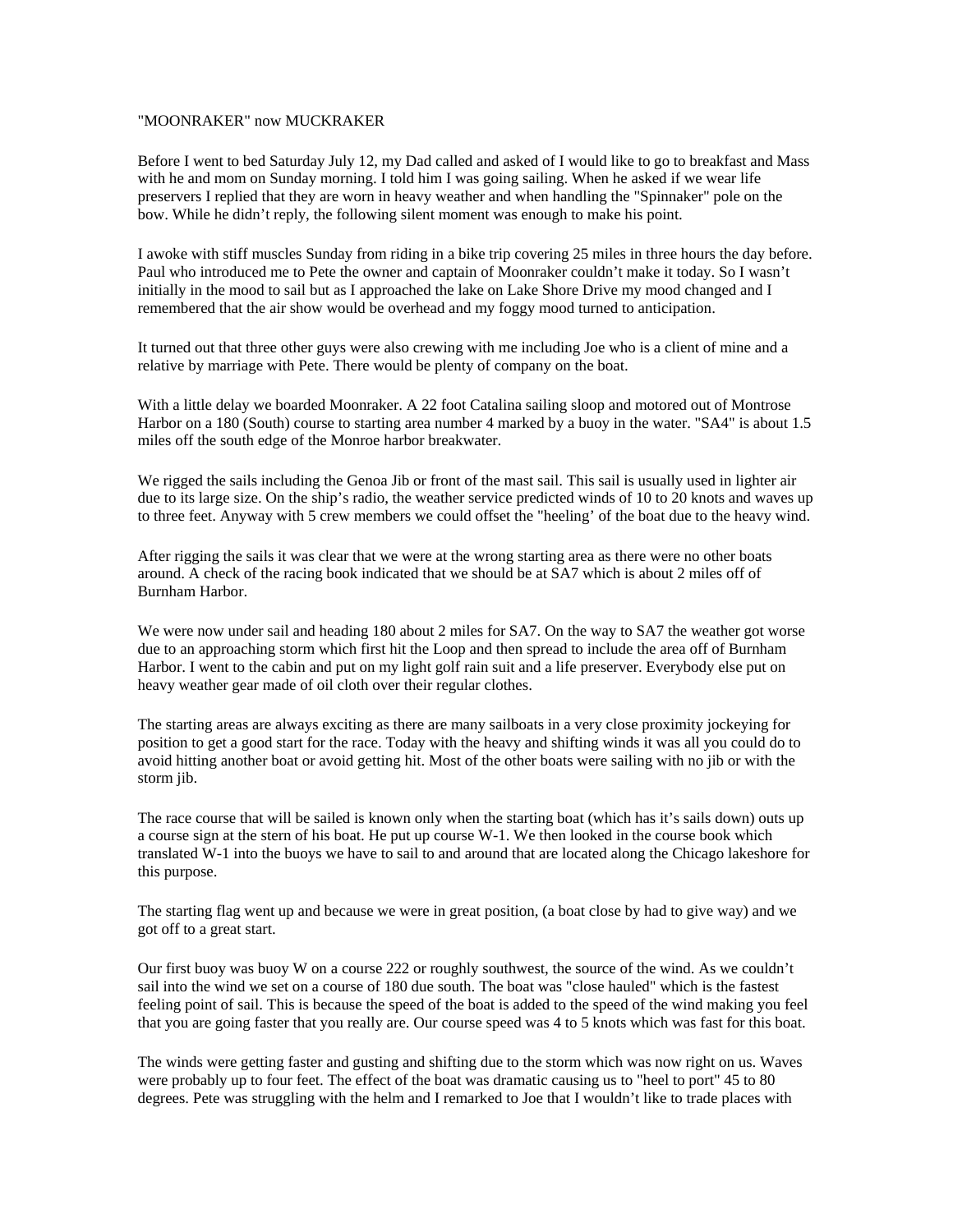him.

The crew members were on the rail or high side of the boat and leaning over the safety rail every time the boat heeled over approaching 90 degrees. Pete closed the cabin door with the help of Joe placing the three cabin door boards in the slots and closing the hatch over the boards to secure the cabin. It was now raining hard.

Pete asked me what the next mark was but the course sheet was locked in the cabin. Joe and I started to open the cabin hatch door but were called off by Pete because he needed us on the rail to offset the winds. The hatch door might not have been closed properly because Joe and I were having difficulty getting the hatch door to raise over the top cabin door board.

The wind was gusting and we heeled over about two times 90 degrees. Pete had an earlier experience heeling over burying the leeward rails and the boat righted itself with no problem.

The last time we heeled, Jeff the forward crew member and most experienced announced that we were going down. A large wave hit the genoa sail and pulled the bow into the water. Three more waves hit the "gennie" confirming our "pitchpole" into the water.

All five crew members were now swimming either jumping or falling from the boat. Pete was holding onto the stern and was stunned for about 20 seconds, but quickly recovered. I was at the beam and the other crew were at the bow. We took a quick head count and everybody was accounted for and in good health.

The boat then "turtled" moving counter clockwise with the mast at 6 o'clock. Pete swam to the bow and he and Jeff climbed onto the hull resting on the "keel" trying to get the boat to right itself. The boat continued it's counter clockwise movement trying to right itself and never fully recovered past 9 o'clock.

The keel was of the retractable type which had retracted into it's slot when it turtled. I'm guessing that should not have happened and probably caused some damage to the hull. John and the other crew members heard a clunk which meant that the keel re-extended and caused some damage. There were hissing sounds indicating the air was leaking out of the hull at a rapid rate.

The boat continued it's roll to 9 o'clock with the stern under water and the bow just slightly above the water. Crew members were holding onto the port side as the rigging was on the starboard side. Pete knew that the boat was going under and directed everybody to stay away from the starboard side to avoid getting caught in the rigging and getting pulled to the bottom. The boat sank and we were swimming. It took about 2 minutes from the time we hit the water.

I knew from my coast guard sailing class that the other crew members had about ten minutes to live from the combination of heavy clothing, 4 foot high waves, 60 degree water temperatures and no life preservers. It didn't occur to me that the boat would sink until it did, and I knew we were in trouble.

John was in trouble as the waves would hit his heavy weather jacket hood and pull his head under. He couldn't work on the zipper or he would sink. I swam over to him and let him hang on to my shoulder while I tried to undo his jacket zipper. I got it down to the bottom when a big wave hit us. Somehow I ended up under water with John using me for a log. I pushed him away and when I surfaced a rescue boat was approaching. John was able to get his coat off and we all swam to the rescue boat.

I didn't know if the boat was under sail and would be able to stop so I swam to the bow, reached up to the bowsprit and grabbed it. I wasn't going to let it get by without me. I counted to three and pulled my leg up to the spinnaker pole stored on deck. Another count to three and I pulled myself onto the deck getting help from a man named Bill, a crew member of the rescue boat.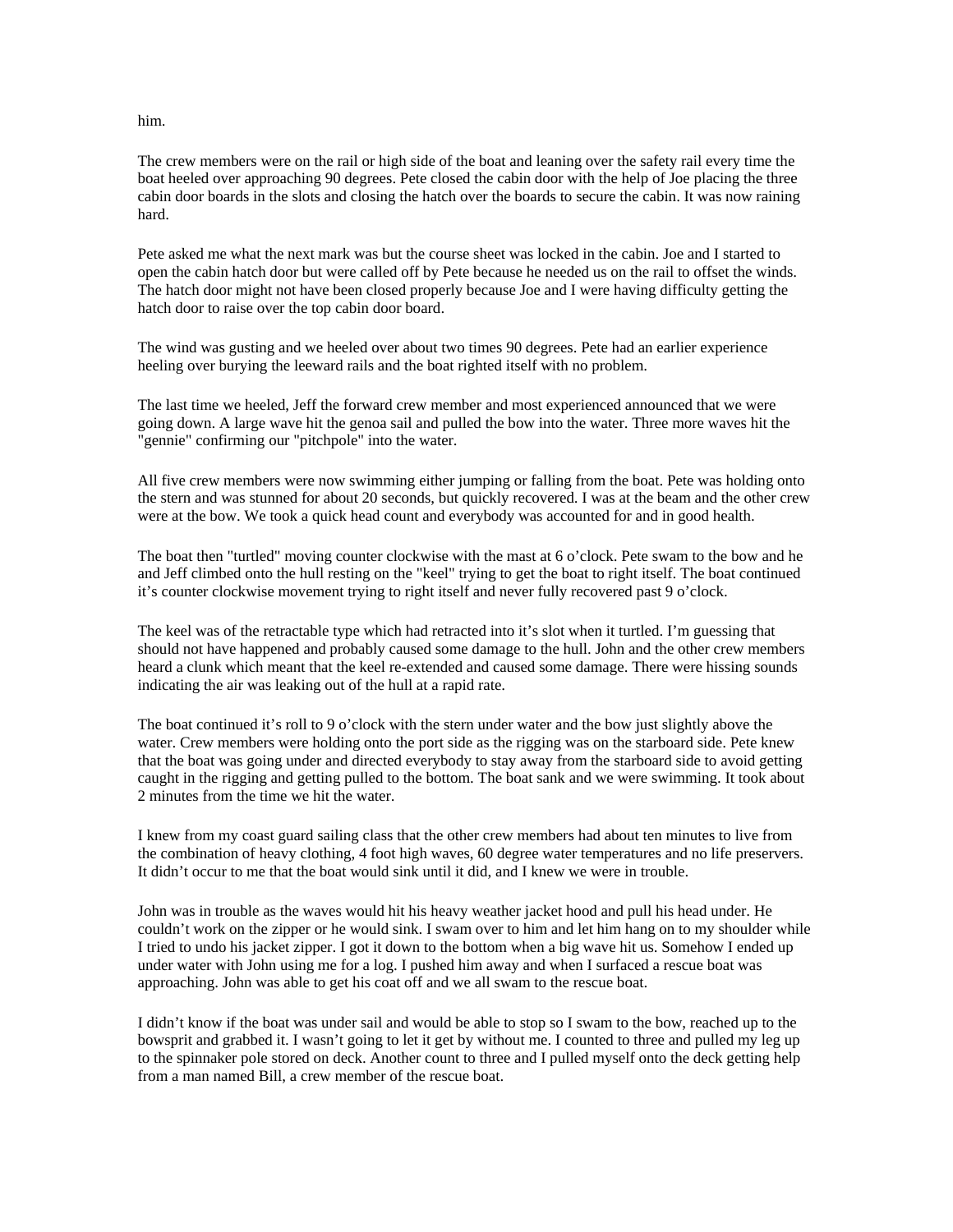Joe got run over by the boat and had to swim down 5 feet and away from the boat.

When I ran along the deck to the stern of the boat I heard Pete calling to the attention of the crew in despair that I was missing which I quickly corrected. The remaining crew were pulled into the stern of the boat and the captain ferried us to Monroe harbor where Pete gave the coast guard the necessary reports.

Everybody but I had lost their wallets and car keys and other miscellaneous things that were in the boat. But we were grateful that we had retained our lives. Boats and other things can be replaced.

On the way to Monroe Pete was already thinking about his next boat and how he didn't like the swing keel design. Joe was glad for the experience with this crew so he would be better prepared for sailing safely with his wife, and I feel that I now don't have anything to be afraid of as I have experienced the worst. It is a testimony to the human spirit.

I heard that Pete was looking for Moonraker now Muckraker on Saturday with a salvage company using the "Loran" coordinates we took on the rescue boat and bottom searching sonar equipment.

Each day I read a daily meditation book. It's meditation as I read it on the morning of July 12 is:

"If you believe that God's grace has saved you, then you must believe that He is meaning to save you yet more and to keep you in the way you should go. Even a human rescuer would not save you from drowning only to place you in other deep and dangerous waters. Rather, he would place you on dry land, there to restore you. God, who is your rescuer, would certainly do this and even more. God will complete the task He sets out to do. He will not throw you overboard, if you are depending on Him."

And life goes on.

As reported by Joe Des Jardins, Date Unknown

# RELEARNING SOME OLD LESSONS

Southern Lake Michigan is not known for its heavy air. In fact, Chicago's moniker of Windy City is a misnomer as far as this skipper of an overweight, underpowered, hunk of ancient Swedish half-tonner is concerned. Because our fleet races in light conditions so much of the time, we tend to forget some of the basic safety considerations that we learned in every safe boating course we ever attended. Sometimes mother nature reminds us that we need a refresher.

Just a few days ago She did just that. We had a boat sink on the race course.

It's true that no one was hurt; it's true that several of our skippers proved to be excellent seamen in fishing the four crew out of the drink; and it's true that the rest of the race was able to go on as scheduled with only a few sailmaker's bills as the downside. But I know that I, after hearing the details of the sinking, started reviewing in my own mind some of the sloppy safety habits and some changes we should make on JOLI. I chatted with the skipper of the boat that sank and the one thing he mentioned several times was how quickly everything happened. From Knockdown to Turtle to Righting to Sliding slowly backwards to the bottom took about a minute and a half in his mind; so don't think you will have time to do all the things you should have done at the dock when the situation becomes extreme.

Since I do my best thinking with my fingers on the keyboard, I thought to share some thoughts with the fleet and any other sailors who might be listening.

The reason the boat sank was that she flooded after taking a knockdown . Knockdowns happen, they shouldn't, but when a skipper is intent on having the maximum sail up for the conditions and then gets a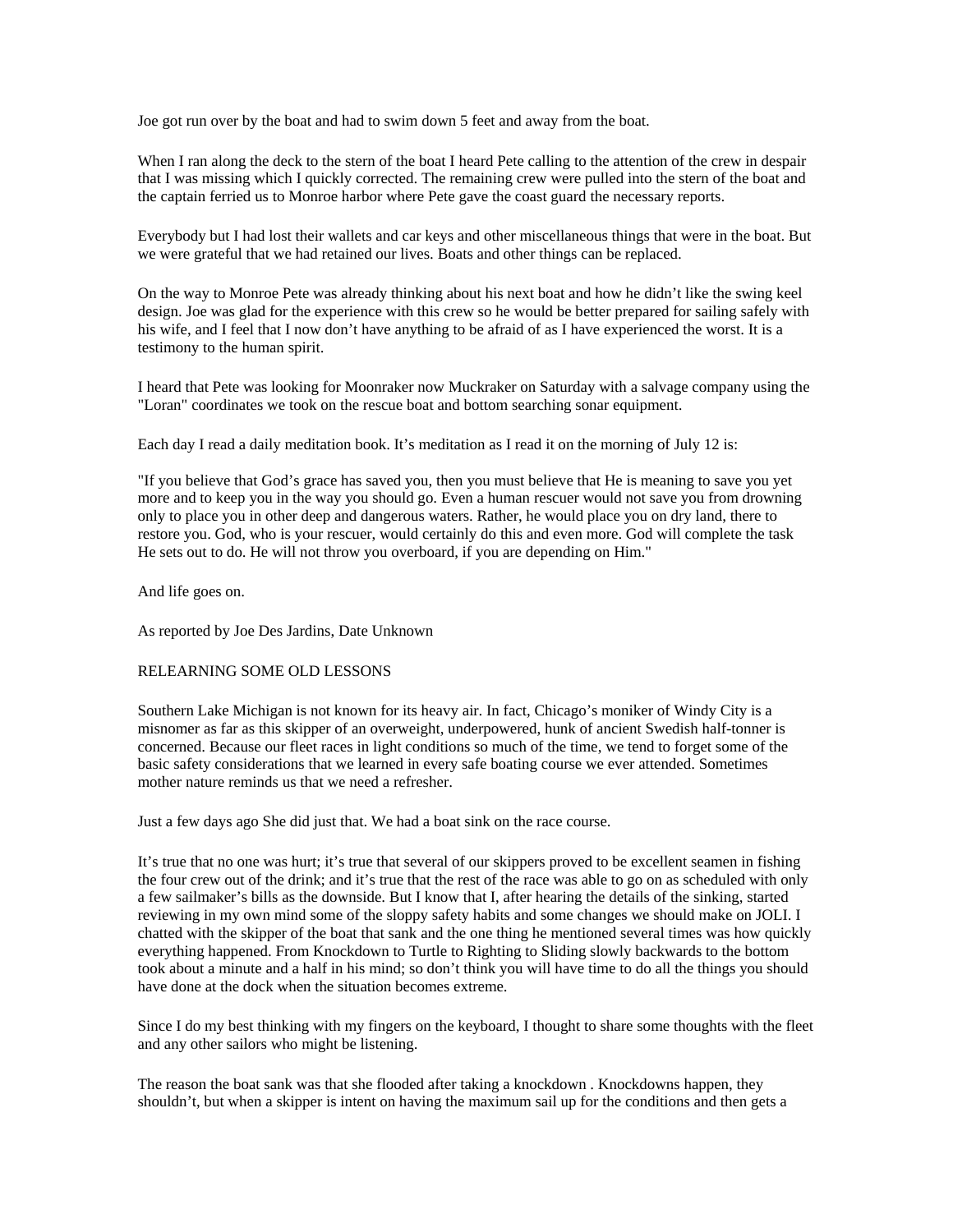rogue puff, knockdowns happen. However, a boat won't sink if there is no way for the water to get inside the hull. How many of us on that same day forgot to dog down the forward hatch. Sure, most of us had the companionway slid closed to keep out the rain, but how many of us had the hatch boards in and locked in place (for that matter, how many of us have hatchboards "capable of being secured in position with the hatch open or shut..." [ORC Regs. 6.13])? In fact, the boat sank had his forward hatch dogged down and had his companionway closed with the hatch boards in place. What caused the flooding was the cockpit lockers. When the boat turtled, those big heavy fiberglass seat hatches opened up and swallowed as much of Lake Michigan as they could. And they kept swallowing when the boat was inverted because the through hull for the swing keel pendant became a vent for the trapped air inside the hull (yes, there is a reason for "Soft wood plugs, tapered and of various sizes." (ORC Regs., 6.52)). "She looked like a whale breathing, with her gray VC-17 bottom all shiny and a column of air and spray shooting out the through hull."

Do you make it a practice to latch your seat hatches? Don't you think you should?

Of the four crew on the boat that sank, only one was wearing a life jacket. He was the first person rescued; as a matter of fact he was buoyant enough that he rescued himself by grabbing the pulpit of the rescue boat and swinging himself aboard. Have you ever tried to swim with your foul weather gear on? Try it, and I think you will come up with a policy similar to the one that we are starting as of now on our boat. That is:

If it is foul enough for the skipper to put his rubber pants

on, it is foul enough for life jackets to be mandatory.

I know that we all suggest that our crew don life jackets whenever they feel the need and we never want them to feel it is uncool to be so attired. But the crewpool yuppies being what they are, there are times when the skipper must dictate; and on JOLI that is the new rule. And it includes the skipper too.

It is mid season now, the water is warm enough for you to have a REAL man overboard drill. Why don't you try one on the next trip to the starting line. Oh, okay, you've never even done a pretend one. Then just try one with the horseshoe buoy this weekend. Next weekend you can jump in the water screaming and see how long it takes for the crew to get the boat stopped, turned around, and back to get you; you may find that life jackets should be mandatory sooner on your boat than on mine.

Review the Required Safety Equipment of the Offshore Racing Council (As modified by MORF, they are in the Race Book , starting on page 33); do you have everything you are supposed to have? Our fleet depends on each of its members to abide by the rules that we publish; it is a matter of good sportsmanship as well as good sense to see that your boat complies with the rules.

As Race Committee chairman I have a special responsibility that every one in our fleet have a good time, since racing is the reason the club exists. But also, as our fleet has gotten more competitive, and aggressive, I note that we have gotten more accident prone; and I cannot think of a more rotten ending for a great MORF race day than to find out a tragedy occurred because we didn't pay enough attention to safety.

As reported by Peter Dorenbos, September 10, 1992

### TO RESCUE MEDAL - US SAILING

In Chicago on July 12, 1992, Midwest Open Racing Fleet (MORF) started the first Jib section on a 12-14 mile race. It was a rainy, blustery day with winds about 15 or 18 mph.

At approximately 12:00PM, a sharp, hard wind hit the Moonraker along with three big, fast waves and she was over on her side. A wave then lifted her bow and her keel folded up despite the so-called lock and she turtled. Crew climbed on her hull to right her but in less than a minute and a half, and in spite of her forward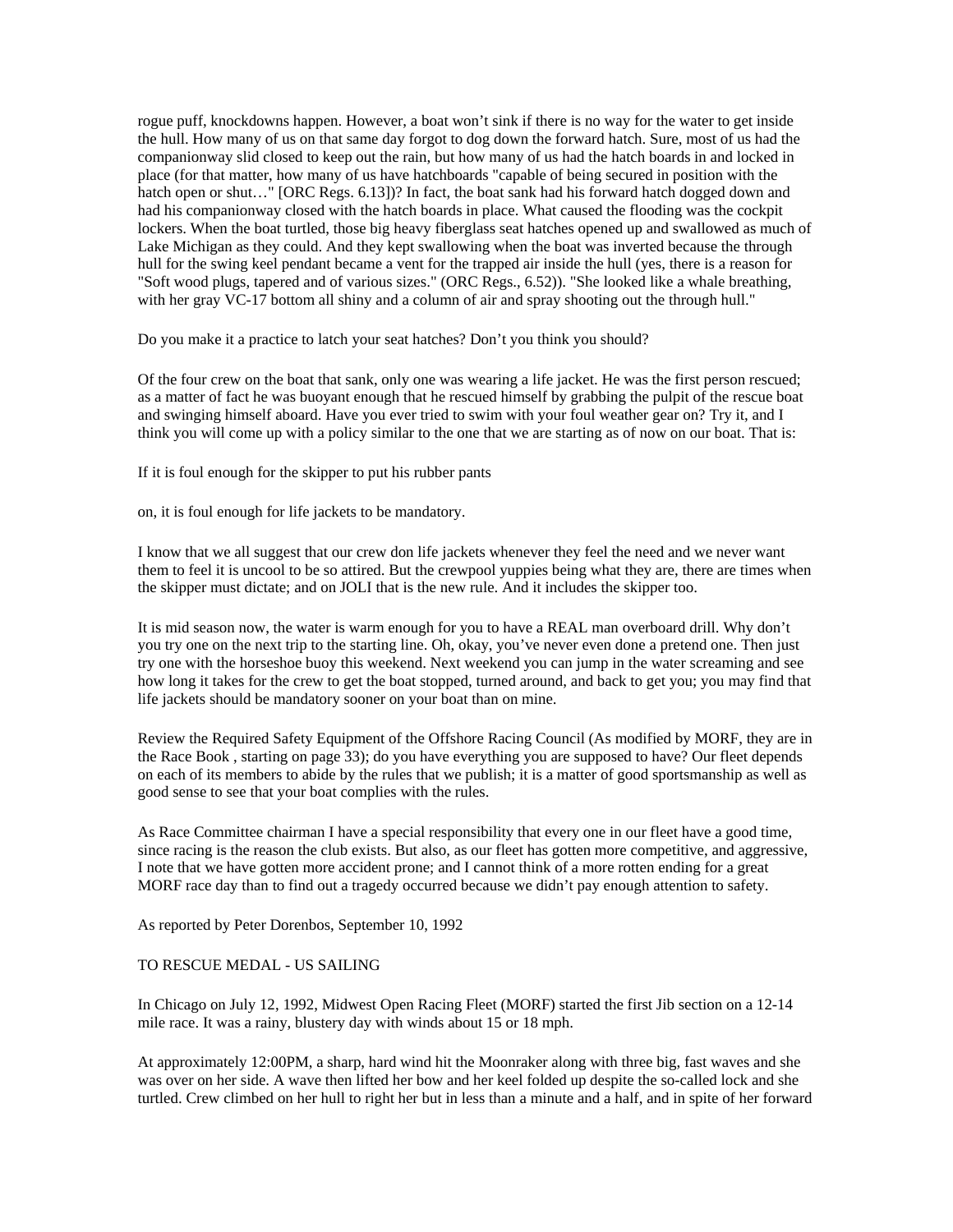hull being locked and the companionway having been boarded up, she swallowed water through her lazarette lockers and, on the way to being righted, she sunk leaving crew very vulnerable to our own inadequacies.

Close by, also racing, was San Dad, a 27' Catalina; Narnia, a 22' Hunter; and Strictly Pleasure, a 35' Beneteau. San Dad came at us dropping their sails within, I think, two minutes and had all five crew safe on board within five minutes. Narnia and Strictly Pleasure closely watched the rescue, circling nearby ready to assist if necessary.

I, the forlorned Skipper of Moonraker, therefore nominate the San Dad, skippered by Mr. William Lawler of Lake Forest, Illinois, for the U.S. Sailing Rescue Award. He reacted quickly, without hesitation, and very skillfully in saving five lives (only one crew member of Moonraker was wearing a life jacket). Also if there is such a thing as an honorable mention, I would like to nominate Ken Nelson, Skipper of Narnia; Don and Mary Ann Hayes of Strictly Pleasure who ensured that all were safe during those moments. These individuals, because of their positions, and limited visibility in that weather acted in a most commendable manner.

The details of the rescue are as follows: three crewmen were rescued by throwing lines out and simply boarding on the stern; I was holding on the starboard side and boarded the ladder way; and, one crewman who had literally jumped out of the water on to the bow sprit was grabbed and dragged on board by the seat of his pants.

Simply watching, good reactions and attitudes, and skillful seamanship are the reasons Mr. William Lawler is my nominee for the award. The other skippers have to be mentioned because they were there with the exact same attitudes, ready to act if needed.

MORF has an annual award dinner and this year it will be held on November 7, 1992. I would like to have the award on hand-and honorable mentions, if possible-to be presented to my rescuers at the award dinner so that they can also receive the recognition of their fellow members who will also be present on that night.

Thank you.

# **LM Case 33**

As reported by Richard Grunsten April 8, 1998

On a course race off Chicago's lakefront in 1996 on the Nelson/Marek 1200 Voodoo in a foggy 10-12 knot wind and choppy conditions on a beat, the Kevlar serving connecting the lower lifeline to the eye on the pushpit failed, this in turn with the weight of the crew hiking against the lifeline caused a stanchion to fail dropping three crew into Lake Michigan. The overboards included John Connelly - foredeck, Xavier Dreze trimmer and Laura Buckman - trimmer. It is not known if they were wearing PFD's. Voodoo spun around and picked up John Connelly, while a competitor, Hot Lips, peeled off their course and picked up Xavier Dreze and Laura Buckman. The total time in the water for the crew was approximately 1-1/2 minutes. Both boats retired from the race and headed back to shore.

# **LM Case 34**

As reported by John Moravec April 21, 1998

In early September of 1991 Silver Heels, a Hunter 28.5 was approaching the starting line on starboard tack, with the remainder of his section approaching on port tack. His plan was to tack to starboard when the gun blew and communicated this to the crew. Patti was standing at the mast, the gun blew and John hailed "helms a-lee". As the boat heeled in the other direction, Patti simply flew overboard to leeward, clearing the lifelines. Patti was not wearing a PFD. In the 12 knots of wind and 1 foot waves, John threw Patti a floatable as he passed her, unclipped the lifeline back at the pushpit, circled around, came head to wind and the crew lifted Patti out of the water through the lifeline opening. Total time in the water was 70 seconds, Silver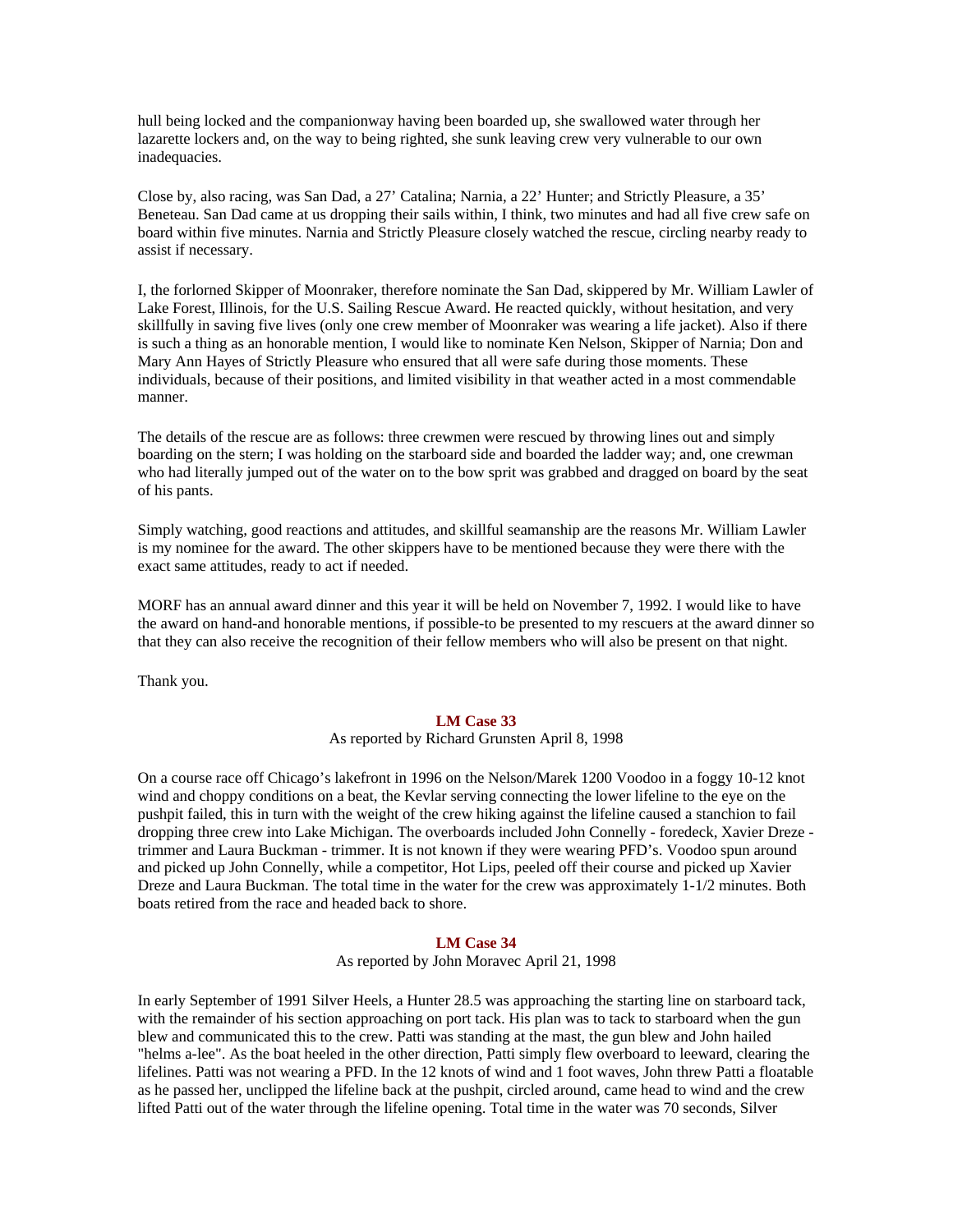Heels was 40 seconds out of first place for the day.

#### **LM Case 35**

As reported by John Cremer April 27, 1998

In late July of 1976, the Lake Michigan Championships were held in Milwaukee, WI. John Cremer and his crew on Omega, an Erickson 39, were leading the fleet going dead downwind in 35+ knots of wind and 2' of seas on a course directly to the mark with full main and spinnaker. John turned the helm over to Peter Reiske, while John went down below to help pull the spinnaker down. There were three crew on deck pulling the spinnaker down as well. As the spinnaker was being gathered and John was pulling it down below, either the spinnaker sheet or afterguy wrapped around John's leg. Peter, back on the helm, turned the boat to weather to round the mark and in the process, the spinnaker re-filled. One of the crew on deck who was an Olympic gymnast did a flip and was able to grab the lifelines, nearly going over. John was not so lucky. The spinnaker pulled John right up the hatch and he flew out and overboard. The guy or sheet left rope burns on John's leg and hands. John was not wearing a PFD. Another crew member on deck threw John a PFD, in those days, a drogue was not part of the device, yet with John's swimming experience from his High School and College swim teams along with his experience with the Navy Underwater Demolitions Team, he was able to swim to the PFD and get it. John did get retrieved by a competitor and was in the water for approximately 10 minutes.

#### **LM Case 36**

As reported by John Chick April 28, 1998

It was a cold rainy windy Sunday in August 1993 at the PHRF Championships in Waukegan, IL. Winds were 20-25 knots, waves were 3'-5' and the air temperature was in the low 50's. X-press an X-boat  $\frac{3}{4}$ tonner was going up wind flying a #3 jib coming in to the 2nd weather mark closing in on the mark doing 6- 1/2 knots of speed. The call was to tack. In the middle of the tack, a freak wave hit the bow redirecting the course of the boat. Kathy Briggham, handling the bow position was in the middle of her step and the boat disappeared out from under her. As she went overboard, she reached for the lifelines and caught the upper one and held on. As she swung into the side of the boat, her jaw hit the sheer line breaking her jaw in two places and breaking two back teeth, she let go and fell into the water semi-conscious. Kathy was not wearing a PFD. At this point, the boat has slowed to 4 knots of speed. Todd Labaugh who was working the middle of the boat recognized that Kathy was in difficulty and dove in to help support her. Todd was not wearing a PFD. Todd is an athletic muscular type. The remaining crew dropped the jib, turned the motor on, spun around and stopped 30-40 yards to weather of the two crewmates. They had tied a line to a horseshoe and threw it to the two floating crew members. Quickly they pulled them aboard. Kathy was in the water for 1-1/2 minutes. They took Kathy below, dropped out of the race and headed to shore where they took her to Lake Forest Hospital for care. Two weeks after this incident, Kathy was back aboard sailing with her jaw wired shut!

# **LM Case 37**

# As reported by John Chick April 28, 1998

In August on Friday in the 1997 Verve Cup at Chicago Yacht Club, the wind was building as a front was approaching. X-press an X-boat ¾ tonner was going up wind coming in to the 2nd weather mark. Wind was over 20 knots and waves were building from the shore. Kathy Briggham went out to the bow and set-up the spinnaker bag. Shortly after that, the call was made to tack. In the middle of the tack, Kathy lost her footing and slid across the deck under the lower lifeline. Kathy was not wearing a PFD. She grabbed the spinnaker and held on tight pulling the entire spinnaker out of the bag into the water with her. Kathy was partially wrapped in the spinnaker and banged against the bottom of the boat a few times. The crew leapt to their feet and grabbed Kathy as she trailed alongside the boat bringing her back aboard. Kathy was in the water for about 30 seconds. The spinnaker had wrapped itself around everything underwater on the boat. The crew took a knife to it and cut it free. They dropped out of the race and called it a day. When they got back to the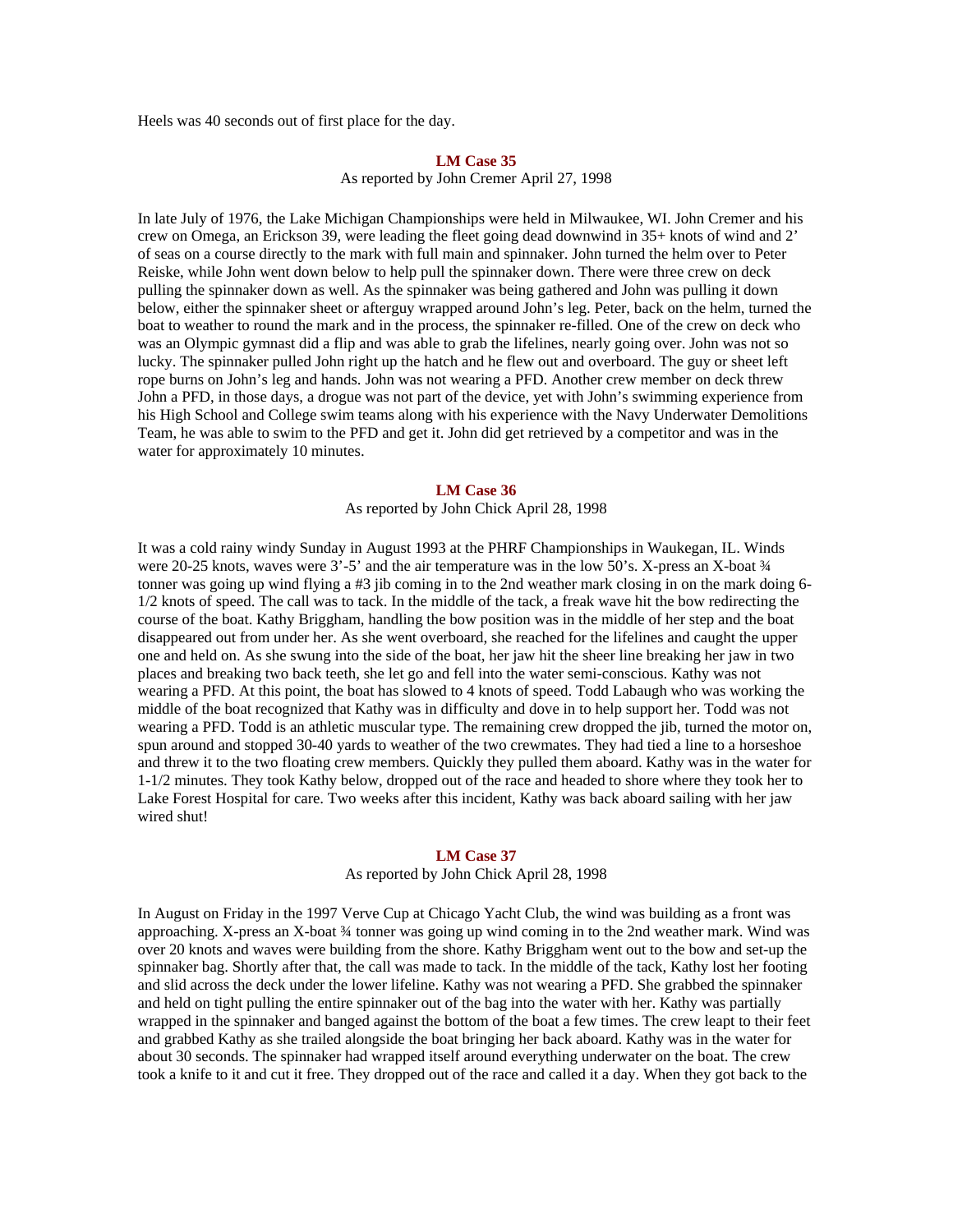dock, they sent a swimmer in to clear the remainder of the spinnaker that was wrapped around the rudder.

### **LM Case 38**

As reported by Richie Stearns, August 3, 1998

On a gorgeous 70 degree 1st of the year racing weekend in 1992, the Beneteau 42 Phantom had crossed the finish line in 10-12 mph of wind and flat seas. They turned on the engine, left the main up and dropped the jib on the run back into the harbor. Richie Stearns took the clew end of the jib and started folding. The boat jibed accidentally and the boom came across and caught Richie at the hip clearing him over the lifeline and into the icy 35-40 degree water. Richie was not wearing a PFD. The boat turned around and picked Richie up with an immersion time of about one minute.

# **LM Case 39**

As reported by Scott Miller, May 8, 1998

On August 26, 1987, Scott's dad, Mike Miller was sailing in a single handed race from Muskegon, MI to Racine, WI around buoy #7 and return to Muskegon. After sailing for 25 hours non-stop, with 20 miles to go to the finish line, the winds had increased to 25 knots with 5' seas. Mike apparently decided to flatten the main or reef the main. He went forward to a winch that was on the leeward side mounted on the boom and started to crank. The winch broke off at the wrong moment and Mike went overboard. Mike was not wearing a PFD. Later, the boat washed up on the beach at Haoffmaster State Park. Mike Miller did not survive this event.

#### **LM Case 40**

As reported by various sailors and Chicago Tribune articles

8/29/65 Sec. 2, Pg. 6, 8/29/65 Sec. 1B, Pg. 12,

8/30/65 Sec. 1A, Pg. 6 and 8/31/65 Sec. 1, Pg. 21.

In August 1965, during the Columbia Yacht Club's George Harvey S. Night Navigational Race, the course took the boats from downtown Chicago to the Calumet Gas buoy south, then north up to the Gross Point buoy, then south back to Chicago for a 66 mile race. 44 boats started and 11 boats crossed the finish line. Winds out of the North created a run for the first leg, a beat for the second leg and a run to the finish. The winds had built from the start to around forty knots during the race. Many boats came back to the harbors with broken masts, booms, torn sails and rigging failures. Many sailors became seasick.

In the middle of the race, a flare was spotted. Upon checking, it seemed that a sailor had fallen off of a boat by the name of Heritage, but was quickly recovered.

A 26' all-aluminum boat by the name of Lorelei with a total of 4 crew on board was seen at the first turning mark off of Calumet. From that point on, the boat was never seen again. One crewmember, James Davis was found dead in his PFD one day later by passing boaters. The other crew, Murray Morrison (owner), Joseph Vermoch and Robert Hunyadi were never found.

Speculation has it that the hatch opening to below decks went down to the floor of the cockpit. If the cockpit filled with water and the hatch boards were removed, nothing would have prevented the water from going down below. The scuppers in the cockpit floor reportedly were small and too few. Draining the cockpit would have taken a long time, if it had filled.

A women who made the delivery of Lorelei from Jackson Park Harbor to downtown Chicago was thought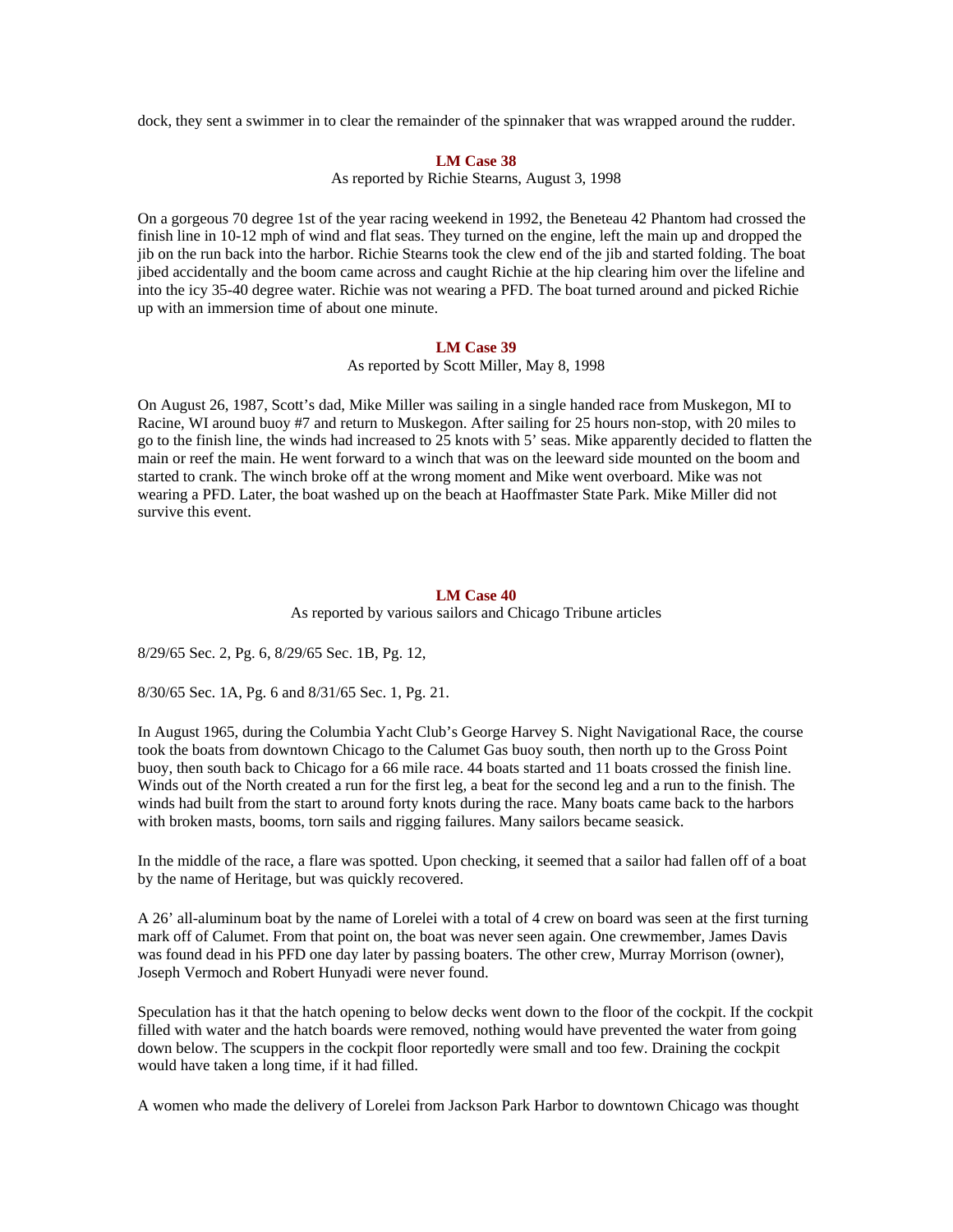to be on board, but changed plans when the boat reached downtown Chicago and went on a vacation instead.

# **LM Case 41**

As reported by Robert Hughes, August 3, 1998 and the Grand Rapids Press

On June 11, 1998 during the Melges 24 Gold Cup off Chicago's lakefront, with 12 miles of wind and 1'-2' seas, Heartbreaker had just crossed the finish line when Robert Hughes said to the crew that they can relax since the tense race was over. It is common on Melges 24's to tie the single lifeline down to the deck between the pushpit and the first stanchion. Robert then looked over his shoulder and saw that two Melges 24's were finishing immediately behind him and that Heartbreaker was in the way. He threw the helm over to jibe and clear the incoming boats and the boom started across. Robert was in the way of the boom, saw it coming and ducked. He missed getting clobbered by the boom but the main sheet got him and pushed him through the lifeline opening backwards and a plunge into Lake Michigan head first. Robert was wearing a vest Type III PFD. Since the rudder was turned over hard, the boat continued turning lining the rudder up with Roberts head. The rudder became the "carbon fiber head opener" breaking the skin open across Roberts head and leaving him unconscious. It looked like a scene from the movie "Jaws 5". A cloud of blood circled Robert. The crew of Heartbreaker spun around and picked the now floating unconscious Robert out of the water. Heartbreaker called for assistance from the regatta organizer and a Boston Whaler was dispatched. They transferred Robert to the high speed Boston Whaler and called for an ambulance to be waiting at the dock for their arrival which did occur. Heartbreaker and the Boston Whaler looked like commercial fishing boats after cleaning a large catch. Robert spent 8 hours in the emergency room, where a full blood transfusion was performed to replace the blood he lost and 30 stitches were made to sew up the gap on the top of his head.

The next day, Robert donned a baseball batters helmet and took two 1st's and one 2nd in the racing of the Gold Cup.

Robert said that he would not have been wearing a PFD on that day, but since the Melges 24 class rules mandated that he wear one at all times, he had the protection in place. He credits the PFD for saving his life.

# **LM Case 42**

Story withheld by request of the boat owner.

The statistics drawn from this case, are included on the graphs at the beginning.

### **LM Case 43**

As reported by Bruce Thompson, August 27, 1998

In a Beer Can race at Chicago Corinthian Yacht Club on August 26, 1998 in 4-5 knot breeze and 1 foot chop during daylight hours, Quicksilver, a Laser 28, was in the process of jibing. Bill Zowman, handling foredeck, was standing in front of the mast on top of the cabin top which is crowned. The foreguy was left on tight and Bill struggled to re-attach the pole to the mast and over-balanced backward. Given the crown in the cabin top, he couldn't recover his balance and did a back-flip over the lifelines into the water. He never touched the lifelines. He was wearing a Type III PFD.

Quicksilver put the helm down, heading up into the wind, dropped the spinnaker bringing the boat to a stop head-to-wind. The victim swam toward the boat, they threw a line to him and pulled him over to the transom. He climbed back aboard the boat using the permanent swim ladder. They re-hoisted the spinnaker and finished sixth.

# **LM Case 44**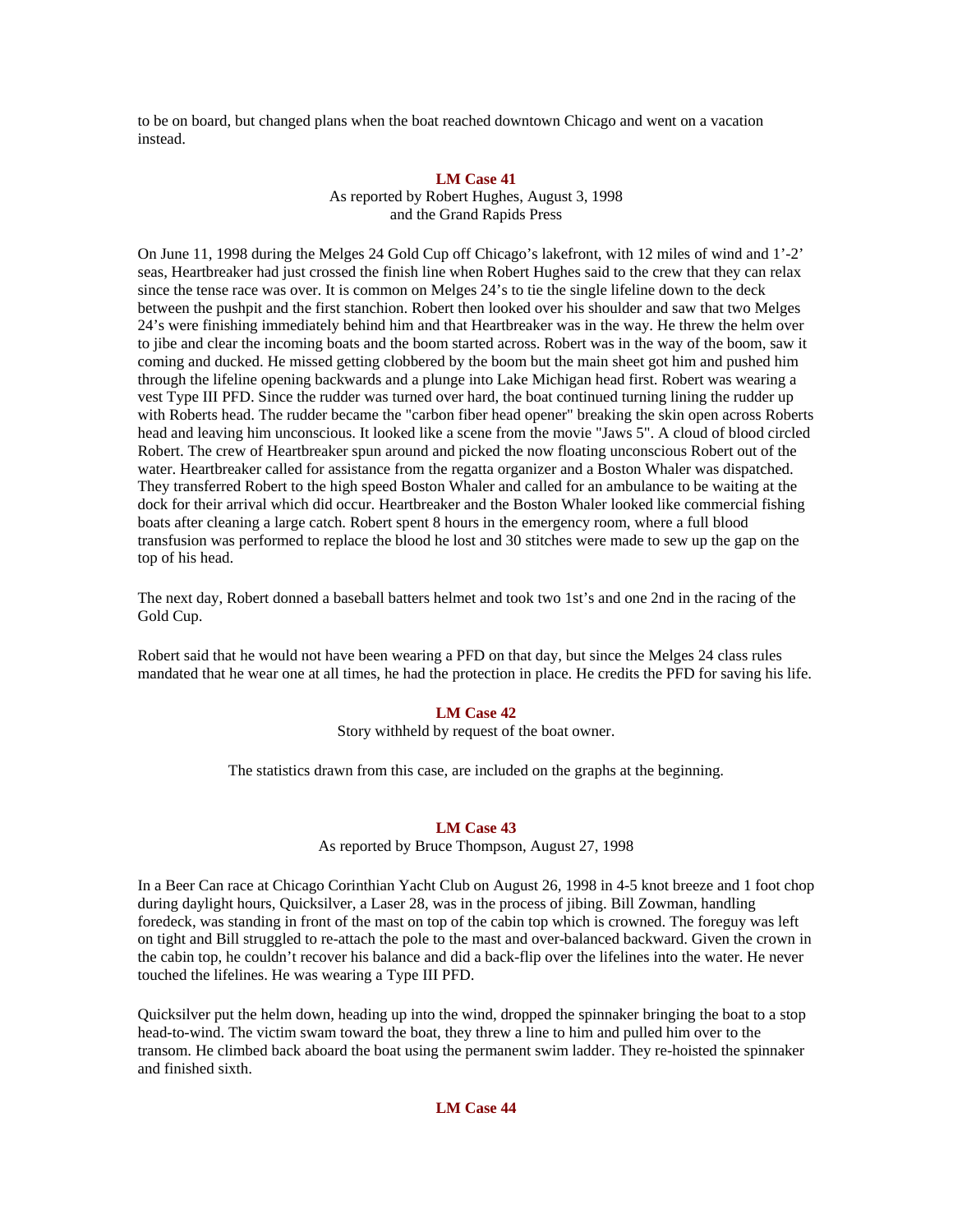# As reported by Brian Tobin, September 30, 1998 and Mark Schneider, October 13, 1998

On July 29, 1988, Measure for Measure was on its way back from the Chicago to Mackinac Island race having departed in high spirits from Leland, MI in the morning. The plan was to go to Frankfort, MI, but as the day went the winds increased to 35-40 knots out of the south and seas built to 5-6 feet. They had a single reef in the main and a number 3 jib up. It was past time to add another reef to the main and the decision was made to go into Platte Bay in protected waters where seas were only 2', to rig the second reef line. The crew was struggling to get high enough to feed the line through the reef eye in the main at the end of the boom and a few extra tacks were put in to stay in Platte Bay. At 5:30 PM, while heading out of the bay, wham, the boat hit a huge submerged rock which shook the boat. The crew did not look down below and focused its efforts on heeling the boat over and continuing to sail back out into deep water. Then wham, a second rock took off the keel and the boat rolled until the mast set on the bottom in shallow water, with the boat on its side. The five on board were Brian Tobin, Mark Snyder, Phil Mitchell, Tom Hogenkamp and John Vonnegut. Mark swam around to go in down below and retrieve PFD's. He brought one up and in passing it, the wind carried it away. Next he went and pulled out the life raft and first tied it to the boat before inflation and it filled as one would hope it would. All members at some point ended up in the water, some swimming for the raft. No one was able to get a PFD on. A Park Ranger from the Platte Bay National Seashore Park came out in a dinghy and asked if they would like a ride in. This dinghy looked small and it was agreed that if it flipped, it would only make matters worse, not better. The USCG was called in, picked up the crew and took them to Frankfort. Mark reports that the USCG did a great job and they were quite surprised to see how young their rescuers were. One of the USCG'smen commented, "wow, cool, we never rescued someone in a liferaft before!" Brian was the only one to have a wallet in his pocket, while all other gear was left with the boat. Cadence, a C&C 50, another Mackinac racer, offered to put up the crew on board their boat overnight. The next day divers went aboard the boat and pulled the personal belongings out so the crew could make it home. Later, a salvage company came out and took the hull ashore and a person on Portage Lake bought the carcass and reportedly it sits there today, unchanged.

#### **LM Case 45**

### As reported by Michael Bird, October 7, 1998

On Saturday, October 3, 1998 on the way to the MORF Open, Circus, a J/30 was heading out in 25 knot winds and 6' seas with the wind in an easterly direction. With mainsail up and motoring, they were making headway, and made the decision to hoist the #3 jib. Mark Frankle, not normally the bowman, got out to the bow and was working on his knees when the boat dropped off of a wave. Mark was not holding on and separated from the boat. Mark landed in front of the boat and went under water. The crew shouted "man overboard" and the helmsman pulled the gear shifter into neutral. Mark was wearing an automatic inflatable PFD which deployed underwater. As it pushed him up, he came in contact with the bottom of the boat. The boat held him underwater and rolled over him until he popped up for air out the back end of the boat. Underwater time was estimated at 5 seconds. He waived and said he was OK. Mark had concern that his boots and raingear were cumbersome and attempted to remove his boots, but could not do so. The helmsman put the gear into forward and the boat circled around to pick up their lost crew member. They came upon Mark with a line and a Lifesling ready to throw, but the helmsman brought the boat close enough on the first pass to grab Mark's hand. At first Mark was on the leeward side at the back end, but the wind pushed the boat around where he was taken aboard on the windward side. They manually hauled Mark aboard. It was estimated that Mark was in the water for 4 minutes.

### **LM Case 46**

### As reported by Larry Wood, October 7, 1998

On Saturday, October 3, 1998, Pain Killer, a J/30 was going into the leeward mark about 40 to 50 boat lengths away with her sister ship Pronto alongside. The winds were 16-30 knots, waves were 6'-8' and the water temperature was 70. All of the crew had sailed, yet none had sailed together before this date. The boat was planing on the waves and approaching the leeward mark fast. A novice crew, Tom Berris, was assigned to gather in the chute coming into the mark. Tom stood up to gather the chute, and in the next moment,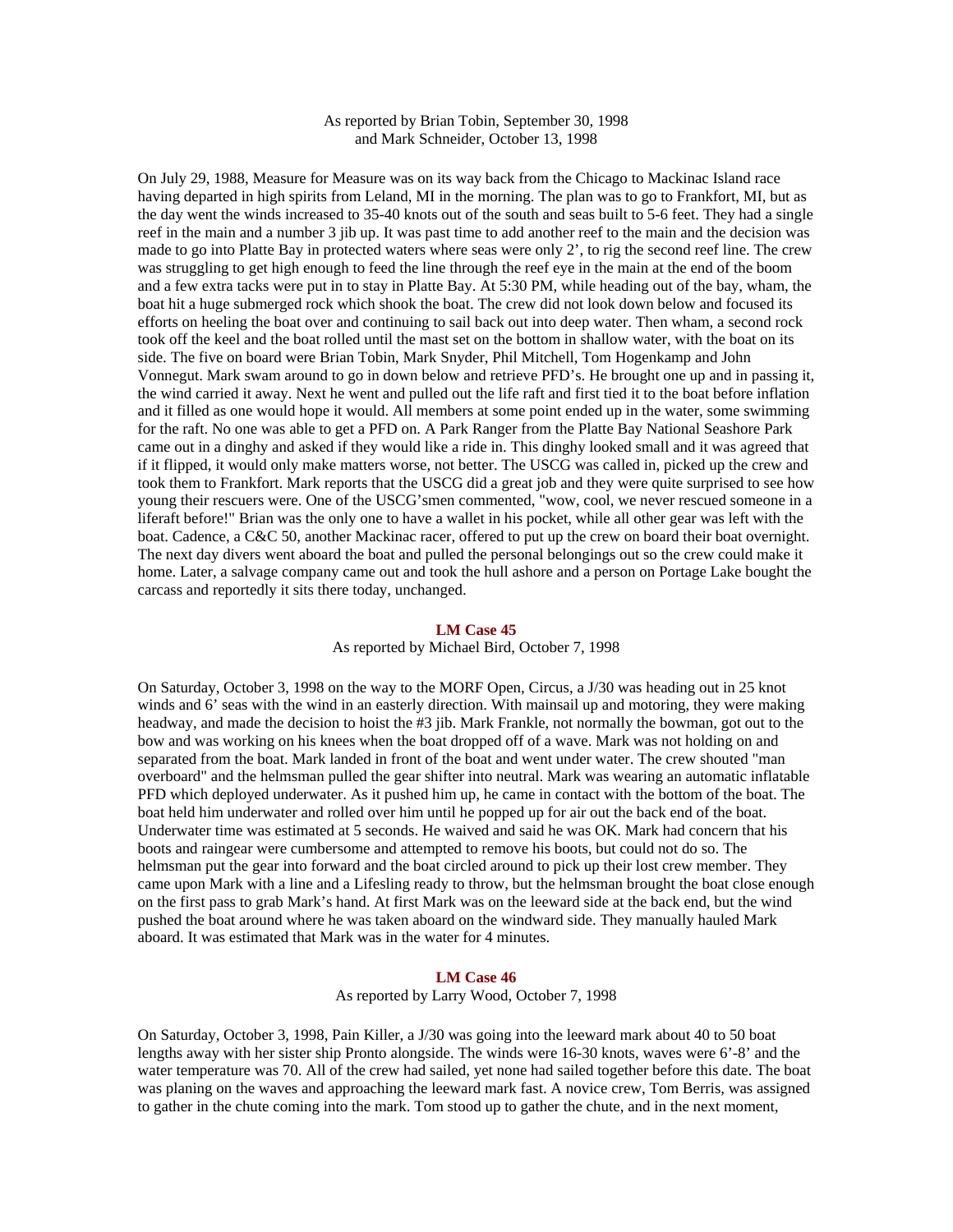Larry saw Tom go over board. Tom was wearing a vest Type III PFD. Larry turned the boat into the wind to perform a quick stop. Larry saw Tom waive that he was OK. But with the #3 jib and main up, and the spinnaker halyard, sheet and guy were eased out, the boat knocked over. When the boat re-righted, they doused the chute tacked over and started sailing for Tom. In the mean time, Flame a Jib and Main competitor, had thrown their man over board pole in and stood by. As Pain Killer made their approach, they threw Tom a lazy jib sheet to bring him alongside the boat and took 3 to 4 other crew to heave him back on board. Flame then sailed over and picked up their man over board pole. The swim ladder did not seem to be a useful alternative in these conditions. Pain Killer took second to the boat Pronto who beat them at the finish line.

# **LM Case 47**

# As reported by Dorsey Ruley

On May 30, 1999 during the Chicago Corinthian Yacht Club Olympic Cup, the Tartan 10 *Jaws* was approaching the leeward mark with southwest winds of 12-15 knots, smooth seas, on a tight reach with the spinnaker up. The jib was raised and it was time to douse the spinnaker, while the boat heeled 30-degrees. Bruce Kennedy grabbed the spinnaker sheet for the recovery, gives a yell and does a perfect one and one/half gainer out of the boat while still holding the spinnaker sheet. Kennedy was not wearing a PFD when he hit the 59-degree water. He held tight onto the spinnaker sheet and was being dragged alongside at 7 knots. *Jaws* captain, Todd Hildwein, turned the boat into the wind using the "Quickstop" method. Being short-handed, Hildwein released the helm to assist getting sail down. The spinnaker was wrapped around the mast and the main and jib were lowered. Kennedy let go of the sheet and Hildwein threw a Horseshoe life ring for Kennedy to hold. Then Hildwein helped clear lines and sails, started the engine and head back towards Kennedy.

Another competitor, *Majic*, was behind *Jaws* and watched this happen, as they approached, all looked to be in control and safe as Kennedy had one leg up on deck. They sailed past, rounded the mark and headed up wind watching the event develop. When it became clear that Kennedy became separated from *Jaws*, *Majic* turned, dropped their jib, turned on their motor and raced over. Being short-handed, *Jaws* gladly turned over the rescue to *Majic*. *Majic* turned off their engine and lifted Kennedy out of the water by raw muscle power. Kennedy spent approximately 5 minutes in the cold water. The crew of *Majic* with first-aid knowledge checked Kennedy out and determined he had mild hypothermia. They stripped Kennedy of some of his clothing and put him in dry fleece.

Redress was requested by *Majic* for their time spent off of the racecourse, which was granted to them by the protest committee and earned a 1<sup>st</sup> place in the race.

For rendering assistance to another mariner in distress, US SAILING is pleased to award the Arthur B. Hanson Rescue Medal to the Crew of *Majic* in honor of this event.

Ernie Messer Chairman, Safety at Sea Committee

Awarded by Glenn T. McCarthy at the Chicago Yachting Association Yachting Ball, November 13, 1999.

### REPORTS:

May 30, 1999, Olympic Cup, Chicago, IL

During the Chicago Corinthian Yacht Club Olympic Cup on Sunday May 30, 1999 the T-10 *Jaws* was approaching the leeward mark with southwest 12-15 knots of wind, smooth seas, on a tight reach with the spinnaker up. The crew consisted of the owner, Todd Hildwein, two women (one a doctor), and a 49-year old, Bruce Kennedy, a bricklayer from Canada. Another crew had called at 7:00 AM and said that he could not make it that day. The jib was raised and it was time to douse the spinnaker, while the boat heeled 30 degrees. Kennedy grabbed the spinnaker sheet for the recovery, gives a yell and does a perfect one and